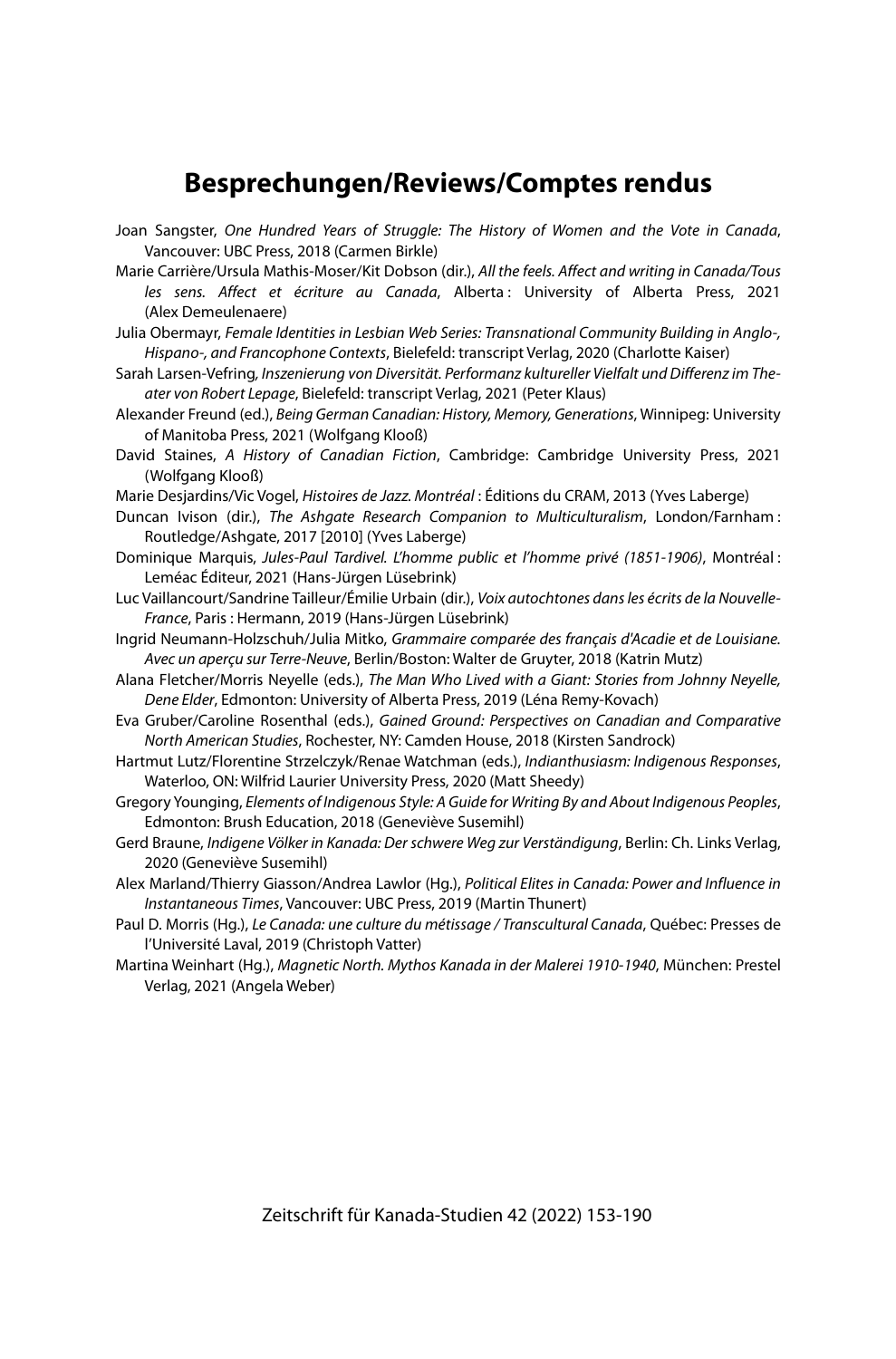Joan Sangster, One Hundred Years of Struggle: The History of Women and the Vote in Canada, Vancouver: UBC Press, 2018 (322 pp.; ISBN: 978-0-77483-534-3; CAD 27,95)

Joan Sangster's One Hundred Years of Struggle chronicles, analyses, and interprets the history of women's fight for suffrage in Canada. She tells "the story of power, protest, and argument behind the century-long struggle" (5) but she does not limit her investigation to Canada because she considers this history to be transnational. She depicts in detail the inspiration Canadian women gained from their U.S.-American, British, and Antipodean (New Zealand, Australia) colleagues, particularly in the nineteenth and early twentieth centuries. Moreover, she pays particular attention to the different developments in the provinces because they, not the federal government, decided about the adoption of the right to vote for women (6). While laws prevented women from voting, they originally did not bar them from running for office so that women like suffragist Margaret Haile ran for the provincial Ontario legislature in 1902. Obviously, she was not elected but did receive a number of votes. For many suffragists the vote was a means to motivate significant social change. Their struggle for the right to vote was at the same time directed against injustice and social inequality. Yet, as Sangster shows, the movements were not without some pitfalls since they were subject to the same social hierarchies and racialized biases that shaped much of Canada and the western world at the time. Overall, it does not come as a surprise at all that the justifications for the denial of voting rights to women were based on social, national, religious, and biological reasons. Above all, the right, as was believed mostly by men, would "seriously undermine the patriarchal (male-dominated) family and the British Empire, dragging Canada down into the mire of crass American materialism" (5). In Canada as in the United States, women's legal and political equality was presented as a threat to the family and the

nation: they would bring about the decline of the nation if they ventured outside of the domestic sphere and the God-given duties as mothers, wives, and housewives.

Sangster depicts three circles of ideas that were prominent with the suffragists in the late nineteenth century: the inner circle "campaigned specifically for the vote" (8); the second circle was a "social reform movement" (9); the third circle was what she calls the "'women's movement'" and describes as "a much larger and more politically diffuse" circle (9) with a wide-ranging agenda.

Apart from the well-known and popular Nellie McClung, Sangster adds "significant but lesser-known women" (9) to her analysis and includes the role of race in this process. Mary Ann Shadd Cary, "an African Canadian teacher and founder of a remarkable antislavery newspaper, the Provincial Freeman" (10), as early as 1852 asked questions about why voting rights were connected to property. Francis Marion Beynon was a Prairie journalist, supported farm women, and vehemently opposed World War I. Margret Benedictsson, an Islandic immigrant to Canada, had even more radical feminist ideas, which she voiced as editor of "the longestrunning pro-suffrage newspaper in Canada, Freyja (Woman)" (10).

While Sangster's One Hundred Years of Struggle is about the history of the suffragist movement in Canada, she argues that this history teaches us as much about the past as about the present since the "misuse of power and the inequality of privilege they identified remain at the heart of feminist critiques. The issues that suffragists glimpsed but could not conquer – the despotism of violence, the irrationality of wealth inequality, and the tyrannical domination of the powerful – remain just as pressing today as they were in the past, and we have much to learn from their struggles" (11).

A history of Canada's woman suffragist movement would not be complete if it did not include Dr. Emily Stowe and her daughter Dr. Augusta Stowe-Gullen. Both studied medicine when it was still rare for women to do so. Emily Stowe even had to go to the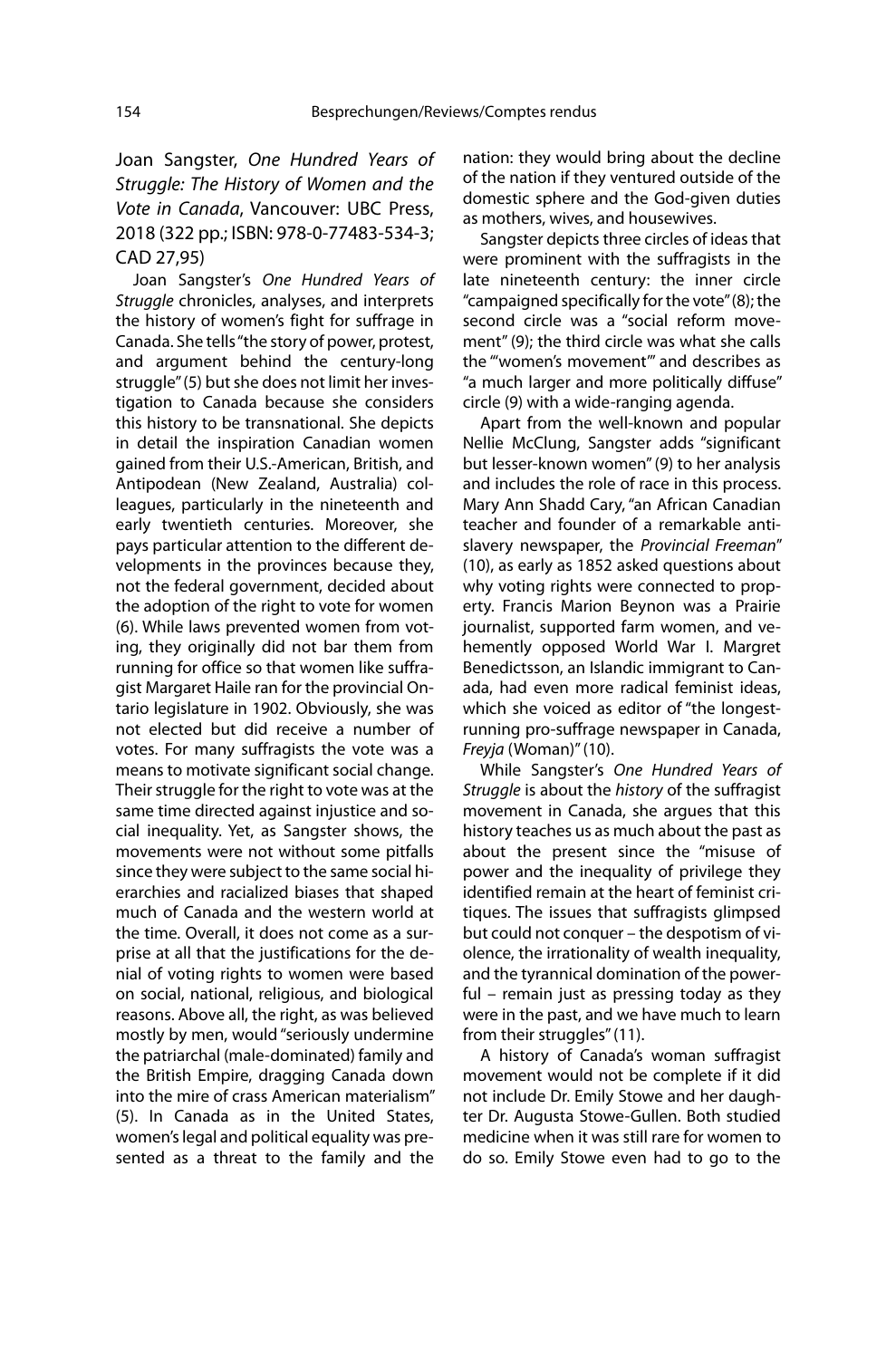United States for her medical studies, to the New York Medical College and Hospital for Women, Homeopathic, from which she graduated in 1867. Augusta Stowe-Gullen graduated from Victoria College, ultimately connected to the Toronto School of Medicine, in 1883, and was one of three women elected to the Toronto School Board in 1892. Sangster, however, is not so much interested in the Stowe women's medical success but more in their simultaneous lobbying for the women's right to vote, which was intricately connected to other reform changes. The Canadian Suffrage Association (CSA) flourished again in the first decade of the twentieth century (83) and with it any number of smaller provincial associations. They all did what women did across many countries of the globe: they wrote petitions (85); they met directly with politicians (86); they founded journals (88) and women's clubs and local councils of women (91) in both English and French (mostly in Québec). Apart from the women already mentioned, Sangster refers to, for example, Ella Hatheway, Dr. Grace Ritchie-England, Mary Ritchie, Flora MacDonald Denison, Robertine Barry, Joséphine Dandurand, Marie Gérin-Lajoie, Zoe Haight, Violet McNaughton, and many more – Indigenous women were only gradually participating in these movements such as Henrietta Muir Edwards, who lived on a prairie reserve (100).

Nevertheless, "anti-suffragist opposition always threatened" (113) women who fought for the vote. They were frequently ridiculed in journal cartoons and depicted as old, ugly, and unattractive, and, above all, as unfeminine. Stephen Leacock, one of Canada's early-twentieth-century humorists, considered the suffragists inferior in intellect, self-indulgent, and delusional in moralism (116). Others argued that women had smaller brains, that women's voting would be unfeminine, and that women were not allowed to join the military either (118). By all means, they argued, the separate spheres had to be upheld (119) because women were too emotional and sentimental and not thinking rationally so that they had to be protected (121-22). As in the United States, imperialists were afraid of race suicide: "white, middle-class women's activism would lead to their abandonment of childbearing, allowing the less intelligent and less progressive races to reproduce with abandon, overwhelming whites" (123), and, thus, destroying the "ladder of social evolution" (123). This rhetoric was used in both French and Anglophone Canada and by male and female anti-suffragists.

Among the highlights that Sangster depicts are the Mock Parliaments (or Women's Parliaments) that were performed in Canada between 1893 and 1915. This form of satirical theater, as Sangster argues, was quite popular at the time and part of oppositional suffragist counter-culture (139) as much as print culture (stories, novels, plays, magazine and journal articles) was. Papers devoted solely to suffrage were rare and usually short-lived, as the British Columbian The Champion (1912-14) shows (141). However, longer-lived social reform magazines always also included suffrage issues. Flora MacDonald Denison, Canadian Suffrage Association President from 1911-14, regularly wrote for the Toronto World, converted the woman's page into a political column, and established a link to British suffragists through her acquaintance with Emmeline Pankhurst, whose trip to Canada she organized in 1909 (149). Suffrage cartoons supported the cause, and popular culture soon became a major means to voice both anti- and pro-suffrage ideas. Eventually, women also took to the streets and organized marches. Short stories were another medium woman used to bring across their ideas: "In the first two decades of the twentieth century, the Canadian magazine alone published over three hundred stories by women" (165). Writers such as Pauline Johnson (Mohawk English) and Sui Sin Far (Edith Eaton, Chinese English) often "addressed the double discrimination of gender and race in their short stories" (167) and depicted strong women who gave rise to the idea of the New Woman.

The onset of World War I disrupted the suffrage movement but brought women into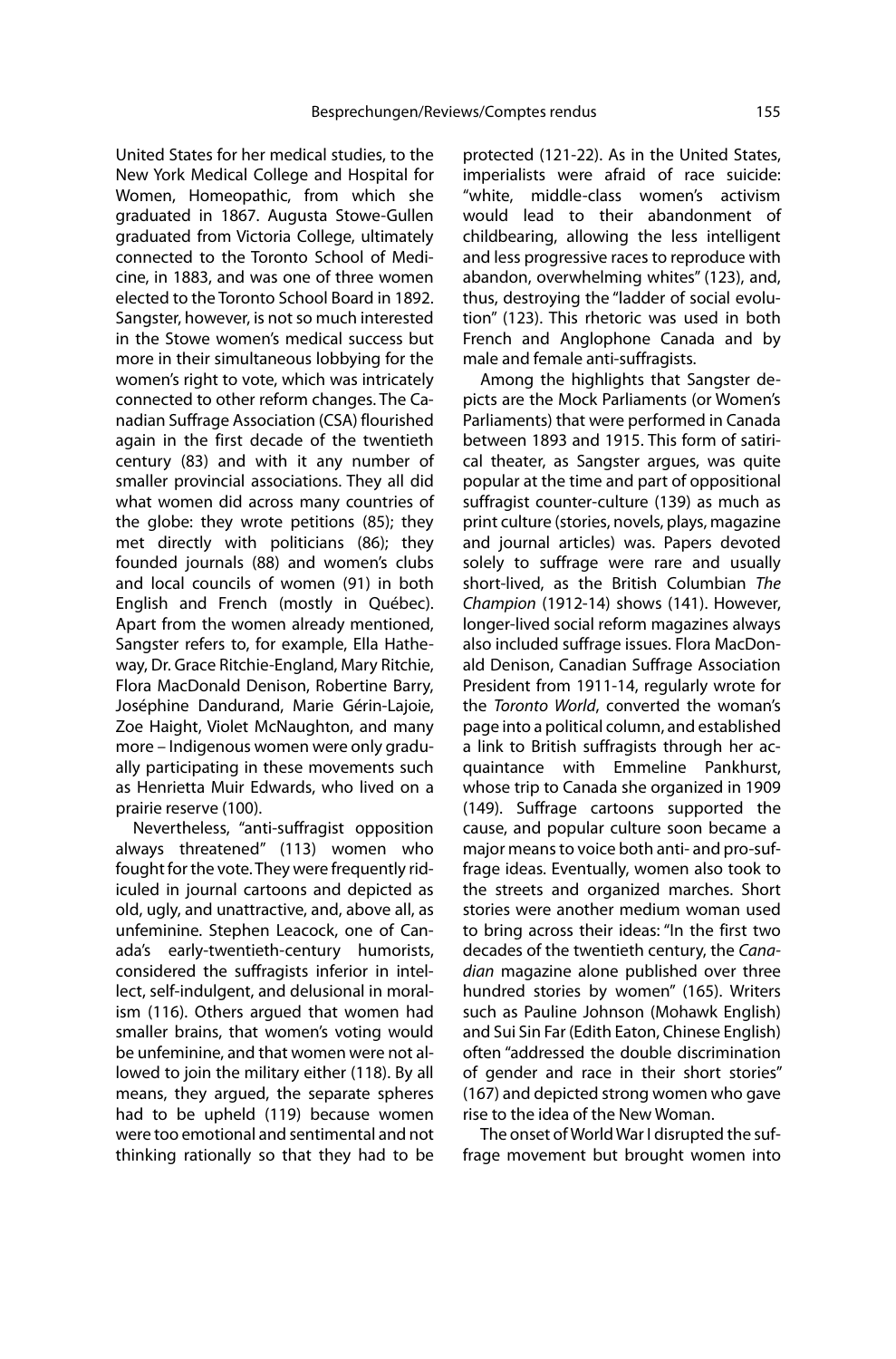the war industry labor force, which actually – and ironically – gave them a sense of freedom by simply living on their own and taking care of themselves. It was indeed, as Sangster shows, war time that saw women's suffrage triumph but the suffrage movement also split into pro- and anti-war supporters (199). By 1917, white women received federal franchise; in 1918, women received the electoral franchise, and in 1919, women were allowed to run for federal office (203). The year 1920 saw the abolition of "property qualifications for voters, moving Canada closer to universal suffrage for its white citizens" (203). However, since voting rights were regulated by the Provinces, granting these rights worked again quite differently and at different times in the various geographies of Canada.

Joan Sangster depicts the results of the suffrage movement between the two World Wars with the metaphor of the "glass half full" or "half empty" (242-43). Women were afraid of what was to come: World War II, the Great Depression, and fascism across Europe. These developments would once more significantly enhance "class and gender inequality" and give rise to "more devastatingly cruel forms of oppression" (243). Japanese Canadians, just like in the United States, as well as all "Indians," not only did not receive the right to vote until 1949 but were also imprisoned in internment camps as supposed allies of Japan. The Indigenous people "could not vote in federal elections until 1960" (247). It was a historical curiosity that if Indigenous people received the right to vote and, thus, were enfranchised, they would lose their "Indian status, a share in communal lands, and treaty payments" (252), based on the 1869 Indian Act. Aboriginal women who married a white man were automatically enfranchised and immediately lost their Indigenous rights. It is, therefore, not surprising that they "did not want the vote at the expense of their treaties, culture, and identity" (252). Indigenous people ultimately received the right to vote step by step until 1960.

The history of the Canadian suffrage movement is long and complex. While Joan

Sangster includes a plethora of events, debates, and players, she is very much aware of many gaps that are still glaring. The lives of many women involved in the struggle, such as Francis Marion Beynon, May Darwin, Mary Cotton, and Hideko Hyodo, are among the "many silences in Canadian suffrage history" (268), as Sangster rightfully maintains. Feminist historians of the 1970s and 1980s revisited this history, among them Veronica Strong-Boag who initiated the book series on Women's Suffrage and the Struggle for Democracy. While Joan Sangster gives a more general overview of the movement, there are by now publications on the Prairie Provinces, British Columbia, Ontario, Quebec, the Atlantic Provinces, and on Indigenous women. Sangster's study concludes with an annotated bibliography and suggestions for further reading.

Sangster's book is an excellent study that emphasizes that the ultimate success of the suffrage movement was clearly not a linear development but had its ups and downs, its progress and backlash, its inclusions and exclusions. Sangster also reveals how different women's perspectives within the movement were far from being those of a homogenous group, and how racial and regional contingencies made a major difference for the women involved. The study makes for an intriguing reading in Political Science, Feminist and Transnational Studies as well as Canadian and American Studies.

#### Carmen Birkle

Marie Carrière/Ursula Mathis-Moser/Kit Dobson (dir.), All the feels. Affect and writing in Canada/Tous les sens. Affect et écriture au Canada, Alberta : University of Alberta Press, 2021 (352 p.; ISBN 978- 1-77212-487-3; CAD 39,99)

La notion d'affect occupe une place croissante dans les études littéraires anglophones et francophones. En témoigne le colloque Les maladies de l'âme, émotion et affect. Écrits autochtones, canadiens et québécois dans les tirs croisés d'un nouveau tournant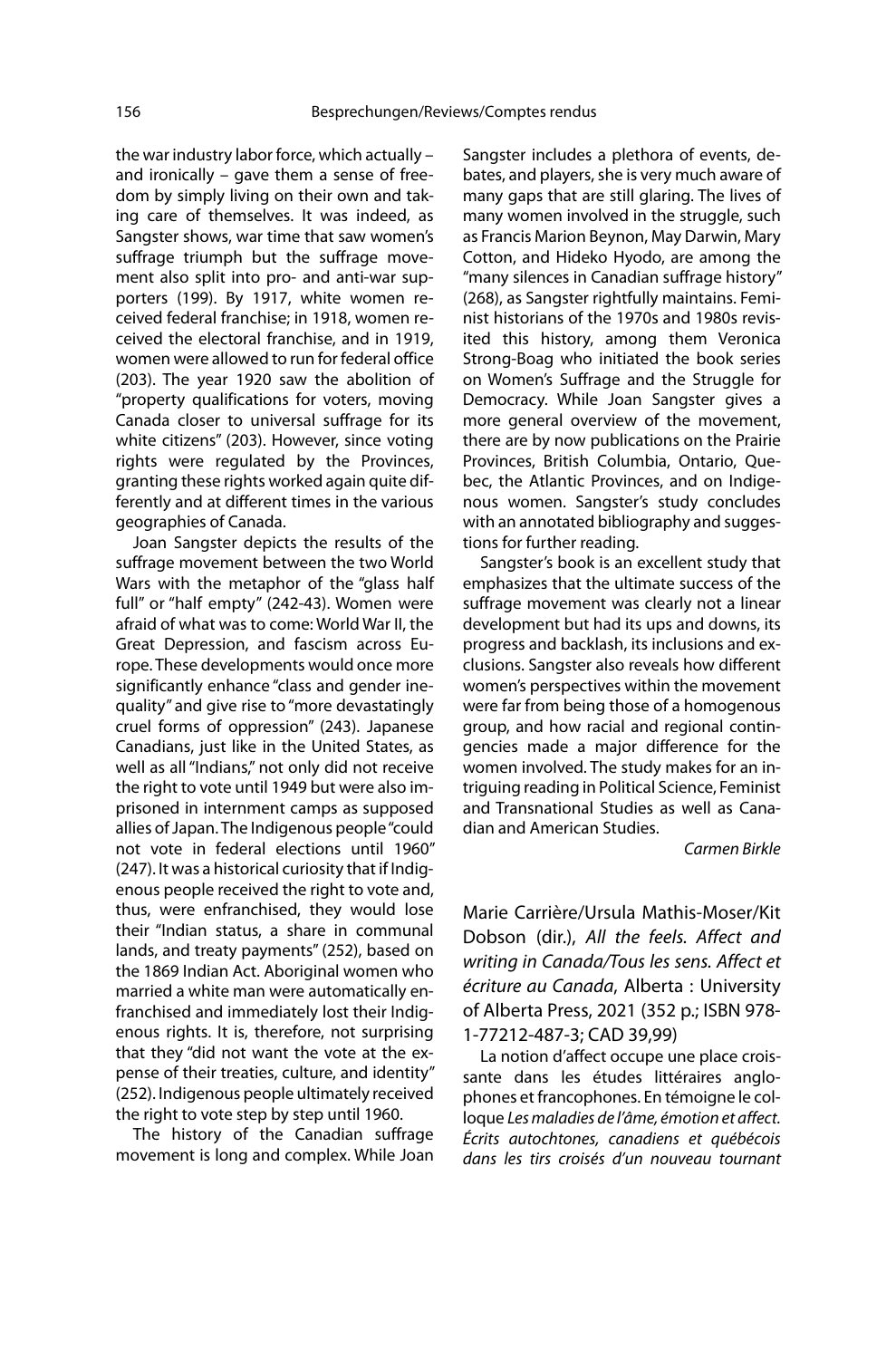organisé en 2016 par le Centre de littérature canadienne de l'Université de l'Alberta et le Centre d'études canadiennes de l'Université d'Innsbruck. Les organisatrices de ce colloque se sont basées sur les présentations qui y ont été faites pour réfléchir sur l'impact théorique et les différentes déclinaisons de la notion d'affect dans la littérature du Canada. La publication qui en a résulté est bilingue, avec des contributions en anglais et en français, qui sont regroupées en cinq sections thématiques et précédées d'une introduction en anglais traduite en français.

Dans cette introduction, les directrices de la publication présentent le champ émergeant de la théorie de l'affect et s'y positionnent. En se basant entre autres sur les travaux de Sara Ahmed, et en particulier sur The Cultural Politics of Emotion, elles se distancent de la position de Brian Massumi. Celuici attribuerait une autonomie trop grande à l'affect (externe) qui résulterait de sa séparation trop nette avec l'émotion (interne). Ainsi, l'affect peut devenir « une notion plus puissante pour la littérature en ce qu'elle permet la croisée des frontières conceptuelles. Autrement dit, l'affect rompt les oppositions traditionnelles entre l'intériorité et l'extériorité : entre le corps et l'esprit, le personnel et le collectif, la nature et la culture, et, donc, l'affect et l'émotion. » (p. xxxi) Il s'ensuit donc une utilisation volontairement engagée de la notion qui rejette la dichotomie entre raison et sentiment et permet de voir comment la culture en général, et la littérature en particulier, participe à ce « tournant vers l'affect » (p. xxxii). Dans le cadre global de mouvements tels que #MeToo ou encore BLM, la colère peut ainsi être le moment de dénonciation créant une énergie transformatrice indispensable. C'est pourquoi les événements disruptifs contemporains (par exemple le meurtre raciste de George Floyd ou encore la pandémie de Covid19) ont été intégrés en fin d'introduction pour montrer à quel point la réflexion sur l'affect (en littérature) s'inscrit dans une dynamique contemporaine et engagée.

La première section regroupe des textes qui se concentrent sur la dimension négative

de l'affect, en le reliant à des visions du monde dystopiques et apocalyptiques. Si la contribution de Matthew Cormier combine une réflexion théorique sur le ton apocalyptique en philosophie avec une analyse des affects engendrés dans les romans d'auteurs contemporains comme Emily St. John Mandel et Thomas King, Ana María Fraile-Marcos se base sur l'analyse de la modernité de Zygmunt Bauman pour lire le roman The Heart Goes Last de Margaret Atwood et montrer comment la distension des liens sociaux dans le capitalisme tardif a des effets néfastes. Dans la dernière contribution, Eric Schmaltz adopte un point de départ similaire pour analyser une poésie du « non signifiant », qui imite et subvertit les discours publicitaires de la société de consommation pour à la fois illustrer le dégout qu'ils suscitent et l'échappatoire qu'offre le subterfuge. La réaction à l'affect négatif suggérée par Schmaltz est au centre de la deuxième section, qui porte sur la littérature du care. Maïté Snauwaert adopte une perspective féministe qui voit le care comme une résistance littéraire face aux affects négatifs comme le deuil chez Louise Dupré et Helen Humphreys, alors que Ursula Mathis-Moser cartographie les affects et l'éthique relationnelle du care dans le roman Mère-grand de Tassia Trifiatis. Daniel Laforest aborde le care sous un angle plus théorique en étudiant le lien entre le bien-être physique et une normalisation politique du corps, typique pour le capitalisme tardif, dans un ensemble d'œuvres littéraires canadiennes.

La troisième section, intitulée « Affects de la mémoire » inscrit les affects liés à la violence, la souffrance ou le deuil dans une courbe temporelle dans laquelle l'écriture occupe un rôle de catalyseur fondamental. Heather Milne étudie la façon dont la perte et le deuil subséquent sont décrits dans la poésie de Sina Queyras. Elle s'intéresse en particulier à la façon dont les affects sont encadrés par des structures sociales normatives défaillantes. Nicoletta Dolce adopte un point de départ similaire (la représentation de la souffrance dans la poésie) pour lire la poésie de Joël Des Rosiers. Elle y voit un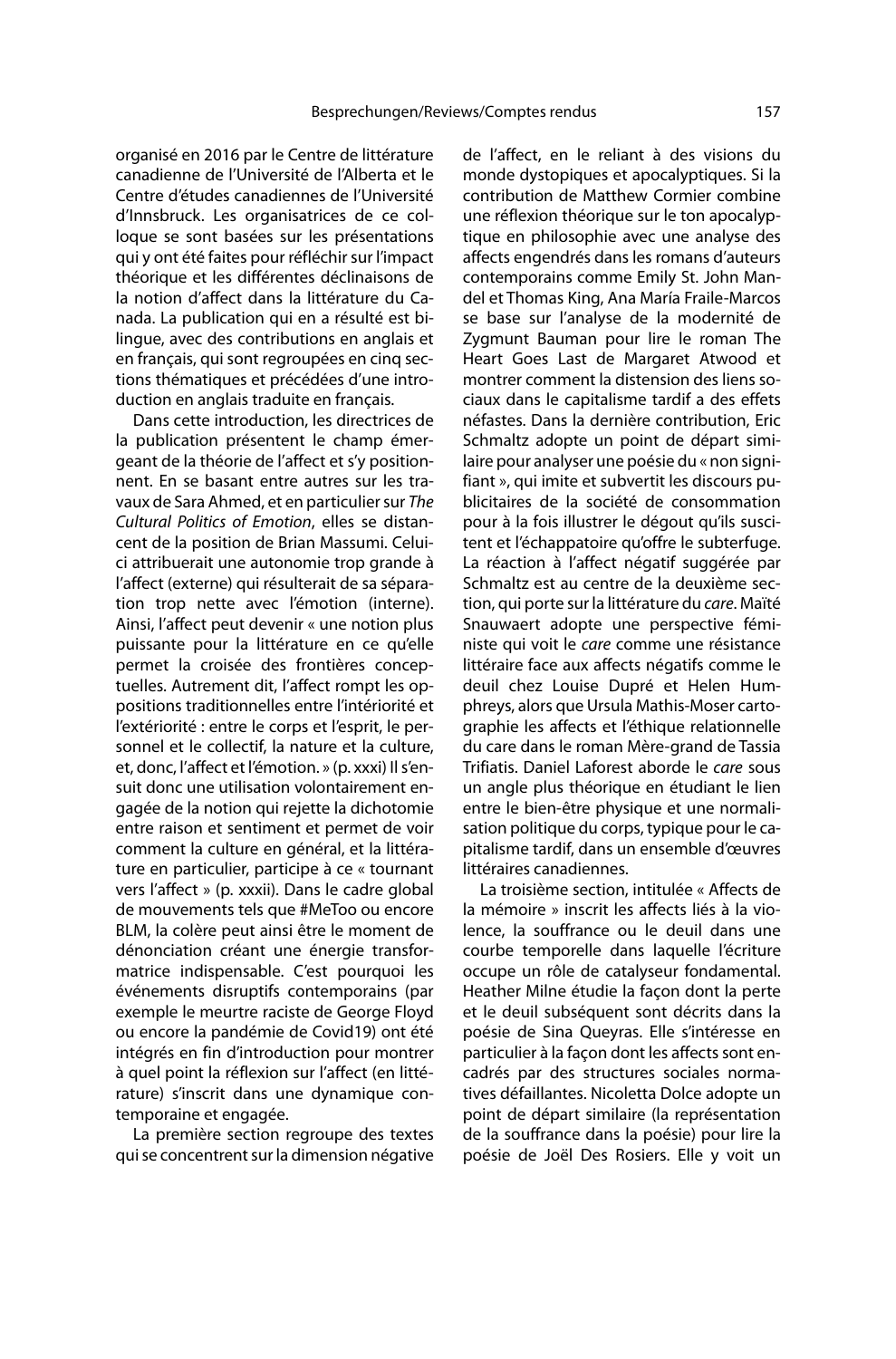espace narratif important pour le va et vient constant entre mémoire individuelle et mémoire collective. Carmen Mata Barreiro élargit le corpus générique pour lire les textes de Louise Dupré, Marie-Célie Agnant et Denise Desautels comme des actes de résistance face à des souffrance individuelles et collectives auxquelles les hommes et les femmes contemporains font face. Cette thématique est approfondie dans la quatrième section, intitulée « Affects de la résistance », que Jeanette den Toonder ouvre avec un texte consacré à l'écrivaine innue Naomi Fontaine. Elle y avance la thèse que Fontaine revendique à travers ses narratrices sa liberté face à des pressions patriarcales séculaires. Margery Fee va un pas plus loin dans l'exploration du lien entre affect et littérature autochtone, en affirmant vouloir décoloniser la théorie de l'affect. Elle veut ainsi éviter l'écueil de coloniser la vie émotionnelle et les structures affectives des peuples autochtones en prêtant une attention particulière aux dimensions pragmatiques et énonciatives de leurs prises de parole. Dans la contribution consacrée à Ayelet Tsabari, écrivaine d'origine israélienne immigrée au Canada, Aaron Kreuter opte pour une même approche énonciative de la résistance, puisqu'il explore comment l'attachement se nourrissant au sionisme de l'écrivaine entraîne en même temps une résistance et une perturbation des cloisonnements ethniques.

La dernière partie, qui porte le titre « Ecrire au fil de l'affect » est différente des autres, puisqu'elle donne la parole à trois écrivaines qui, chacune à sa façon, expliquent comment l'affect oriente ou interpelle le processus de l'écriture. Nicole Brossard démontre l'importance de l'émotion et de l'affect en questionnant les formes de l'émotion, ses manifestations dans la vie privée et la vie publique, ses manifestations dans la littérature, etc. Pour sa part, Smaro Kamboureli se distancie du moule générique de l'essai pour donner corps à son texte sur l'affect. Sa thèse étant que l'essai au sens classique du terme restreint trop la manifestation complexe et protéiforme de l'affect, elle préfère chercher des formes textuelles qui respectent le

processus et la genèse de l'affect. Pour finir, Louise Dupré réfléchit dans des notes et des poèmes au rôle de l'écrivaine et de la littérature dans un monde dystopique. S'éloignant d'une poétique engagée traditionnelle, elle voit dans la littérature une voie vulnérable mais précieuse pour résister à la stupeur et à la souffrance.

Le fait de présenter de façon complémentaire des analyses académiques et des points de vue d'écrivaines constitue un atout majeur du recueil, puisqu'il permet au lecteur de voir comment l'affect joue un rôle dans la pratique de l'écriture. S'y ajoutent la réflexion théorique qui constitue un fil rouge à travers les différentes contributions, une attention pour la particularité anglaise, française et autochtone de la littérature canadienne et une inscription engagée dans les débats qui secouent et affectent nos sociétés contemporaines.

Alex Demeulenaere

Julia Obermayr, Female Identities in Lesbian Web Series: Transnational Community Building in Anglo-, Hispano-, and Francophone Contexts, Bielefeld: transcript Verlag, 2020 (256 pp.; ISBN 978-3- 8376-5291-8; 50,00 EUR)

In the introduction to her study Female Identities in Lesbian Web Series: Transnational Community Building in Anglo-, Hispano-, and Francophone Contexts, Julia Obermayr writes: "When conducting research on Lesbian Web Series, it became very obvious that the 'personal is political'. The discourse on lesbian identities and narratives is still not fully considered self-evident within the main academic fields […]" (17). Gender and sexuality have been key to understanding relations of power and subordination in culture and society in manifold studies. As the majority of those texts include either the entire "queer" community or gay men and lesbian women, Obermayr's focus on lesbian women presents, however, a perspective, which is to be found in only a limited body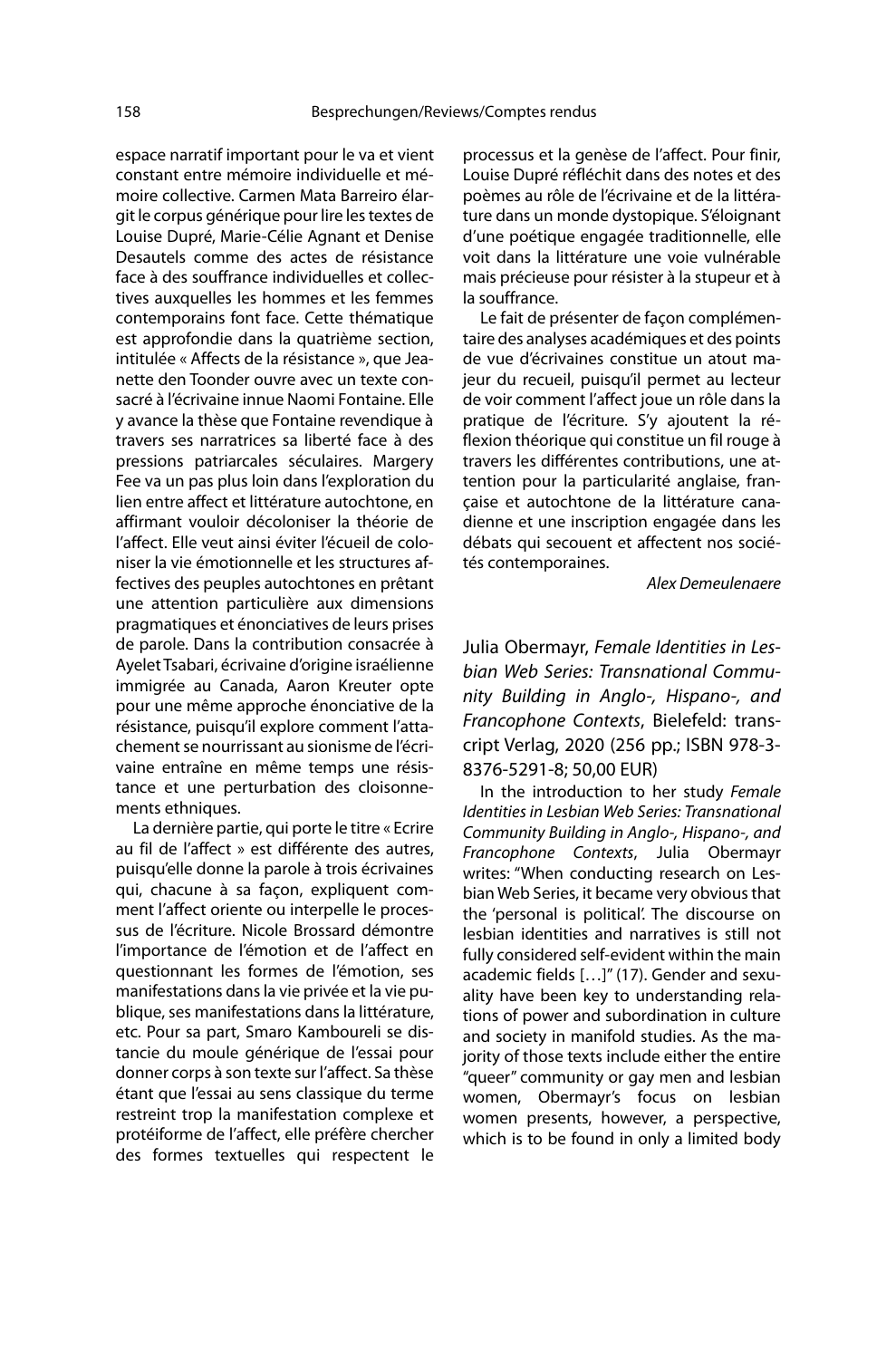of recent monographs.<sup>1</sup>. The author presents an exploratory study providing the first theoretical and analytical account on Lesbian Web Series. Drawing upon the rich body of earlier research in feminist film theory and LGBT film studies, the bar for Obermayr's study is set high. Lesbian Web Series as a new genre provide, as Obermayr argues, a broader range of possible images depicting lesbian women beyond the limited cinematographic imagery, which is ultimately in many cases bound by stereotypes. Furthermore, as web series encourage interaction between the filmmaker and the audience, mostly on social media, they foster a transnational community of lesbian women.

In the introduction (17-22) to the book, Julia Obermayr presents her intention to shed light not only on lesbian representation, but equally on the legal circumstances, which lesbian women are facing in the US, Spain, and Canada and argues that the increasing visibility of lesbian life and the opportunities to interact improve the overall situation of the worldwide lesbian community (21).

The first part of the study "Questions of Methodology and Theoretical Framework" comprises four chapters. In the first chapter "Questions of Methodology" (27-39), Obermayr details her "multi-perspective approach" (28), which introduces above all participant observation in the US, Canada, and Spain and the analysis of the female protagonists' representation in selected web series. The latter focusses on two types of scenes, namely the opening scene of the web series and mirror scenes, as these specific scenes shed light on the introduction of lesbian protagonists and on the depiction of lesbian bodies. The author proposes that mirror scenes are a recurrent trope within the representation of lesbian women because they refer to processes of identity transformation or coming-out. The concentration on the female body in this part of the analysis without a discussion of the diversity of lesbian

identities, which goes beyond female gendered bodies, is problematic, since it resonates with the erasure of trans\* or non-binary people within trans-exclusive feminism and lesbian activism. Unfortunately, the author continues this rather exclusive stance – evading gender non-conforming bodies as well as racialized bodies – in the next chapter, which outlines the definition of "Lesbian Identities" (41-83). She focusses mainly on two aspects: the identity formation of lesbian women both during a life course and within historical lesbian and feminist movements and the advantages and disadvantages of labeling identity as lesbian. The third chapter "Lesbian Web Series: The Medium" (85-112) then concentrates on the concrete object of study. In a nutshell, Obermayr differentiates the Lesbian Web Series from the broader genre as "serial online entertainment of any broadcasting format or genre where the leading part is primarily dedicated to one or more lesbian characters, even though the representation of those characters can differ regarding their lesbianism" (88). Consequently, her corpus consists of web series starring lesbian protagonists: among others, Chica Busca Chica (SP 2007), Venice the Series (US 2009), Seeking Simone (CA 2009), Out With Dad (CA 2010), and Féminin/Féminin (CA 2014). She is particularly interested in studying the possible shifts in the representation of lesbian identities in web series in comparison to traditional tropes in film and television. Before engaging in the analysis, Obermayr elaborates these tropes in the fourth chapter "The Lesbian Code" (113-141).

After this comprehensive elaboration on theory and methods, the two chapters of the second part of the book present the "Analysis of Empirical Data". The fifth chapter "Approaching Female Identities in Lesbian Web Series within Anglo-, Hispano-, and Francophone Contexts" (147-188) focusses on the analysis of the web series included in the corpus. While being at the heart of this study,

<sup>1</sup> E.g., Bradbury-Rance, Clara, Lesbian Cinema after Queer Theory. Edinburgh: Edinburgh University Press. 2019.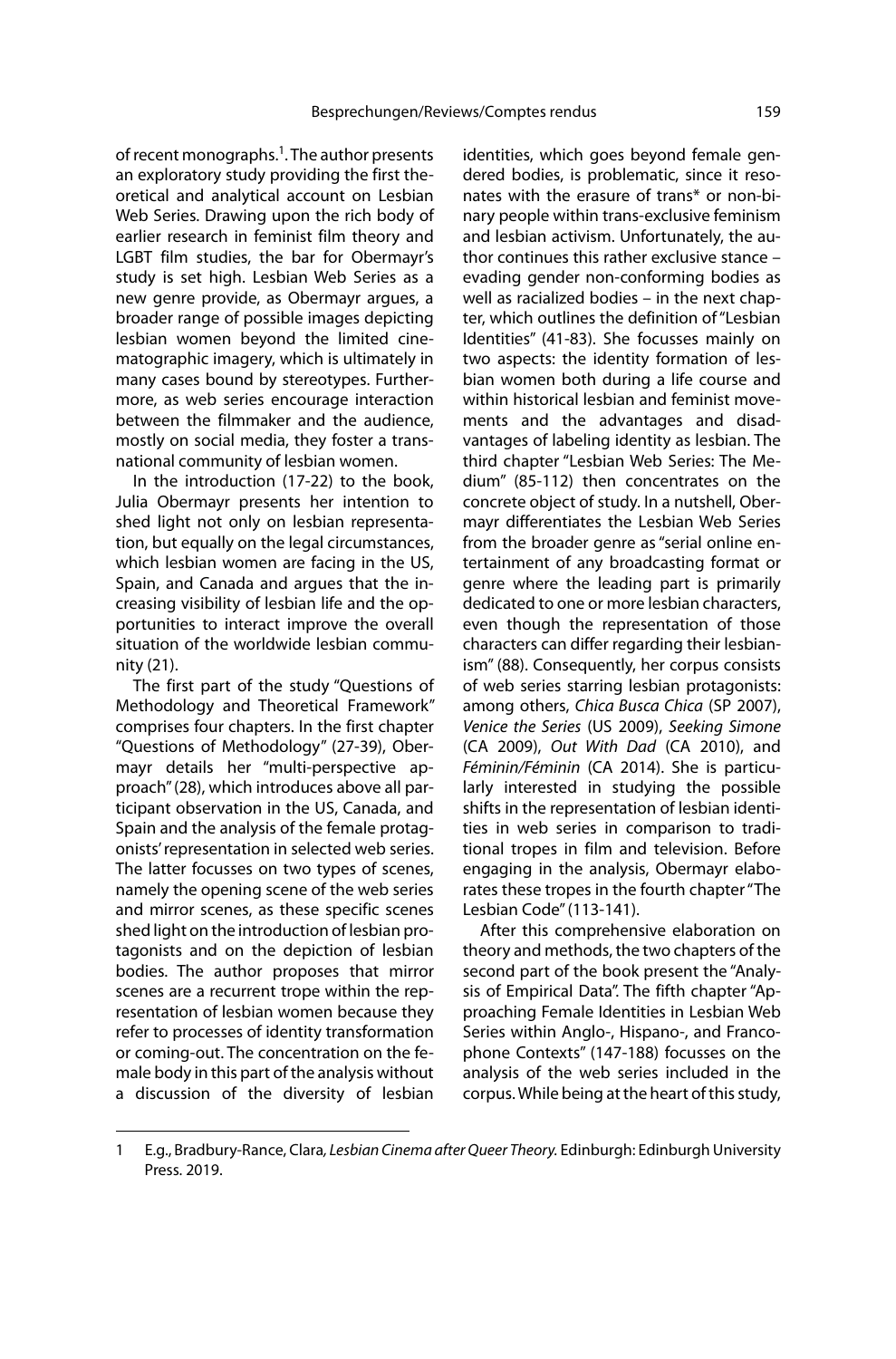the analysis is surprisingly short and narrow as Obermayr concentrates on the opening scene of each example and some mirror scenes within each of the web series. With regard to the opening scenes, Obermayr identifies a tendency to set them in private spaces and to use intimate settings and specific lesbian codes in order to clarify the lesbian identity of the protagonists within the first seconds of the series. Only the French-Canadian web series Féminin/Féminin places its opening scene in the public space of a restaurant's terrace. The author explains this tendency with the continuously insecure situation of lesbian women in public surroundings, which privileges a private setting for introducing lesbian protagonists without codified depictions of lesbian identities. In her analysis of the mirror scenes, Obermayr confirms her hypothesis that the overall gender expression of the protagonists is very feminine in appearance. Furthermore, the mirror scenes serve to address both, emotionally charged subjects – at times in a conversation between two protagonists – and self-identification processes, namely the coming-out. The last chapter then tackles the "Effects of Lesbian Web Series on their Audiences" (189-221), addressing more firmly than before the transnational community building through Lesbian Web Series and proposes an innovative transfer of the film analysis to the study of social communities through participatory culture. In her "Conclusion" (223-229), the author summarizes that the representational strategy of Lesbian Web Series consists of mingling "traditional and new strategies of narration" (223). By combining traditional subtext with the open representation of lesbian protagonists and their desire for each other, the examples studied in this book encourages audience migration from soap operas to web series and at the same time foster a transnational community of lesbian women following their favorite authentic lesbian protagonists on screen.

Female Identities in Lesbian Web Series. Transnational Community Building in Anglo-, Hispano-, and Francophone Contexts is, overall, an important study as it opens a field of possible research on lesbian women's community building through representation in new media. Due to the broad range of topics addressed, there are some limitations on the theoretical as well as on the analytical level of this book. Two main problems can be identified: first, the author regularly and extensively focusses on side aspects while evading more important references, such as Monique Wittig's account on lesbian identities; secondly, her argumentation seems in parts fragmentary, which makes it hard to follow and even leads to some temporal conflations, for example when associating the lack of lesbian visibility in films of the 1990s with their persecution in Nazi Germany. Despite this critical evaluation, Female Identities in Lesbian Web Series remains a crucial contribution to the research on a neglected topic. It also encourages the reader to consider the study of web series a political issue, since it highlights the necessity of lesbian visibility for the implementation of equality for diverse groups within society. Finally, this study addresses the central topics of social justice, power relations, and marginalization and thus sets an agenda for future research that could deepen the analysis of particular aspects of queer women's representation and community organisation.

Charlotte Kaiser

Sarah Larsen-Vefring, Inszenierung von Diversität. Performanz kultureller Vielfalt und Differenz im Theater von Robert Lepage, Bielefeld: transcript Verlag, 2021 (270 S.; ISBN 978-3-8376-5491-2; 40,00 EUR)

Um es vorwegzusagen: eine sehr gelungene, zudem gut lesbare Arbeit zu einem wunderschön schwierigen Thema. Denn das Wirken des genialen Quebecer Theatermachers Robert Lepage ist nicht mit Texttheater zu vergleichen und es ist auch einigermaßen problematisch in seinem Fall von "Theaterstücken" zu sprechen. Jeder, der wie der Verfasser dieser Zeilen Gelegenheit hatte,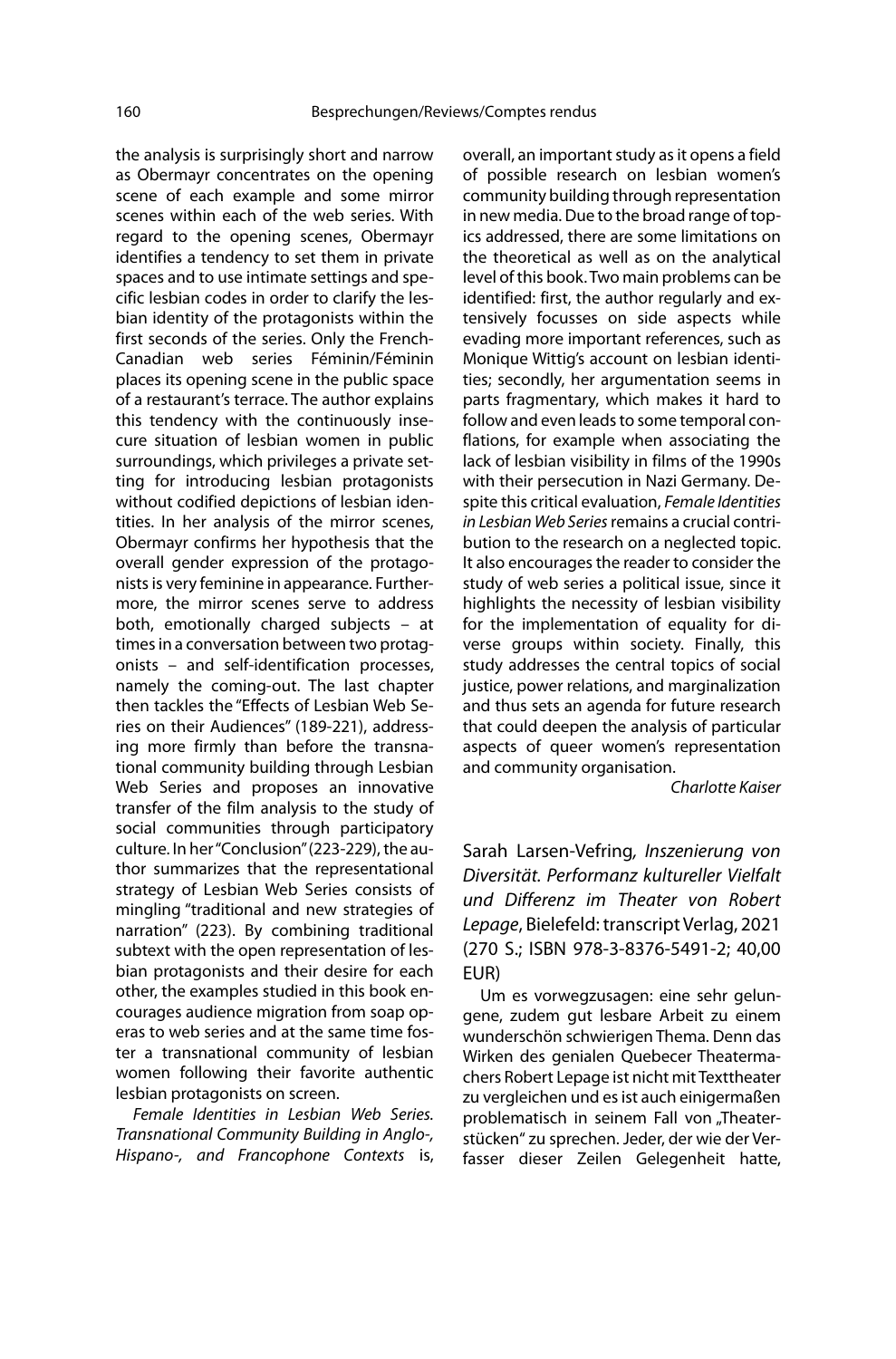mehrere seiner Aufführungen, an denen Lepage selbst mitwirkte, live zu sehen und sich mit ihm darüber auszutauschen, vermag die Komplexität der Aufgabe, die sich Sarah Larsen-Vefring gestellt hat, in ihrer ganzen Bandbreite einzuschätzen.

Zum Vorgehen der Verfasserin: Die Arbeit ist schlüssig und klar aufgebaut und wissenschaftstheoretisch gut untermauert. Nach der Definition von Diversität, einer präzisen Einleitung und der Darlegung der Vorgehensweise, der Einbettung der Schlüsselbegriffe Diversität, Performanz und Differenz, samt einer gründlichen Einführung, die u.a. den Leitbegriff "Diversität" auch im Quebecer Kontext situiert und dann im Zusammenhang mit Robert Lepage analysiert, folgt die Aufteilung der Arbeit in vier große Kapitel, gefolgt von einem Anhang mit beispielhaften Szenensequenzen zu zwei Stücken, einem Abbildungsverzeichnis und einem umfassenden Literaturverzeichnis.

Ziel der Arbeit ist es aufzuzeigen, wie Diversität heute inszeniert wird. Dazu muss notwendigerweise Robert Lepages besondere Arbeitsweise der Performance als "work in progress" ohne feststehende Textvorlage analysiert werden. Im zweiten Teil der Arbeit, als "Diversität im Theater" betitelt, ist das eigentliche Ziel von Larsen-Vefring, die Performance von Diversität bei Robert Lepage in einem größeren Kontext zu betrachten. Im Unterkapitel "Interkulturelles Theater" gibt sie einen umfassenden historischen Überblick und betont insbesondere die Erneuerung des Theaters mittels des "Fremden". (36ff.) So führt sie beispielsweise als einen der Impulsgeber Lepages den britischen Theaterneuerer Peter Brook an (38), der in den Pariser Bouffes du Nord unter anderem das Mahabharata (1985) auf die Bühne gebracht hat. Diese kulturelle Aneignung war Lepage Ansporn, sich für eurasisches Theater zu interessieren und nach der Überwindung sprachlicher Ausdrucksprobleme zu suchen. (40) Seine Einflüsse bzw. Anreger kommen dabei sowohl aus Europa und den USA (Ariane Mnouchkine und das Pariser Théâtre du Soleil; Robert Wilson) wie aus Japan und Korea. (42ff.) China und Russland faszinieren ihn ebenso, und afrikanische Formen des interkulturellen Theaters sind ihm auch nicht fremd. (44) In ihrem wissenschaftlichen Unterbau bezieht sich die Verfasserin auf Arbeiten der Berliner Theaterwissenschaftlerin Fischer-Lichte und auf Patrice Pavis' Definitionen. (46-47) Dabei betont Larsen-Vefring auch die politischen Aspekte des interkulturellen Theaters und diskutiert die Kontroversen rund um die Begrifflichkeiten. Das Argument der westlichen Aneignung oft rein ästhetischer Elemente, das ihrer Meinung nach auch für Lepage gilt, fließt ein in die Definitionsgrundlagen dieser Arbeit. (54)

Ein wichtiger Bestandteil der Arbeit bezieht sich auf räumlich-kulturelle Besonderheiten bei der Inszenierung von Diversität in Québec, denn Lepages Theater ist durchaus in Abhängigkeit von diesem Raum zu sehen, wie Larsen-Vefring richtig feststellt. Hinsichtlich der Erneuerung des Theaters in Québec ist aber nicht nur Lepage zu nennen, erwähnt die Verfasserin doch alleine für Québec drei interkulturelle Theaterinstitutionen und gibt dazu einen sehr guten Überblick. (59ff.) Lepages interkulturelle Ästhetik ist mehrfach geprägt, einerseits durch die Amerikanität, die das autochthone und anglophone Element nicht ausschließt und zum anderen durch die asiatischen Kulturen und Theatertraditionen. (68 ff.) Neben seinem bereits genannten Verständnis von Theater als "work in progress" ist die Arbeit von Lepage immer auch multimedial und visuell geprägt. Er verknüpft sie, wie Larsen-Vefring zu Recht betont, mit den anderen Bühnenkünsten, aber auch mit Malerei und Architektur, mit Literatur und Magie. Sein Anliegen ist die Öffnung des Theaters gegenüber neuen Ausdrucksweisen, eine Art métissage. (82 ff.) Neben der Faszination durch asiatische Kulturen und Bühnentraditionen ist seine Theaterarbeit auch von einer Vision durchdrungen, nämlich jener, das Verständnis unter den Völkern zu befördern.

Der dritte Teil der Arbeit "Inszenierung von Diversität bei Robert Lepage" beschäftigt sich nach einer ausführlichen Einleitung in das Korpus von neun Stücken mit dem Gesamtbild der Konstruktion von Diversität bei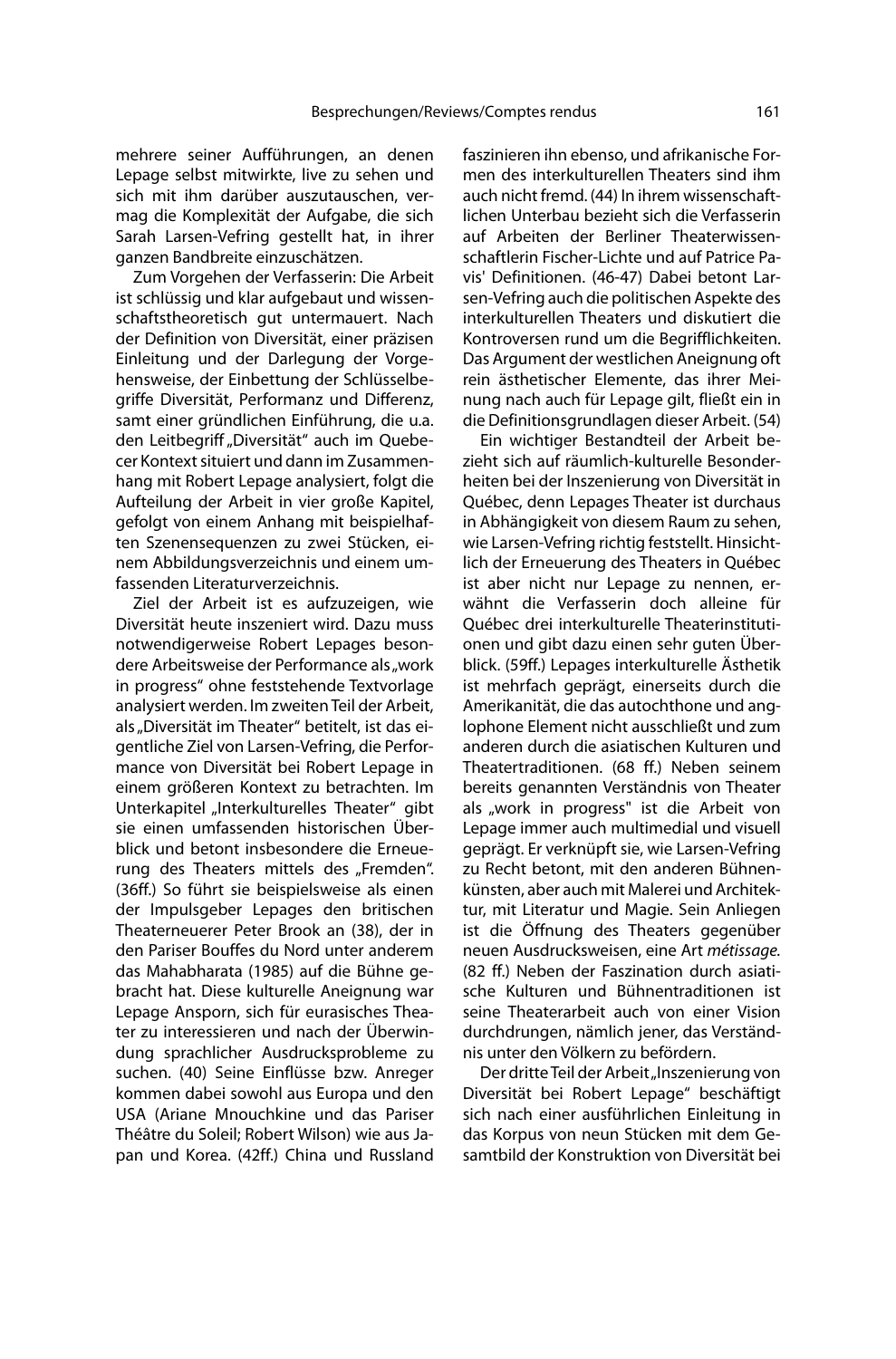Lepage. So werden beispielsweise Nationalität und ethnokulturelle Zugehörigkeit anhand von vier Theaterproduktionen analysiert, u.a. etwa die Multikulturalität Kanadas über Generationen und Regionen hinweg (La Trilogie des dragons 1985, 2003) oder die interkulturelle Vielfalt der USA in The Busker's Opera (2004), wobei Lepage Raum über Musik definiert, und der Wechsel von Musik und Kleidungsstil zusammen einerseits die Frage nach kultureller Aneignung stellen und andererseits die US-amerikanische Musikindustrie parodieren. In Lipsynch (2007/2008) macht Lepage Sprache und sprachliche Vielfalt zu einem zentralen Element, denn es werden jeweils die Sprachen der Länder gesprochen, aus denen die handelnden Figuren stammen.

Performative Konstruktion von Machtverhältnissen und sprachliche Differenzierungen kommen in Les Aiguilles et l'opium (1992/2013) zum Tragen, illustriert an den Biographien von Jean Cocteau, Miles Davis, Juliette Greco und einem Québécois namens Robert. Ursprünglich spielte Lepage alle Personen. (121)

Der nächste Abschnitt behandelt "Sexuelle Identität und Geschlechterrolle" wie etwa in Le Projet Andersen (2005), wo er neben der Biographie des Autors zwei weniger bekannte Märchen verarbeitet. In Le Dragon bleu (2008), ein Folgestücke der Trilogie des dragons, ist der Ort der Handlung China im 21. Jh., mit einer interkulturellen Figurenkonstellation und drei überraschenden Varianten des Stückendes. (131) Mit dem Tanztheaterstück Eonnagata (2009) setzt er bei der Inszenierung des Chevalier d'Éon, der als Frau verkleidet und als Spion für Louis XV. Russland bereiste und in England starb, den Schwerpunkt auf Intersexualität. Der Titel bezieht sich auf die inszenatorischen Anleihen beim japanischen Kabuki-Theater, in dem männliche Schauspieler weibliche Rollen übernehmen. Das Rätsel um das wahre Geschlecht Eons bleibt bis zum Schluss bestehen. In den drei zuletzt erwähnten Stücken, so Larsen-Vefring, geht es um Konstruktion von Identität durch gesellschaftliche Erwartungen und überkommene Geschlechterrollen. (139)

In den ursprünglich als Tetralogie angelegten Jeux de cartes thematisiert Lepage u.a. in Pique (2012) das Leitthema Krieg, verortet in Las Vegas mit seinen Kasinos und seiner Militärstation. Oder er produziert in Cœur (2013) eine Familiengeschichte über fünf Generationen und drei Jahrhunderte mit den unterlegten Themen Magie, Illusion und Aberglaube. Der Fokus liegt dabei auf der Begegnung verschiedener Nationalitäten und der Aushandlung von Differenzen, wie er es an der performativen Gegenüberstellung der Familien Alaoui und Kay versucht. Allerdings findet Larsen-Vefring diese Art der Darstellung, hier von Religion, zum Teil klischeehaft. (151) Doch als Fazit dieses Teils der Arbeit sieht sie die Darstellung von Diversität und Divergenz durchaus als Bereicherung.

Im weiteren Verlauf der Arbeit, betitelt "Auf der Suche nach Menschlichkeit - Dekonstruktion von Differenz", gerät die Analyse sehr ergiebig und einsichtig über die diskutierten Kriterien hinaus, die da heißen: "Stereotypisierungen mit Humor", "Relativierung von Machtpositionen" und "Selbstreflexion". Lepage lässt seine Figuren reisen, sich inspirieren und dabei Erkenntnisse gewinnen und bei der Suche nach der Identität hält er den Ausgang bewusst mehrdeutig.

Im Abschnitt "Promoting diversity - Konstruktion transkultureller Welten" versucht Larsen-Vefring die Frage zu beantworten, wie Lepage transkulturelle Räume auf der Bühne erschafft. Die Bühnenarbeit von Lepage ist als enge Zusammenarbeit mit Schauspielern zu sehen, denn sie bestimmen Herkunft und Sprache ihrer Figuren, die sie jeweils mitentwickeln. Dabei suggeriert Lepage eine Gleichwertigkeit aller Sprachen, betont eine Verständigung mit Humor und erlaubt sich "parodistische Überzeichnungen sprachlicher Übersetzungsfallstricke". (203)

Bei der Visualisierung von Transport und Bewegung setzt er auf das Transportmittel selbst als Spielort, wobei Kommunikation durch die Visualisierung von Technologien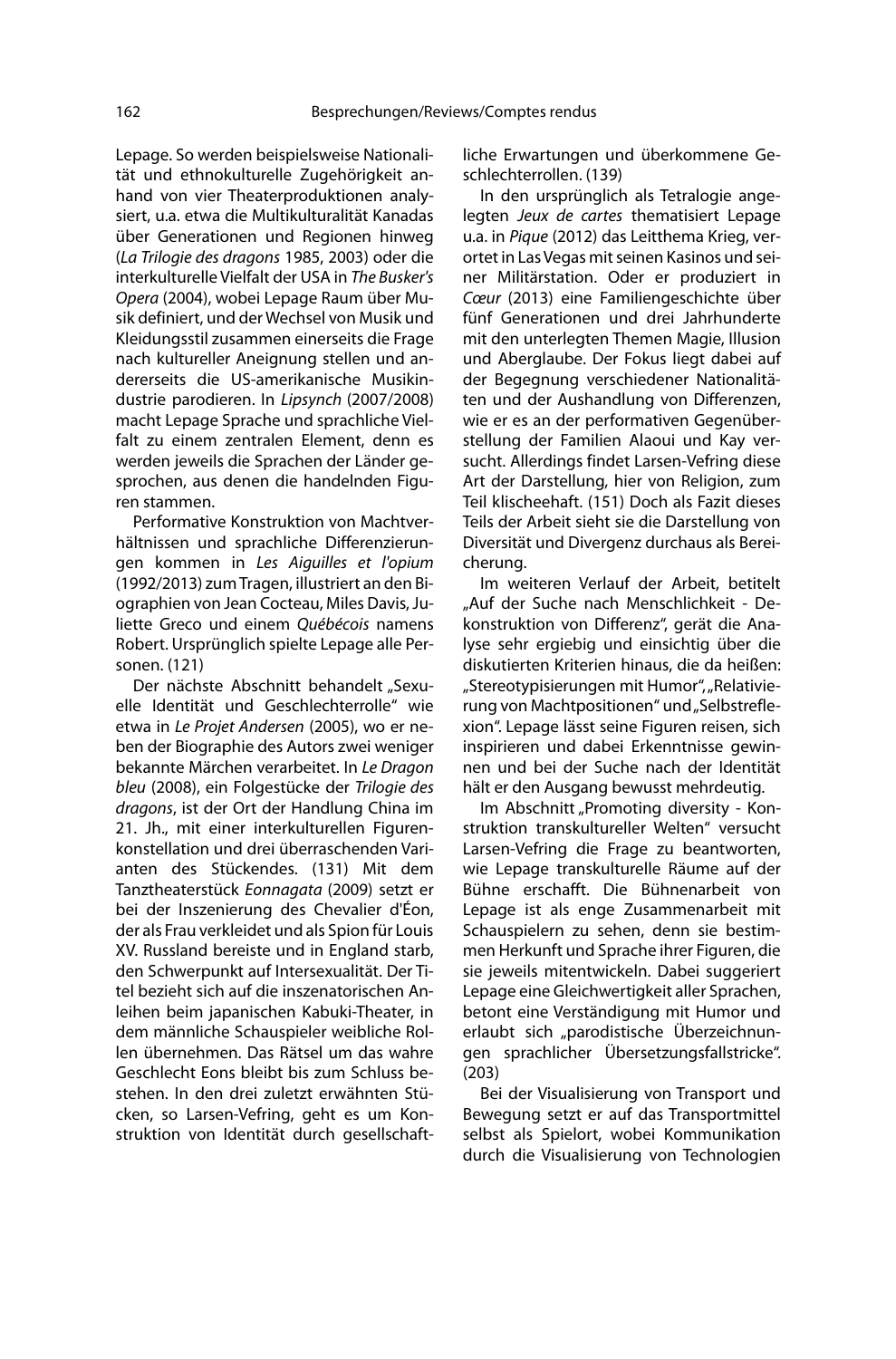der Vernetzung gewissermaßen unterlegt wird. Der Bildschirm als Kommunikationsmittel wird bei Lepage häufig genutzt, und die Bühnenarbeit gerät dabei zu einer Performanz grenzenloser Vernetzung. (227)

Im kurzen abschließenden vierten Teil, "Inszenierung von Diversität – «Où s'arrête le théâtre, où commence la vie?»", resümiert Larsen-Vefring die bereits im Detail dargestellten Besonderheiten und Charakteristika von Lepages Bühnenarbeit, die ihr zugrunde liegende zutiefst humanistische, pluralistische Ausrichtung seiner Orientierung, der künstlerischen und ästhetischen Offenheit gegenüber Einflüssen und Tendenzen aller Art. Desgleichen leitet sie über zu Lepages Wirkungsmechanismen und seinen internationalen Erfolgen. Sie entdeckt auch neuere Schwerpunkte, die das Selbstreflexive und Autobiographische bei Lepage betreffen. In die Zukunft weisend könnte eine von Larsen-Vefring angesprochene mögliche Zusammenarbeit mit autochtonen kanadischen Künstlern sein, wozu bereits die Aufführung von La Tempête in Wendake bei Québec einen Vorgeschmack geboten hat.

Die abschließende Fragestellung von Larsen-Vefring bezieht sich auf Lepages Bühnenarbeit im Kontext weiterer gesamtgesellschaftlicher Veränderungen im 21. Jh. Ihre für Lepage sehr positive Analyse der Wirkungsweise seines doch äußerst flexibel gehandhabten Umgangs mit Diversität und Differenz auf der Bühne ist einsichtig, und es steht zu hoffen, dass ihre Schlussbemerkung sich bewahrheiten möge: "Lepages Ansatz, den Menschen in seiner Menschlichkeit, Einzigartigkeit und Gleichheit zu inszenieren, weist den Weg zur Gesellschaft von morgen." (236)

Diese Arbeit stellt für jeden an neuen Theater- und szenischen Spielformen Interessierten und auch für jeden Theaterwissenschaftler eine überaus lesenswerte und bereichernde Analyse des vielseitigen und originellen Schaffens des wahrhaft Grenzen sprengenden, weltläufigen Theatermachers Robert Lepage dar.

Peter Klaus

Alexander Freund (ed.), Being German Canadian: History, Memory, Generations, Winnipeg: University of Manitoba Press, 2021 (289 pp.; ISBN 978-0-88755-847-4; CAD 31,95)

Among the aftermath of the First World War, the fact that a significantly increasing number of citizens who deliberately, but mostly under pressure, left their mother countries, deserves special mentioning. It marks the beginning of a movement which — further fueled by the dictatorship of Fascism, the Second World War, and the Holocaust — turned the 20th century into the century of refugees. Authoritarian regimes, continuing warfare, religious intolerance, gender oppression, water and food shortage etc. prove that this dynamic still prevails today.

Of the 6 million Germans, most of them blue color workers, who had deserted their home country during the decades between 1820 and 1914 only 1.3 percent moved to Canada, while after the First World War until 1933 the number of emigrants with a German-speaking background who crossed the Atlantic rose to more than 600.000. Seeking a better life abroad, they not only entered the United States (approx. 71 percent), but also moved to Argentina, Australia, Brazil, and Canada which faced approx. 5 percent of them. Escape, resettlement and expulsion were the major push factors. And after the Second World War until the early 1960s an additional 234.000 Germans went to Canada too. This was the largest migration rate in the 20th century. According to the census of 2016, 9.6 percent of Canada's population is of German ancestry – directly following Canadians with an anglophone and/or a francophone background.

These are some of the plain figures behind which individual, family or group histories and experiences are hidden that have shaped the migrants' new lives abroad. As Robert Freund (University of Winnipeg) argues in his introduction "Heavy Baggage: Memory and Generation in Ethnic History"(1-35), migration historians have not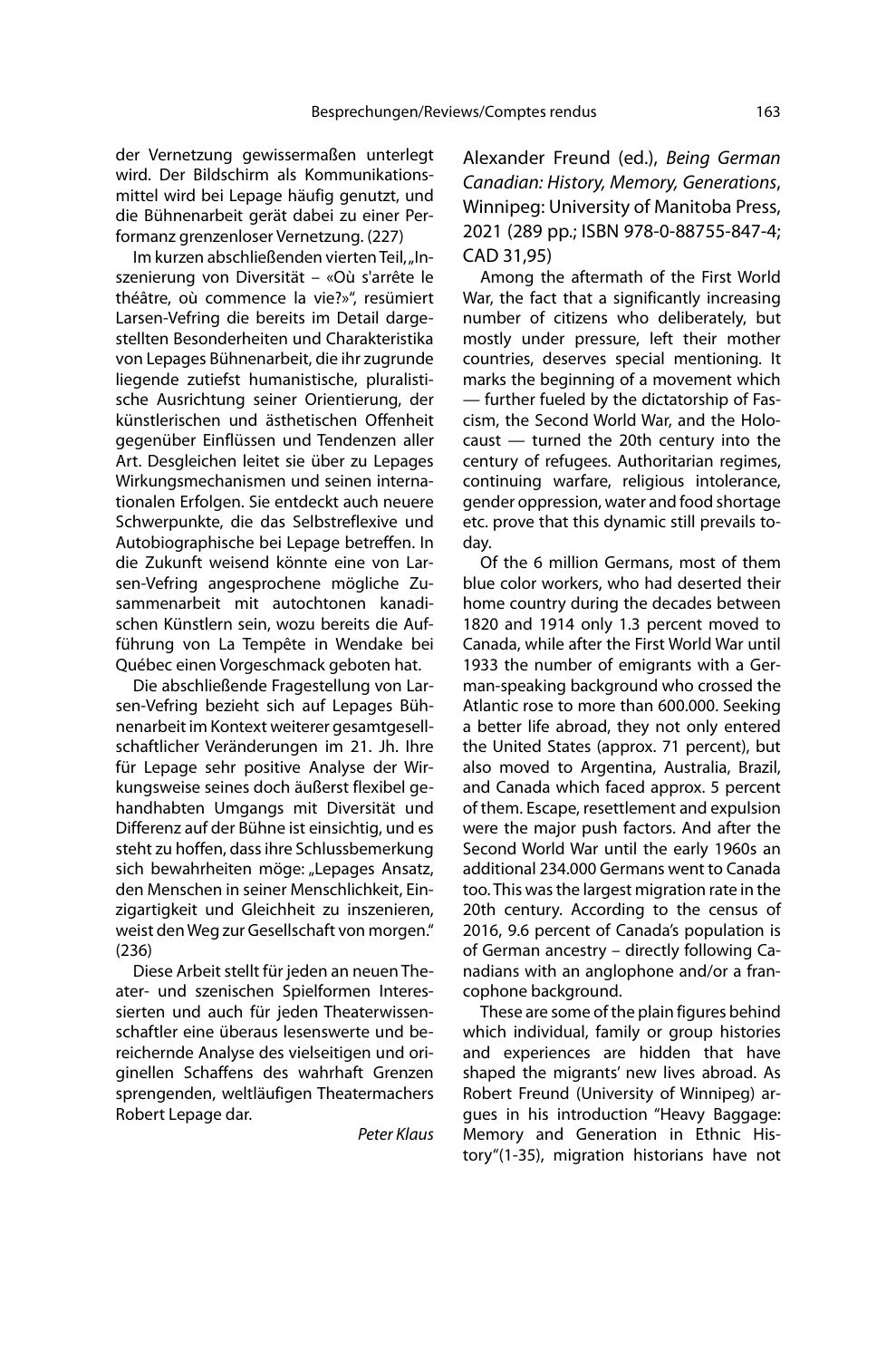sufficiently enough included notions such as "memory" and "generation" into their analytical frameworks in order to explain the migrants' homeland backgrounds. Instead, measurable (sociological) categories – language, religion, professional skills, cultural traditions and practices, politics, ethnicity, and the like – have been at the fore, whereby the transfer of the inherited "baggage" into the present has often been explored with the help of new concepts, including approaches applied in network and borderland or transnationalism and transculturalism studies. As the title suggests, Being German Canadian: History, Memory, Generations aims at filling the gaps.

Besides Freund's introduction the essay collection assembles eight contributions with an historical focus on the two world wars. They are discussed in more detail below. The volume is concluded by an afterword, a twenty-page bibliography and an index. The contributors are established scholars as well as research assistants and doctoral students from five disciplines: history, sociology, education, German and gender studies.

With their focus on memory and generation the essays belong into the broader context of theoretical and interpretative works on (collective) memory that were initiated by the founding father of socially and culturally inspired memory studies, Maurice Halbwachs, in the 1920s before Aleida and Jan Assmann devised, supplemented and refined the field with their innovative contributions 60 years later. Although not referenced by Freund it seems worthwhile to mention two main aspects that distinguish Assmann's approach from Halbwachs's. The models of the two German scholars include additional and/or diverging distinctions, e.g., cultural vs. communicative memory, functional vs. storage memory. They also stress the interconnectedness of memory and social identity, consequently focusing on the political aspects of collective memory more explicitly than Halbwachs. Aleida and Jan Assmann speak from a cultural, media and literary studies perspective which is per

se interested in the transmission of memories qua different media. The editor complies with this viewpoint when he argues that "the act of remembering is shaped not only by experiences and historical context but also by the available forms in which remembering can take place"(5). Apart from items from the wide range of material culture or visual representations of the past, storytelling, life writing, the construction of memory in poetry, fiction and drama etc. deserve attention. In Canadian literature, for example, authors such as A.M. Klein or Michael Ondaatje have shown how the (Jewish and Eastern European) immigrant experience have been shaped by connecting past and present via narrative, i.e., how story helps to revitalise an unknown or neglected past and enhances a reworking of collective memory.

The concept of generation employed in the essay collection draws on Karl Mannheim who, more or less parallel to Halbwachs's dictum that memory and generation are interconnected, argued that generations are "more than just a biological coincidence." Rather they are "socio-historical cohorts [...] shaped by the specific socio-economic context and historical events in which they come of age"(6).

Another theoretician who is not referenced is the French historian Pierre Nora who in the 1990s introduced the notion of "lieu de mémoire"(memorial site), underscoring the importance of place for the formation and articulation of the collective memories of social groups. According to Nora, place should less be defined as a merely geographical space than be conceived as a symbolically charged site that plays an important role in the shaping of group-bound identity formations – a concept which nicely links with the processes of remembering that are explored in the individual essays of Freud's collection.

The articles subscribe to research paradigms and tools which also come to bear in other migration projects, for example those of the International Research Training Group (IRTG) "Diversity", a joint programme of the universities of Trier, Saarbrücken and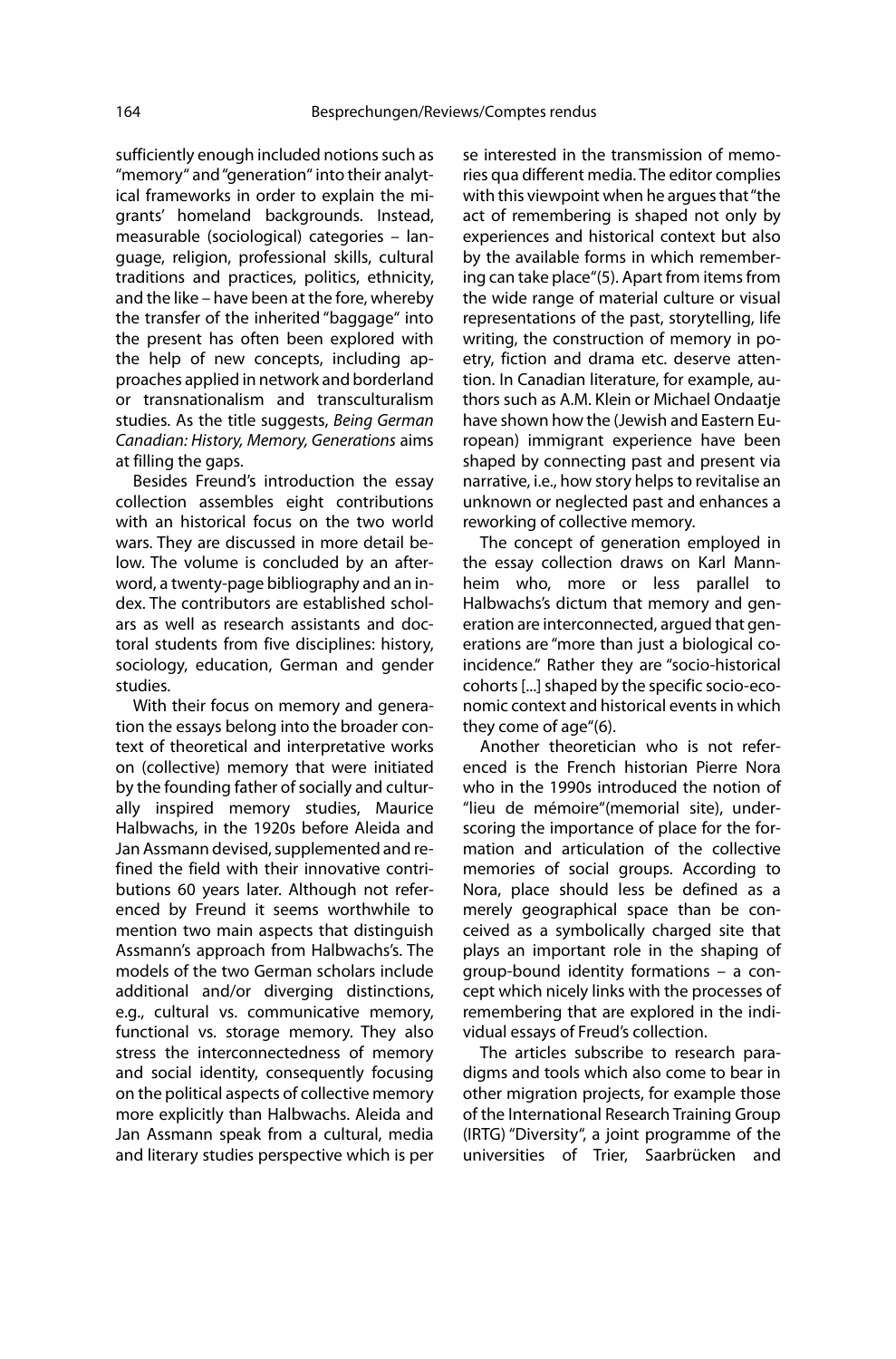Montréal. These reflect analytical concerns and shifts that distinguish current approaches to interpretations of paradigmatic changes and historical transformations, namely those determining diversified multicultural and transcultural realities in North America and Europe. In Germany it is foremost historians like Klaus Bade and Dirk Hoerder who, among others, have had a significant influence on the study of (overseas) migration. As regards the German share in the ethnic formation of Canada, German-Canadian historian Gerhard Bassler and the former Chair in German-Canadian Studies at the University of Winnipeg, Angelika Sauer, have claimed that due to the dark shadows which Germany's role in the two world wars has cast on the image of German immigrants and due to the lack of academically sound studies, Canadians of German descent have never been publicly received as a co-founding group. Instead, they were silenced by the dominant Anglo-Canadian society and subsequently developed a "culture of complaint"(19). On the other hand, Hoerder emphasises the diversity of "German speaking peoples" who came to Canada so that a unifying group label does not hold, as it would be constructed and politically motivated rather than inherent. With the rise of multiculturalism and the acknowledgement of different group identities in the early 1970s, the label became politically opportune though. It allowed for special research funds so that ethnic groups could study their history.

In his lengthy introduction Alexander Freund not only theorises migration studies and the approach pursued in the essay collection, but also invitingly summarises the contents of the individual contributions, thus stimulating the readers' appetite for further close readings. Scrutinising the articles, it becomes quickly obvious that memory and the voicing of personal or collective experiences on the one hand, but also a silencing of the past on the other are closely affiliated, whereby it is not least a matter of generational belonging that fosters either of them.

Because of the density of the volume with its wide range of topics the individual essays can only briefly be addressed and not aptly assessed here. Some of them are thematically intertwined and foreground a problem central to the German immigrants' experience (not only) in Canada: a troublesome national past with two world wars and the transgenerational difficulties to cope with it. An inappropriate Vergangenheitsbewältigung in form of a silencing of the past is the subject of Freund's opening article (36-60) on German immigrants' Great War memories. Forgetting equally distinguishes Canada's treatment of prime minister Mackenzie King's journey to Hitler Germany. Robert Teigrob (Ryerson) examines in the second chapter (61-85), how the visit was actively obscured/forgotten by post-war generations and how this created a dilemma of responsibility. King had been aware of the persecution of the Jews, but was also confronted with a growing anti-Semitism at home so that no more than 6.000 Jewish refugees were permitted to enter Canada. In chapter 3 (86-111) Patrick Farges (University of Paris) then throws light on the struggles of German-Jewish refugees in their attempts to become integrated into the larger Jewish-Canadian society during the 1940s and 50s. Most of them had a bourgeois background and were ridiculed by other Jews because of their formal clothing and conduct. They were considered to be out of place. In consequence, they tried to conceal their identity markers. The fourth chapter (112-139) touches on silence once more. Here, Karen Brglez (University of Winnipeg) reveals in a case study, how Gottlieb Leibbrandt (1908– 1989), a member of the NSDAP who worked for Goebbels's propaganda ministry promoting racial superiority, had remained silent about his activities during the Third Reich. She reveals how he emerged as a leading German-Canadian historian in the 1970s and how his silence was reflected in the development of German-Canadian historiography. Due to Leibbrandt's influence, terms and criteria such as Deutschtum and Volkstum were still in use long after they had been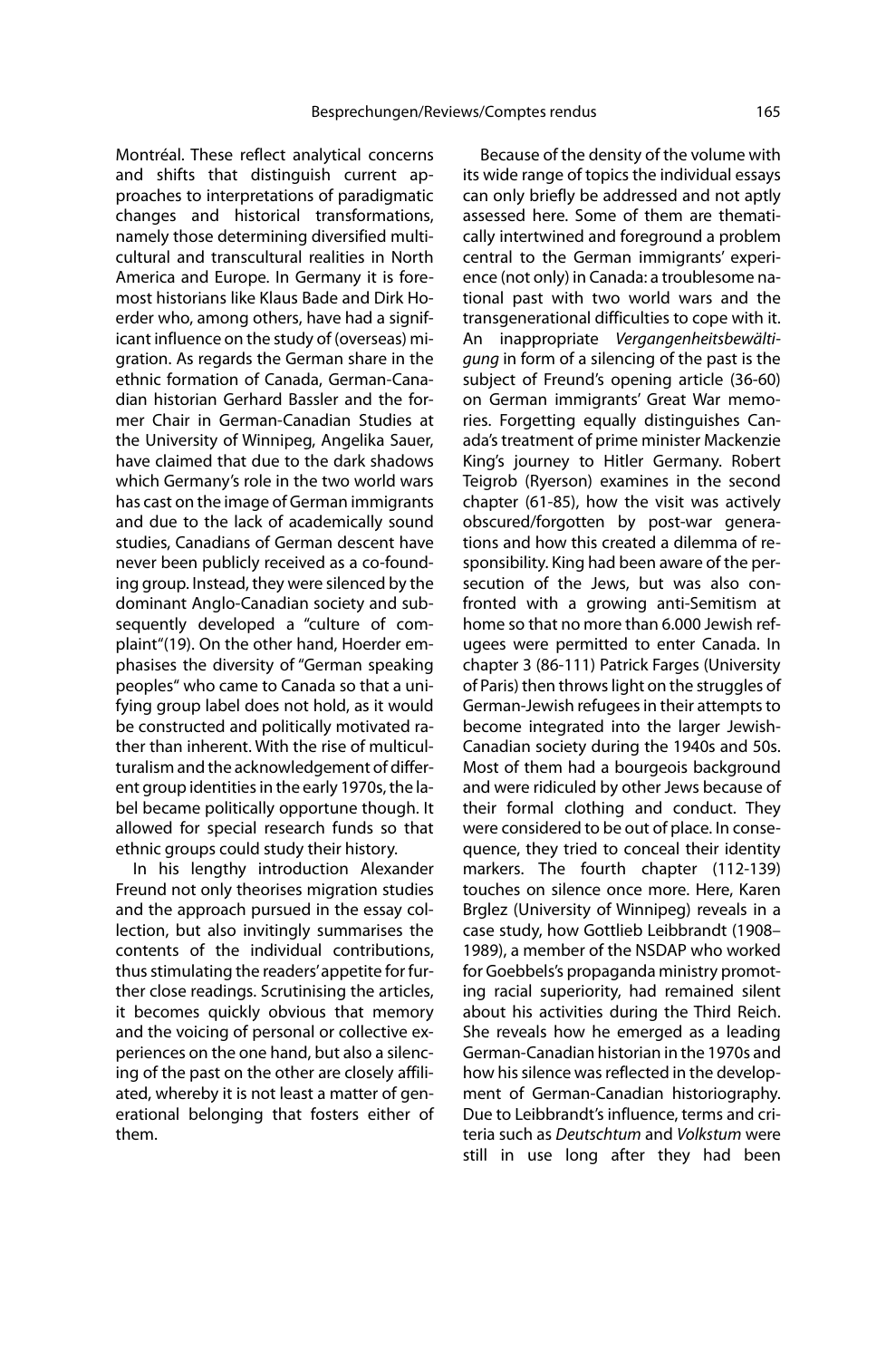abandoned by German academia. Silence, respectively avoidance are also the keys to an understanding of how post-war immigrants and their Canadian-born descendants have dealt with German Fascism. In "'We Never Really Talked About It': Second- and Third-Generation German Canadians' Family Memories of the Holocaust"(chapter 7, 184- 208) Sara Frankenberger (North Vancouver) evaluates interviews that provide insight into the ways and means in which an intergenerational silence dominated family conversations about the Second World War and the Holocaust, thus setting another example for a failed Vergangenheitsbewältigung. Likewise, intergenerational conflicts are at the centre of two essays by Elliot Worsfold (Western University) and Anke Patzeld (University of Ottawa). In chapter 5 (140-162) Worsfold deals with identity problems of German Canadians by looking at the usage of language within the Lutheran Church of Ontario. While the 1960s student generation with their 'Beatles and pop culture', often without a knowledge of German, claimed to be more successfully integrated into Canadian society at large, the established clergy with its traditional practices discredited them as immature and uprooted. The antagonising students saw themselves as gatekeepers who would help newcomers to assimilate more easily. As another case study the essay highlights the often-neglected effects of modernisation, religion, and secularisation on this generation of German Canadians in Toronto. Ottawa of the 1990s and 2000s marks the site of investigation in chapter 6 (163- 183) where Patzeld underscores the importance of discourse for the process of constructing a sense of self via comparisons with earlier generations. Upon the basis of a small sample size she comes to the conclusion that "global transformations, as well as the social and political changes that had taken place in Germany since the end of the Second World War, resulted in a distinct mobilization of generational discourses by the 1990s and 2000s German migrants to Canada." Like previous newly arrived groups of migrants they identified themselves as

'modern immigrants', "whereby [their] internal self-construction seemed to be the most decisive factor for their generational understanding" (179). For many of them Germany's history was "no longer a dominant issue"(176). Germany had become an "emotional homeland"(178). In chapter 8 (209- 238) a different facet of immigrant life is illuminated. Christine Ensslen (York University) explores how in 42 biographies and memoires initiated by Celeste Rider (a provincial librarian for the Saskatchewan Genealogical Society) and collected in a respective volume, the lives of pioneering women of German origin are commemorated. The analysis reveals a striking similarity which distinguishes the composition of such life stories at the beginning of the 21st century. The female pioneer is idolised and envisaged both as a personal heroine and a heroine of Canadian history. As Freund summarises in his introduction: "[I]n the presence of so much silence in twentieth-century German-Canadian history and historiography, it is refreshing to see the creativity with which descendants filled in the gaps that had been left open by missing memories, memorabilia, and mementos"(26). Rider's collection gives a good example of the importance of "narrative remembrance"(210) for a reconstruction of the past. At the same time, it needs to be noted that the treatment of these prairie pioneers during the wars remained unvoiced. The "discrimination [...] and the difficulties faced did not translate into family lore to be preserved and remembered, or the authors chose to omit them while writing a biography that was intended to celebrate Saskatchewan's 'pioneer' status"(231). Freund's volume is closed by an afterword, titled "What Does It Mean to Be 'German Canadian'? The Challenge of History and the Obligation of Memory"(239-250), in which Roger Frie (Simon Fraser University) repeats some of the vital questions that serve as guidelines for the essay collection. Socialised as a child of German immigrants to Canada and trained as an historian, philosopher and psychologist, he specifically stresses the dilemma which a missing intergenerational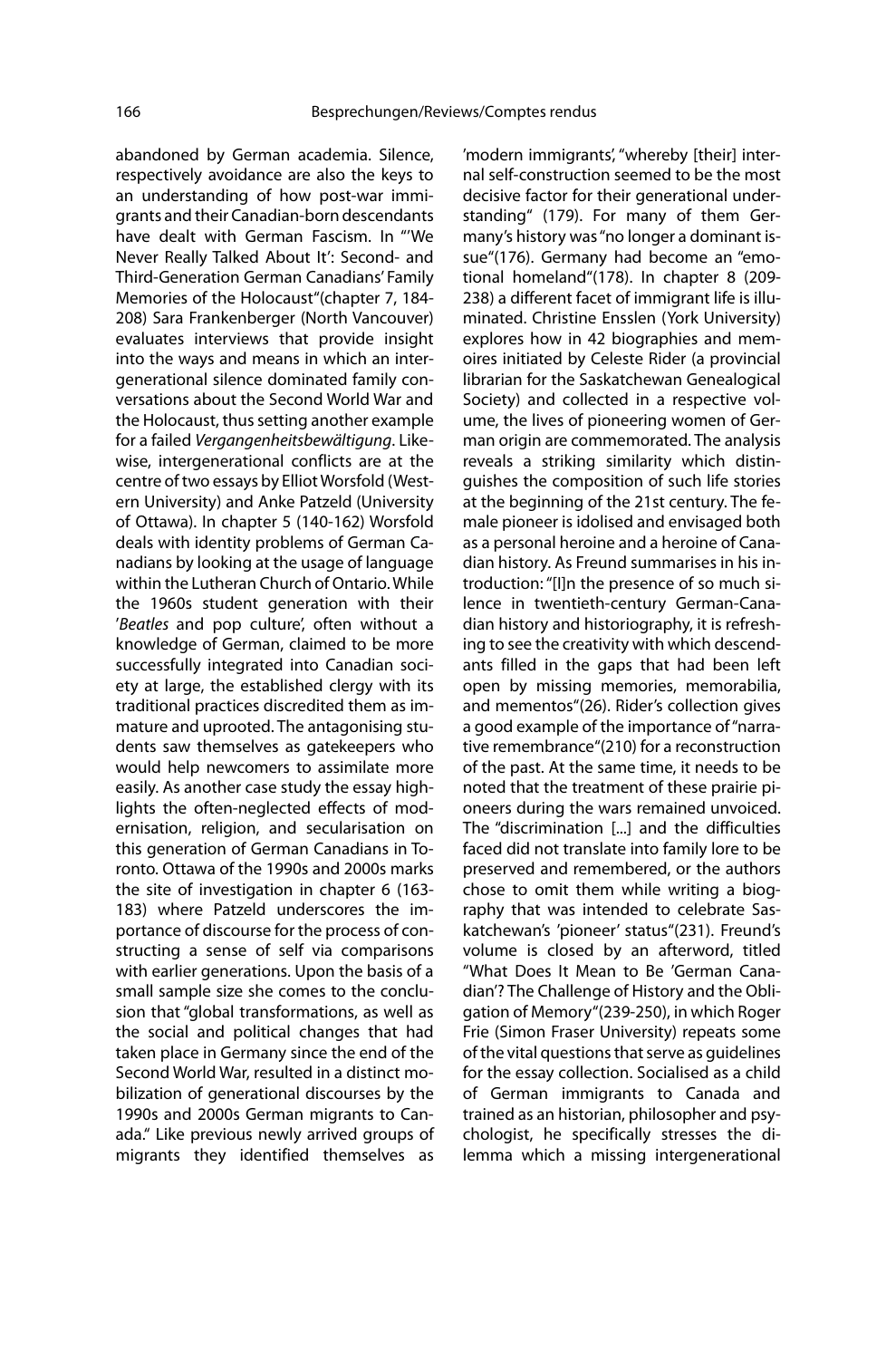dialogue about National Socialism and the genocide of the Jewish population caused for the second generation. The parents' neglect, dissociation or even denial imposed a severe burden on their children who were often excluded by playmates and fellow pupils without knowing why. Therefore, memory is an ethical obligation. With this statement Frie underscores the objective of Being German Canadian. History, Memory, Generations.

The collection covers a broad spectrum of themes and fields which might appear a little randomised upon first sight. Due to the predetermined analytical framework the meticulously researched and detailed articles are effectively interwoven though. The treatment of diverse subject matters emerges as a political and socio-historical kaleidoscope which imparts valid and inspiring insights into different facets of the 'German story of Canada'. At the same time, the volume invites further research, or as the editor puts it: "This book hopes to initiate a greater conversation about the value of looking for intergenerational continuities and discontinuities in remembering the history of immigrant families and homelands among scholars studying immigration and ethnic groups"(31-32).

Wolfgang Klooß

David Staines, A History of Canadian Fiction, Cambridge: Cambridge University Press, 2021 (318 pp.; ISBN 978-1-10841- 808-9; GBP 84, 99)

Someone interested in French-Canadian writing should not read this book. A History of Canadian Fiction only captures the story of Canadian fiction in English. In this regard it stands in line with Carl Klinck's seminal three-volume Literary History of Canada: Canadian Literature in English (1965) – the fourth volume was edited by W.H. New in 1990. 40 years earlier the American critic Ray Palmer Baker had already compiled A History of English-Canadian Literature: Its Relation to the Literature of Great Britain and the United

States (1920) which covers the literary development until confederation. In contrast, Archibald MacMechan's small, selective treatise Headwaters of Canadian Literature (1924) and, in more depth, Lorne Pierce's An Outline of Canadian Literature, French and English (1927) discuss both anglophone and francophone Canadian texts. This is also the case with the all-encompassing Kanadische Literaturgeschichte (Konrad Groß, Wolfgang Klooß, and Reingard M. Nischik (eds.), 2005), which aims at a German-speaking readership. It was deliberately designed as a survey of writing in both of Canada's official languages.

And yet, Staines's work is a masterpiece. The long-time editor of the New Canadian Library, which was launched by Malcolm Ross in 1957 to publish out-of-print classics of Canadian literature in paperback format, gives a splendid, very dense and admirably knowledgeable survey of fiction writing in anglophone Canada from colonial times to the present. His one-volume book is the first of its kind. It is the result of intense textual scrutiny that offers the reader close readings of individual or groups of works combined with background information on authors, historical and political context, contemporary aesthetic standards and modes of writing, infrastructural developments in the arts and literature as well as important data on Canada's publishing industry.

The book cover displays one of the many birch trees in oil on panel from the Tom Thomson collection at the Art Gallery of Ontario. As an outdoors man, precursor and spiritus rector Thomson inspired the Group of Seven with its focus on Canadian landscape painting. His "Birches"(late 19th – early 20th century) aptly illustrates the importance of nature, land, and place for Canadian writing, thereby setting the (thematic) tone for many of the following textual analyses.

The volume opens with a useful timetable (ix-xvii) which lists significant historical, cultural, and literary events. This is followed by a brief "Introduction"(1-3), in which Staines refers to "the steady and unnoticed growth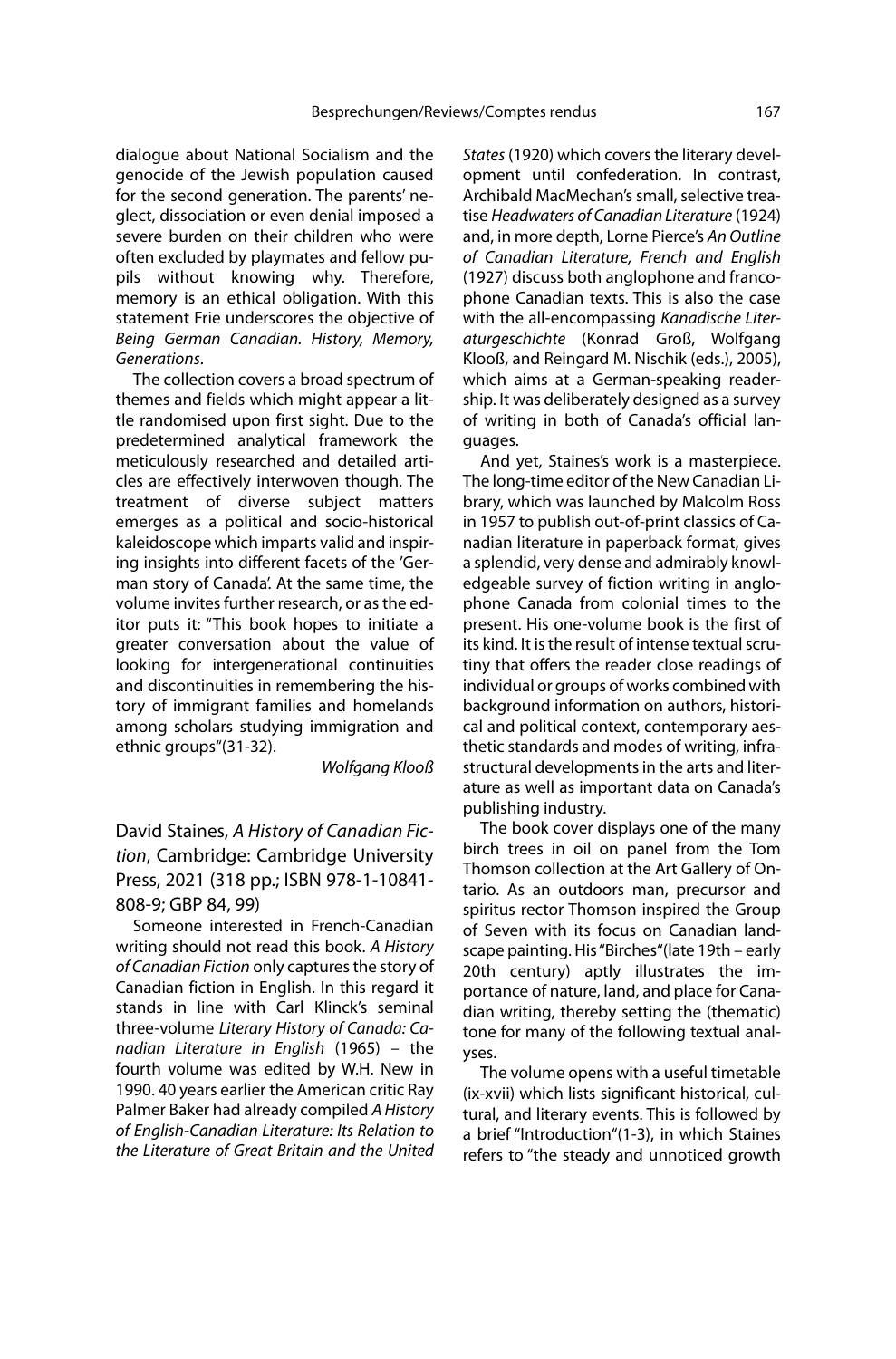of Canadian fiction" (1), and foreshadows what the reader is to expect: "This book brings together the many individuals who have created this impressive history, using their texts, their words, and relevant criticism. Many writers comment on their fictionwriting background, and I have utilized their reflections as I write this story." (1-2) Subsequently, the author traces the story of fiction writing in anglophone Canada in 10 chapters, titled "The Beginnings" (4-20), "From Romance towards Realism" (21-57), "Emerging into Realism" (58-89), "The Foundational Fifties" (90-117), "The Second Feminist Wave" (118-150), "The Flourishing of the West" (151-171), "Canada's Second Century" (172- 221), "Indigenous Voices" (222-247), "Naturalized Canadian Writers" (248-269), "Canadian Fiction in the Twenty-First Century" (270-291). A short "Afterword"(292-293), a "Select Bibliography" (294-298) which only lists book-length studies, and a helpful "Index" (299-304) complement the volume. As the table of contents suggests, the structuring principles of this impressive work are temporal, thematic as well as spatial.

What it does not reflect is the author's intimate knowledge of his subject matter as well as his personal acquaintance with so many representatives of Canada's literary community, be they authors, critics, or both, which have allowed Staines to make texts and writers speak to each other. In fact, the interconnectedness of works by authors from the same time span as well as those from different periods emerges as another structuring principle that distinguishes this volume in a unique way. A History of Canadian Fiction propels a story of epic dimension which moves forth and back among Canada's literary celebrities, showing how closely many of these stood and stand in contact and how they influenced and influence each other. At the same time, European, and to a certain extent American (narrative) traditions have left their marks on Canadian writing. Among the English and American novelists of the 19th and early 20th century Charles Dickens was a kind of spearhead, but also Jane Austen, the Brontë

sisters, Fanny Burney, James Fenimore Cooper, Thomas Hardy, William Dean Howells, Henry James, James Joyce, Sir Walter Scott and Mark Twain resonate with their works in the novels of Canada's growing storytelling community. For instance, Scott's and Cooper's formula for historical narrative comes to bear in the (historical) romances of John Richardson and William Kirby, while Lucy Maud Montgomery and Mazo de la Roche were particularly inspired by Dickens and the Brontë sisters. Together with Nellie McClung they represent "The First Feminist Wave"(33-44): "[They] gave early Canadian fiction its first encounter with feminism. While McClung was instrumental in the development of women's rights, Montgomery and de la Roche gave their readers satisfying novels which underscored their themes, the former through her fixation with her time and place in Canada, the latter through her readings of the past in a fictitious landscape." (44) As this quote proves, Staines closes each (sub)chapter with a brief summary of his major findings.

When the author later refers to Stephen Leacock's indebtedness to Dickens, Twain and Haliburton, this comes as little as a surprise to the informed reader as much else – yet certainly not all – of what is said in the volume. And for a less knowledgeable student of Canadian literature Staines's at once synoptical, painstakingly detailed, and highly analytical readings of approx. 200 years of Canadian fiction provide invaluable insights anyhow.

Because of the remarkable richness of the volume with its intricate web of writers, texts, and contexts A History of Canadian Fiction can hardly be assessed properly here. It belongs to the book's features that Staines identifies novelists who have been particularly instrumental in the formation and for the perception of Canadian writing. "Today we have major authors, Margaret Atwood and Rohinton Mistry, Alice Munro and Michael Ondaatje, and so many others, reaching out to national and international audiences"(1). They are accompanied by African-Canadian, Indigenous, and Métis writers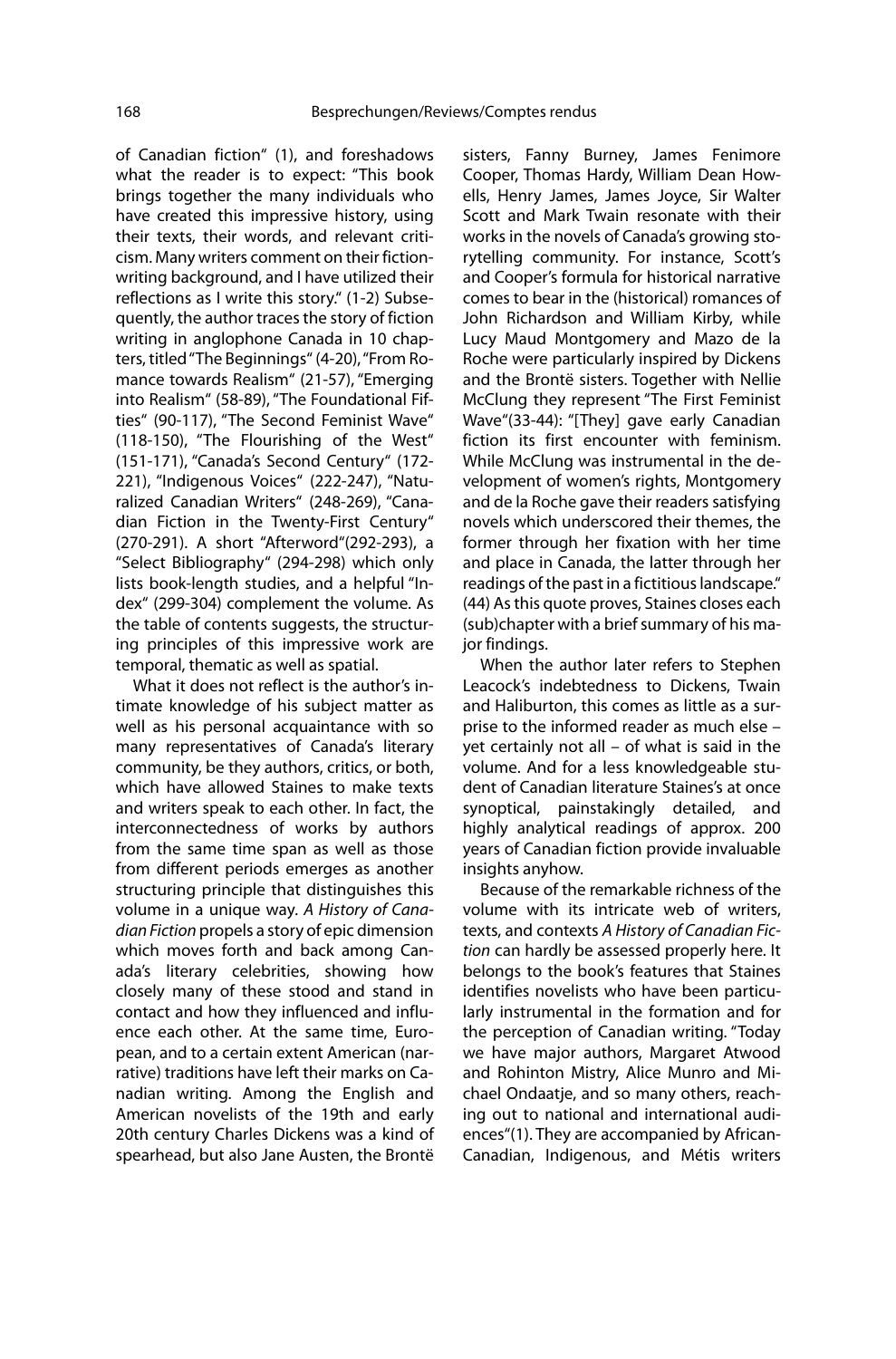(e.g., Jeannette Armstrong, Maria Campbell, Beatrice Culleton Mosionier, Thomson Highway, Lawrence Hill, or Katherena Vermette) as well as by the Asian (Wayson Choy, Joy Kogawa, Sky Lee, Madeleine Thien et al.) and other naturalized voices that have enriched Canadian literature. Of these voices even a less widely received Jewish author like Henry Kreisel who fled Vienna after the newly imposed Anschluss in 1938, is discussed because of his particular contribution to immigrant writing. Having learned from the poetry of A. M. Klein, Kreisel discovered the importance of memory for an uprooted artist: "He became a writer with a double understanding: seeing European experiences through his Canadian perspective and seeing Canadian experiences through his European perspective. His two novels and many short stories brought the life of the European immigrant into Canadian fiction." (248)

Among the texts of more prominent writers who have served as beacons leading the way for the many fiction writers to come are those by Morley Callahan, Robertson Davies, Mordecai Richler, or Hugh MacLennan which are addressed in more depth. And the striking contribution of women writers to Canadian fiction and the short story is repeatedly acknowledged by Staines who highlights the importance of the Strickland sisters Susanna Moodie and Catherine Parr Trail, Sara Jeannette Duncan, Ethel Wilson and Mavis Gallant, together with Margaret Laurence. The latter receives exceptionally strong attention. Together with Adele Wiseman, she stands at the beginning of the second feminist wave, of which Staines says: "The American feminist movement occupied itself first with theorizing its own right to exist in the 1960s, while Canadian women writers had already begun to put into imaginative form what American writers were beginning to contemplate. This marks the second wave of feminism." (121)

Introducing Laurence, another important marker of Canadian (fiction) writing comes to the fore. She is a representative of regional literature. In her case it is the prairie west that shaped her works as it had shaped the fiction of Frederick Philip Grove, Howard O'Hagan, W. O. Mitchell, Martha Ostenso, Sinclair Ross, Robert J. C. Stead, who had been inspired by Ralph Connor, and many others. More currently it is not least Robert Kroetsch and Rudy Wiebe who figure prominently among prairie writers. Chapter 7 "Canada's Second Century" then traces the development of fiction writing in Canada by following its footsteps from the Atlantic to the Pacific coastlines. In this way, Staines offers his readers a multilayered approach for a better understanding of the history of Canadian fiction. Once more: He combines biography, thematic and formal analysis with contextual and spatial readings, thus offering a rich tableau of wide-ranging information. Occasionally, it takes a schooled reader to cope successfully with the sheer amount and complexity of (implied) references.

Commencing with brief discussions of Frances Brooke's "epistolary novel of sensibility" (5) The History of Emily Montague (1769) and the beginnings of satire (Thomas McCulloch, Thomas Chandler Haliburton, James De Mille), the following chapters of A History of Canadian Fiction are devoted to the strong presence of the romance tradition in Canada and the slow emergence of realism, before the author then tracks the long path to fiction in its multifaceted contemporary expressions. During this process the importance of infrastructural support such as the foundation of respective journals, awards like the Giller Prize and the Governor General's Award for Fiction, or Canada Council programmes promoting the arts and letters is also considered.

The fact that many Canadian authors are writers, critics, and academics at the same time has helped Canadian (fiction) writing to become susceptible to innovative literary formats and global themes. Therefore since the 1980s the wiry quest for a Canadian identity – as for example reflected in Northrop Frye's seminal question "where is here" – as well as the foregrounding of the 'Canadianess' of Canadian literature in critical discourse and the way in which (fiction)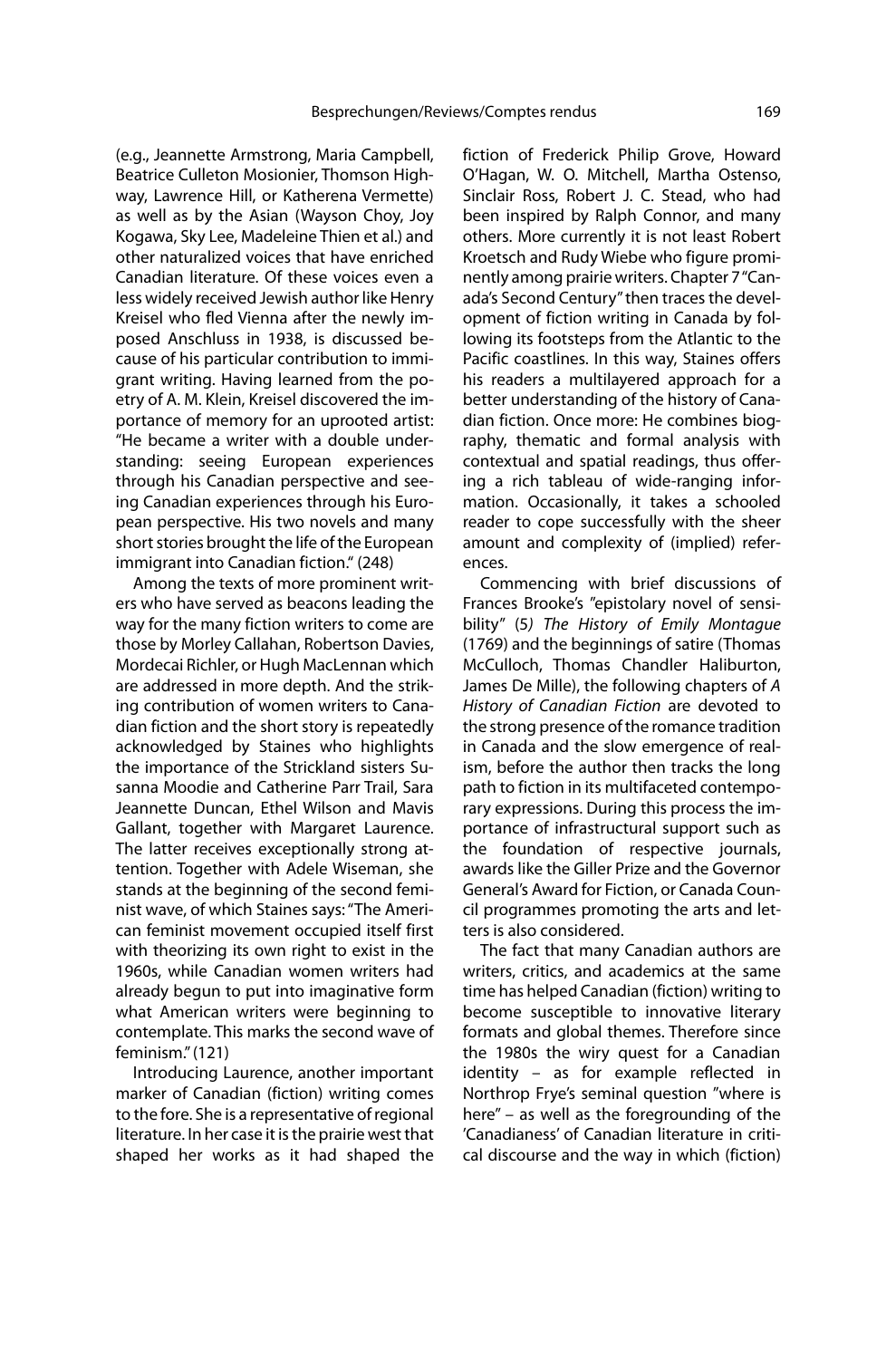writing has catered to such debates have become obsolete. The authors discussed have had their share in lifting Canadian writing from a marginal existence to a visible and recognized place in the global literary landscape. Staines makes it clear that Canadian fiction has not only arrived in the world, it has made the world its subject.

The book is an easy read void of the academic jargon often found in literary criticism. It belongs in (academic) libraries and should be made available for students of Canada and her literature. This might be wishful thinking though as the volume is too highly priced for student purchase. In A History of Canadian Fiction speaks an insider with a deep love for (Canadian) writing. David Staines tells his own story about storytelling in Canada. What an achievement!

Wolfgang Klooß

Marie Desjardins/Vic Vogel, Histoires de Jazz. Montréal : Éditions du CRAM, 2013 (288 S.; ISBN 978-2-923705-59-5 ; CAD 26,95)

Du jazz au Canada? Et de l'excellent jazz? Et en français? Est-ce possible? Pour se le prouver, il faut se souvenir de Vic Vogel (1935-2019). Plusieurs titres et superlatifs pourraient résumer adéquatement le long parcours artistique de Vic Vogel et la place exceptionnelle qu'il occupe dans l'histoire de la musique canadienne. Musicien versatile, compositeur autodidacte, arrangeur polyvalent, pianiste de renom, travailleur infatigable; toutes ces fonctions réunies ne suffisent pas pour dire que Vic Vogel incarna comme personne d'autre avant lui — le jazz montréalais, c'est-à-dire le jazz que l'on reconnaît comme étant vraiment distinct de la musique provenant des États-Unis. L'énumération de ses grands projets — de la musique officielle d'Expo 67 (l'Exposition universelle de 1967 de Montréal) à celle des Jeux Olympiques de Montréal, sans oublier son entreprise de faire revivre dès 1976 l'œuvre du compositeur québécois André Mathieu (1929-1968) — serait insuffisante pour rendre justice à la place considérable qu'il occupa dans la communauté artistique montréalaise. Car Vic Vogel l'arrangeur a accompagné les grands de la musique québécoise, et même des artistes de variétés des années 1960 comme Margot Lefebvre, Rosita Salvador et Fernand Gignac (139). Il a aussi rayonné au-delà de la frontière canadienne. Avec un chef d'orchestre comme Vic Vogel, tout semblait plus facile pour les producteurs de Radio-Canada qui l'employaient pour toutes sortes d'émissions à la radio et à la télévision.

On pourrait objecter qu'il y a eu quelques jazzmen montréalais comme Oscar Peterson (1925-2007) qui ont aussi connu la célébrité; mais on objectera que contrairement à Vic Vogel, ces musiciens internationaux n'ont que très peu travaillé au Québec, qu'ils n'étaient pas bilingues et que leurs œuvres sont assez anonymes, sans cachet caractéristiquement canadien. C'est un trait distinctif : Vic Vogel pouvait travailler autant avec des artistes francophones qu'anglophones, canadiens ou étrangers, consacrés ou débutants. Il pouvait diriger un Big Band ou se fondre dans un orchestre symphonique. Il pouvait également jouer en solo ou accompagner un artiste seul en scène. Musicalement, Vic Vogel pouvait tout faire, et souvent avec peu de moyens.

Marie Desjardins relate avec précision et élégance la belle histoire de Vic Vogel, homme de projets et de partenariats parfois inattendus; il était un peu comme Michel Legrand en France. Elle le présente admirablement: « un créateur à part, intraitable, unique, tenant à la fois de l'intouchable et du mouton noir » (15). Tout son parcours est relaté chronologiquement. On rencontre d'abord ses parents d'origine hongroise en allemand, son patronyme signifie « oiseau » — ; on raconte ensuite son enfance à Montréal, ses débuts, ses tournées, son amitié avec le chanteur (et rocker) Gerry Boulet du groupe montréalais Offenbach, sans oublier les nombreuses femmes de sa vie…

Durant presque toute sa carrière, Vic Vogel aura pourtant fait face à l'adversité, le snobisme et l'ignorance des critiques, l'élitisme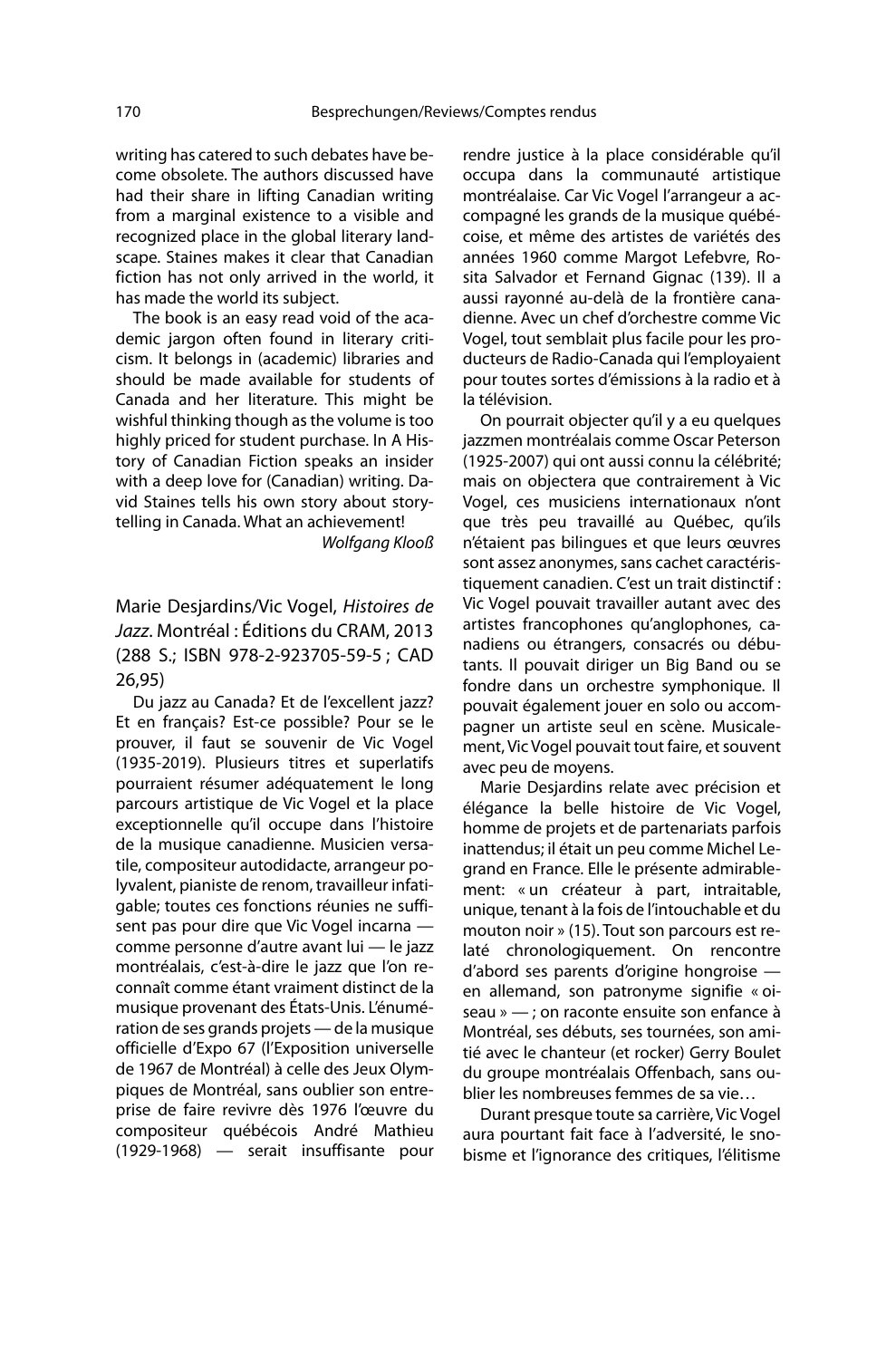de certains amateurs de jazz et de tant de décideurs qui tirent les ficelles. Un jour, au tournant des années 1980, le responsable du Festival de jazz de Montréal (Monsieur Doudou Boicel) refusa à Vic Vogel la possibilité de se produire sur scène dans sa propre ville, sous le seul prétexte qu'il n'y présentera que des musiciens noirs, et qui plus est provenant exclusivement des États-Unis (208). Vic Vogel était exclu arbitrairement, parce qu'il était un Blanc. Ce racisme à l'envers des Noirs envers les Blancs, Vic Vogel l'a connu et ce, à Montréal même, dans la ville où il avait grandi.

Ce livre est étoffé. En filigrane, on revoit le milieu animé des boîtes de nuit et des noctambules, le monde interlope, et tant de lieux animés où l'on pouvait entendre de la bonne musique comme à la Casa Loma, le Faisan Doré, le Saint-Germain-des-Prés, le Café Continental (p. 136). Ces lieux n'existent désormais plus; c'était durant les années 1950 et un peu après.

Cette biographie critique est excellente et très révélatrice, autant du point de vue culturel qu'historique. Le style est précis, vivant, enthousiaste. On reprochera cependant à Marie Desjardins ses chapitres sans titres, mais aussi le fait de ne pas avoir inclus une discographie en fin de volume, car la somme incalculable des enregistrements publiés et/ou réédités de Vic Vogel reste encore à être établie de manière définitive.

Les bons livres sur l'histoire de la musique canadienne sont relativement rares; l'ouvrage de Marie Desjardins, Vic Vogel : Histoires de Jazz, est une exception notable qui touche à la fois le Canada anglais et le Canada français. On recommanderait ce titre aux bibliothèques et aux chercheurs voulant connaître la scène musicale montréalaise du milieu du 20e siècle.

Yves Laberge

Duncan Ivison (dir.), The Ashgate Research Companion to Multiculturalism, London/Farnham : Routledge/Ashgate, 2017 [2010] (viii+334 p. ; ISBN 978-0- 81538-606-3 ; GBP 44,99)

Politique nationale pour les uns, idéologie pour certains de ses pourfendeurs, religion d'état pour les autres, le multiculturalisme canadien semble s'être ancré naturellement et progressivement, souvent d'une manière incontestable. Mais ce n'est qu'une impression : au Canada, le multiculturalisme a été imposé par le gouvernement fédéral et demeure contesté, surtout dans ses applications, et particulièrement au Québec. Plusieurs sociologues québécois comme Fernand Dumont avaient dénoncé dès les années 1970 les politiques multiculturalistes canadiennes comme étant des stratégies d'assimilation et de négation de la société québécoise pour la dissoudre dans une sorte de melting-pot pancanadien et de langue anglaise.

Ce livre dirigé par Duncan Ivison ne porte pas exclusivement sur le multiculturalisme canadien, mais présente différentes acceptions du multiculturalisme, ce qui a l'avantage de dissiper de nos esprits l'impression que ce serait une invention authentiquement canadienne. Six des seize chapitres touchent directement le Canada. Une première version de ce Ashgate Research Companion to Multiculturalism était parue en 2010 en Angleterre chez l'éditeur Ashgate; cette réédition en format souple publiée sous le même titre chez Routledge date de 2017, mais les textes n'ont visiblement pas été mis à jour, si l'on en juge par les dates des références bibliographiques.

Le chapitre d'ouverture de Duncan Ivison définit le multiculturalisme comme « un vaste regroupement de théories, valeurs, attitudes, croyances, normes, pratiques et politiques qui cherchent à procurer une reconnaissance publique et du support aux accommodements des groupes ethnoculturels non-dominants » (2). Mais Duncan Ivison apporte plus loin certaines nuances en indiquant que le concept de multiculturalisme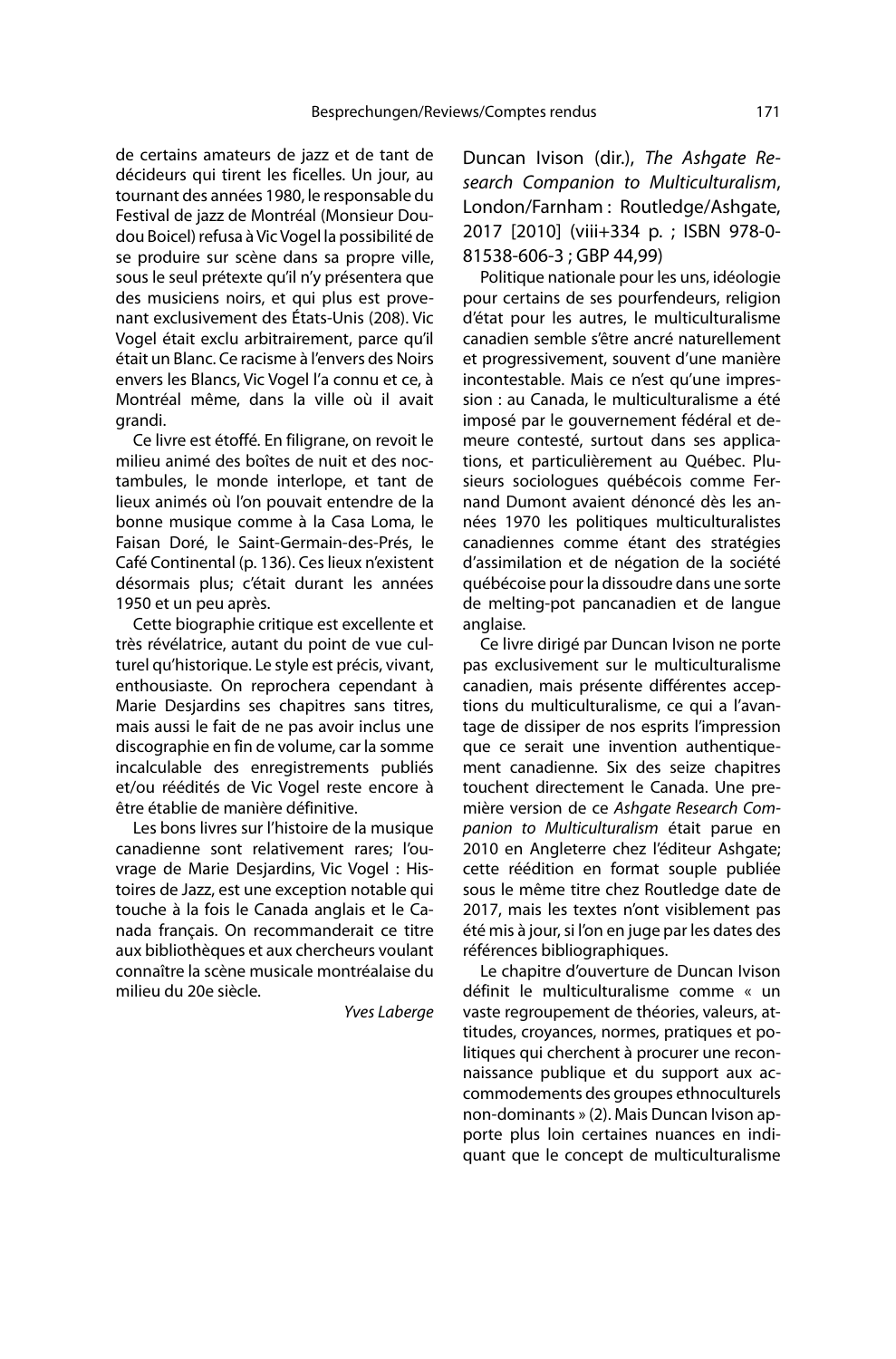peut prendre des significations très différentes, en particulier en Amérique latine où ce même terme fait référence aux revendications des populations autochtones minorisées par opposition à celles — dominantes — des populations issues de l'immigration plus ou moins récente.

Le Ashgate Research Companion to Multiculturalism se subdivise en trois grandes sections couvrant successivement les fondements, les défis et enfin les perspectives alternatives du multiculturalisme. Mais compte tenu de la raison d'être de cette revue, notre commentaire se bornera — pour des raisons évidentes — aux pages touchant spécifiquement les études canadiennes.

Toute étude sérieuse portant sur le multiculturalisme canadien se doit de prendre en considération les particularités du cas québécois, et certains chapitres de ce collectif en tiennent compte pour rappeler le sentiment d'abandon ressenti par certains groupes autochtones et par beaucoup de Québécois face à l'idéal multiculturel canadien, perçu comme une forme de nivellement et de négation des particularités traditionnelles propres aux Premières nations et à la nation québécoise — sans oublier la nation acadienne (32 et 34). D'autres essais (comme le chapitre 6) réussissent l'exploit (!) de traiter du multiculturalisme canadien sans même mentionner la spécificité québécoise qui teinte pourtant cette politique uniformisante et en limite la portée; c'est à la fois symptomatique et déplorable (95 et sq.). Mais d'autres chapitres (comme le chapitre 3 de Jocelyn Maclure) compensent pour ces lacunes. Et même le chapitre d'ouverture de Duncan Ivison mentionnait le Québec et soulignait sa spécificité face au multiculturalisme.

D'une manière générale, le livre Ashgate Research Companion to Multiculturalism fournit des essais qui pour la plupart stimulent la réflexion et les débats. On reprocherait à plusieurs essais de reposer uniquement sur trois ou quatre auteurs et théoriciens de prédilection, ce qui semblera limité. De plus, avec seulement seize chapitres, on sent bien que ce recueil n'épuise pas toutes les dimensions

du multiculturalisme. Cependant, certains auteurs parviennent à maintenir un sens critique face au multiculturalisme, ce qui est louable, voire salutaire. Si cet ouvrage ne prétend pas être une référence ni une étude exhaustive sur le multiculturalisme canadien, il situe néanmoins ce courant de pensée dans un contexte plus vaste, solidement ancré dans les sociétés anglo-saxonnes. Ce Ashgate Research Companion to Multiculturalism ne sera pas indispensable pour les bibliothèques universitaires, mais on le conseillerait à un thésard voulant trouver des perspectives comparées sur le multiculturalisme en général.

Yves Laberge

Dominique Marquis, Jules-Paul Tardivel. L'homme public et l'homme privé (1851- 1906), Montréal : Leméac Éditeur, 2021, (249 p. ; ISBN 978-2-7609-0612-9 ; CAD 29,95)

Le journaliste et écrivain Jules-Paul Tardivel est un personnage un peu oublié de l'histoire littéraire et culturelle du Canada français. « Aujourd'hui, en 2020 », constate Dominique Marquis, historienne et spécialiste de l'histoire religieuse du Québec, « le nom de Jean-Paul Tardivel résonne peu, la plupart de ceux qui se souviennent de lui lui accordent davantage le titre de 'premier indépendantiste du Québec' que celui de héraut de la cause ultramontaine. On se souvent davantage de son roman Pour la patrie que du journal La Vérité » (229). Ce constat se confirme si l'on consulte les histoires littéraires de référence au Québec: L'Histoire de la littérature québécoise (2007) dirigée par Michel Biron, François Dumont, Élisabeth Nardout-Lafarge qui qualifie Tardivel d'"ultramontain" (112), consacre une page et demie à sa biographie et son œuvre, en particulier à son roman Pour la Patrie (1895) qui paraît « difficilement classable », se situant entre « roman d'anticipation, politique-fiction avant la lettre, chronique des mœurs politiques et journalistiques » (142) et en même temps « document » et « symptôme d'une lutte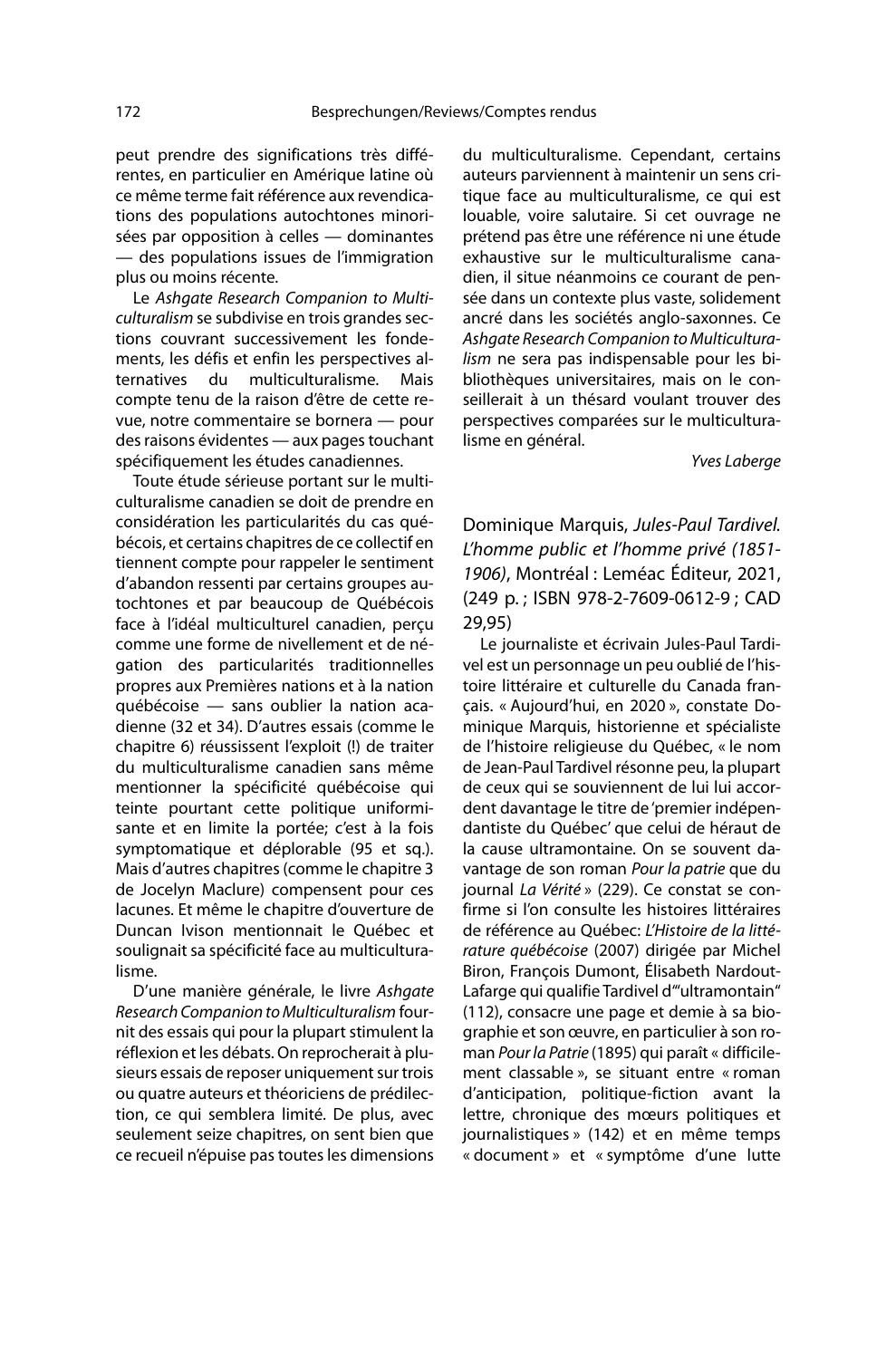morale et idéologique menée sur le terrain du roman » (143). La Vie littéraire au Québec (t. IV, 1999; t. V, 2005), dirigée par Denis Saint-Jacques et Maurice Lemire, contient pour sa part de nombreuses références ponctuelles à Tardivel et son rôle dans l'espace public canadien-français entre 1879 et 1906, sans toutefois lui consacrer un (sous-)chapitre. Elle souligne la dimension « délibérément pamphlétaire » et la « réception politisée » (t. V, 377) de son roman Pour la patrie dont le succès, se prolongeant à travers plusieurs rééditions et une traduction en anglais, serait aussi dû au « style incisif » et à la « verve littéraire » (377) de son auteur.

Le mérite de l'ouvrage de Dominique Marquis est de représenter la première biographie académique consacrée à Tardivel. Basée sur une exploration systématique de plusieurs fonds d'archives, en particulier du Fonds Jules-Paul Tardivel aux Archives nationales du Québec (BAnQ) ainsi que des Fonds Immaculée-Conception et Jules-Paul Tardivel aux Archives jésuites du Canada, cette étude retrace et analyse en quatre grands chapitres la trajectoire biographique de Tardivel et son œuvre. Ils suivent, dans l'ensemble, une logique diachronique, mais mettent en relief, à travers différentes étapes de sa biographie, les moments cruciaux et les enjeux majeurs de son engagement: telles ses prises de position dans l'affaire Riel, l'exécution du chef des métis du Manitoba en 1885; telle sa lutte acharnée contre la franc-maçonnerie qui culmina en 1895 dans l'affaire Diane Vaughan, prétendument une convertie de la franc-maçonnerie au catholicisme, que Tardivel érige en témoin et en exemple, mais qui s'avéra en 1897 inventée de toutes pièces par le journaliste français Léo Taxil; ou telle encore sa campagne contre le libéralisme radical de l'époque et sa conception de la séparation entre l'Église et l'État, prônée par des journalistes comme Honoré Beaugrand, Aristide Filiatreault et Paul-Marc Sauvalle, qu'il attaque violemment dans les colonnes de son journal La Vérité, mais aussi dans son roman Pour la patrie.

Dominique Marquis réussit, pièces d'archives à l'appui qui sont complétées par un recours systématique aux journaux de l'époque, à retracer et à analyser ainsi les positions ultramontaines et papistes de Tardivel qu'il défend avec un acharnement singulier et sans compromis, en provoquant des réactions critiques et parfois négatives, même d'une partie du clergé québécois et en particulier de nombreux évêques. Ces derniers préféraient souvent, dans l'intérêt de l'église catholique, non seulement un ton plus modéré, mais également des positions de compromis à l'égard du pouvoir politique, et en particulier des premiers ministres libéraux comme Honoré Mercier et Wilfried Laurier. Dominique Marquis parvient également à bien mettre en relief les deux facettes du personnage de Tardivel, sa vie privée et son rôle public. Né en 1851 au Kentucky d'une famille francophone d'immigrés français originaires de l'Auvergne, Tardivel était venue en 1868, à l'âge de 17 ans, au Québec comme élève au Séminaire de Saint-Hyacinthe. Il s'y établit définitivement par la suite, d'abord comme employé dans un magasin, puis comme journaliste à La Minerve à Montréal et ensuite au Canadien à Québec, pour fonder finalement en 1881 son propre journal, La Vérité. On peut suivre de manière très précise, à travers les différents chapitres de cet ouvrage, les défis attenant aux métiers de journaliste et de directeur de journal à la fin du XIX<sup>e</sup> siècle : la précarité liée aux variations du nombre d'abonnés et aux revenus provenant de la publicité ; la menace permanente de la pauvreté ; et la dépendance par rapport aux mécènes – dans le cas de Tardivel des amis du milieu catholique ultra-conservateur qui lui donnaient régulièrement de l'argent pour soutenir son entreprise journalistique et assurer sa survie et celle de sa famille. Dominique Marquis montre bien que l'attitude de Tardivel, son acharnement à conserver son indépendance intellectuelle et son refus de tout compromis, accentuaient ces défis liés, de manière générale, à la profession de journaliste au Québec autour de 1900. Dépendant financièrement des aides d'amis et de sympathisants, Tardivel montre néanmoins, souvent contre ses intérêts matériels, comme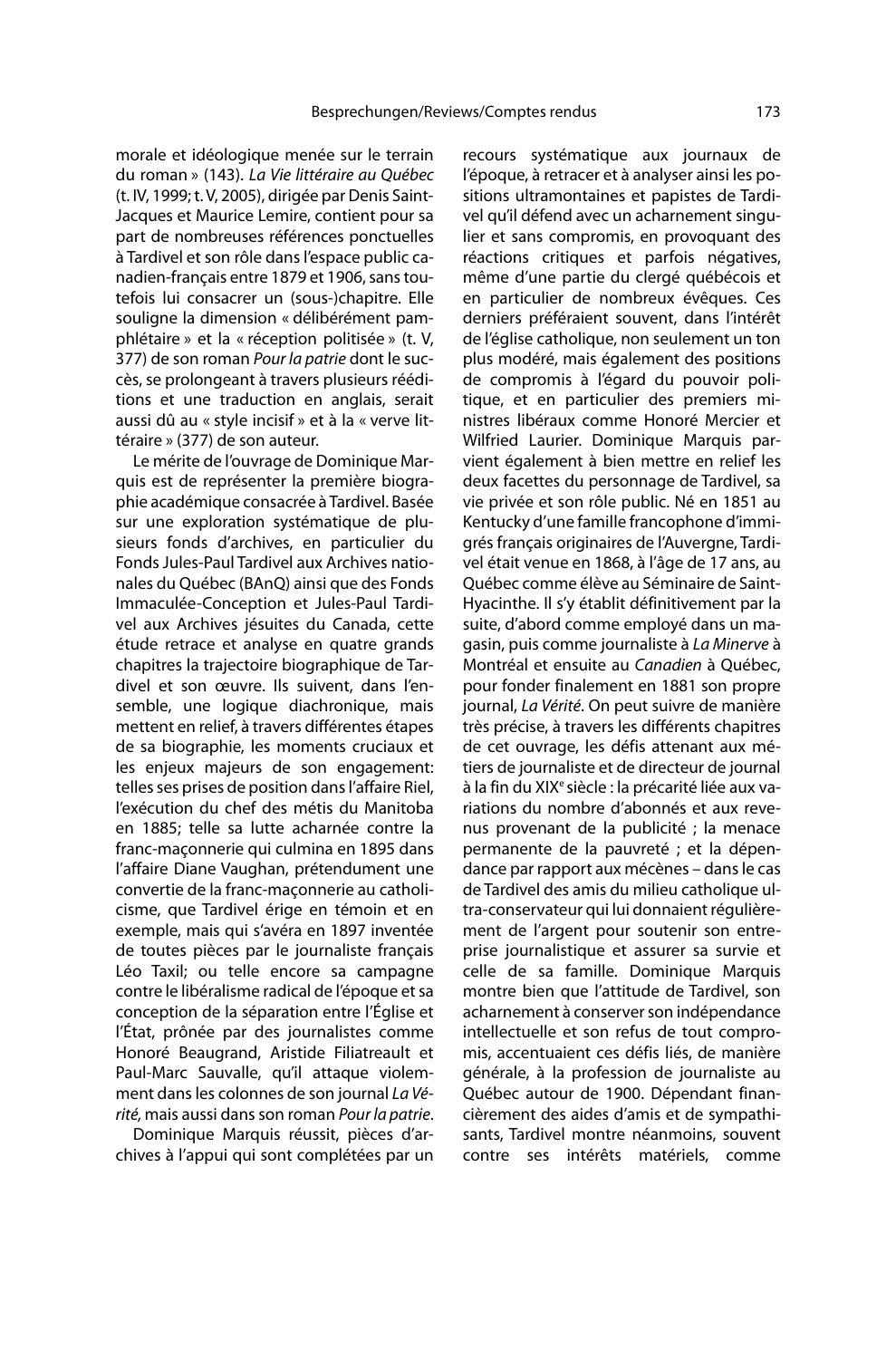Dominique Marquis le souligne, une « volonté farouche de ne rien devoir à personne » (83). Il afficha « fièrement son étiquette de journaliste catholique » et mit « un point d'honneur à respecter toutes les directives romaines », afin d'« avoir les coudées franches sur tous les autres sujets » ; et il s'arrogea « toutefois le droit de critiquer aussi les prises de position des évêques sur des questions ecclésiastiques » (83), ainsi que sur des questions sociales et politiques. Tardivel comprit son activité de journaliste et d'écrivain comme « une œuvre de saine propagande »1 pour laquelle il eut recours à différents médias : son journal La Vérité pour lequel il renonca en 1894 à toute publicité afin de garantir son indépendance ; puis son roman Pour la Patrie (1895) ; ses Notes de voyage en France, Italie, Espagne, Irlande, Angleterre, Belgique et Hollande (1890), une vision catholique ultramontaine de l'Europe à l'époque ; puis son essai sur La situation religieuse aux États-Unis. Illusions et réalités (1900) ; et, enfin, les trois volumes de ses Mélanges ou Recueil d'études religieuses, sociales, politiques et littéraires (1887, 1903) dans lesquels il réunit une sélection de ses articles publiés dans le journal La Vérité, afin de leur donner à la fois une structure cohérente et une résonnance sociale plus durable, en vue de les intégrer dans la mémoire collective canadienne-française.

L'ouvrage de Dominique Marquis constitue une étude dense, bien écrite et documentée, sur un personnage aussi controversé qu'important de la scène culturelle et journalistique, mais aussi religieuse et politique du Québec à la fin du XIX<sup>e</sup> et au début du XXe siècle. Certaines affirmations sur l'impact très limité de ses idées sont peut-être à nuancer, de même que la thèse, avancée en conclusion, que « les idées véhiculées par ses

ouvrages ne sont vraiment plus à l'ordre du jour » autour de 1900 et que le marché canadien-français laissait « peu de place dans cet espace pour des idées radicales et intransigeantes » (214). Le roman Pour la Patrie ainsi que ses rééditions et sa traduction anglaise auraient certes mérité des réflexions et des analyses plus développées, de même que plusieurs controverses suscitées par Tardivel, comme celle agitant l'opinion publique canadienne au milieu des années 1890, avec le journaliste d'origine française Paul-Marc Sauvalle, ancien rédacteur en chef de La Patrie et de Canada-Revue, qui n'est mentionné que (trop) brièvement à la page 142.<sup>2</sup> Le fait que Sauvalle fut, à côté de Louis Fréchette et d'Honoré Beaugrand, une des cibles privilégiées des attaques violentes de Tardivel contre la pensée libérale prônant la tolérance religieuse et la laïcité, se reflète dans le fait qu'il servit de modèle au personnage d'Aristide Montarval dans la roman Pour la patrie. Incarnant les forces du mal, dans la vision manichéenne du monde défendue par Tardivel, le personnage de Montarval incarnant Sauvalle y est décrit comme un « jeune Français riche et brillant établi au Québec depuis plusieurs années  $v^3$ , mais qui « avait le reflet des enfers dans les yeux".<sup>4</sup> Enfin, un index des noms propres et des ouvrages mentionnés (périodiques et titres d'autres ouvrages) et une bibliographie un peu plus ample auraient été souhaitables, aussi dans la perspective de travaux futurs sur Tardivel, son activité journalistique et les controverses et polémiques dans lesquelles il était impliqué et qu'il contribua largement à déclencher, avec acharnement, par sa plume incisive et combative et son goût certain pour la provocation.

Hans-Jürgen Lüsebrink

<sup>1</sup> Jules-Paul Tardivel, « À nos lecteurs », La Vérité (24 avril 1886), cité d'après Dominique Marquis (176).

<sup>2 « […]</sup> mais en 1895, Tardivel est condamné à verser une indemnité de 200 \$ à Marc Sauvalle, un journaliste d'origine française, qu'il avait faussement accusé d'être de confession méthodiste. »

<sup>3</sup> Jules-Paul Tardivel, Pour la patrie. Roman du XXe siècle, Montréal : Cadieux& Derôme, 1895. Nouvelle édition, préface de Gilles Dorion, Montréal : Bibliothèque Québécoise, 1989, 49.

<sup>4</sup> Ibid., 52.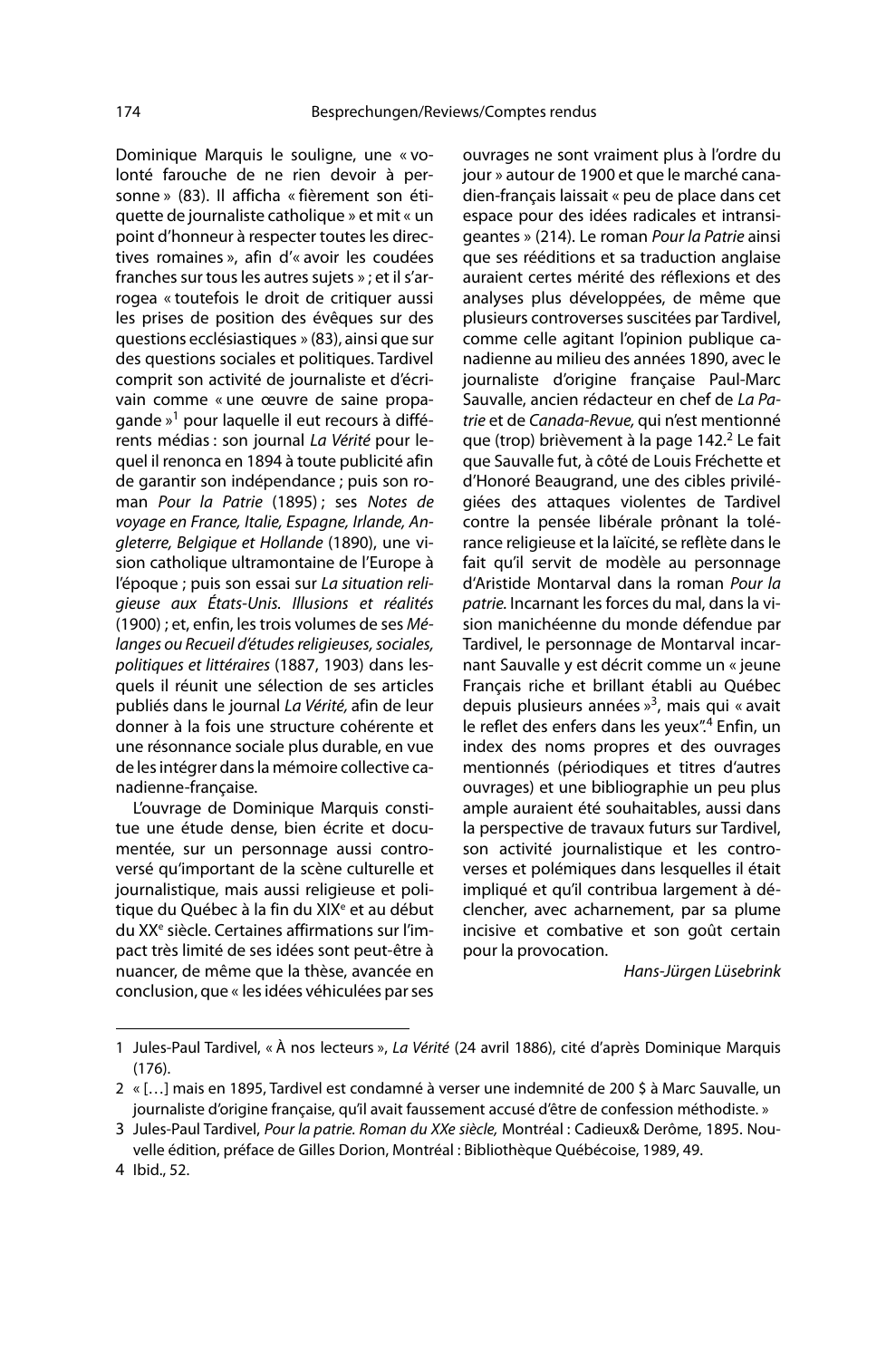Luc Vaillancourt/Sandrine Tailleur/Émilie Urbain (dir.), Voix autochtones dans les écrits de la Nouvelle-France, Paris : Hermann, 2019 (372 p. ; ISBN 979-1-037- 00216-7; 40,00 EUR)

Cet ouvrage collectif, lié à un colloque organisé en 2017 par la Chaire de Recherche du Canada sur la parole autochtone (CRPA) à l'Université du Québec à Chicoutimi, poursuit l'objectif d'établir une « archéologie de la parole autochtone » (12) sur la base de l'analyse des récits de la Nouvelle-France (XVIe-XVIIIe siècles) qui offrent pour cette problématique une matière particulièrement riche. Même si des historiens, des ethnologues ainsi que des littéraires, parmi lesquels il faut notamment mentionner les travaux pionniers de Réal Ouellet, grand spécialiste en particulier de l'œuvre de La Hontan, de Pierre Berthiaume et de Marie Parent, ont déjà commencé à défricher ce terrain pendant les dernières décennies, les 18 contributions de ce volume offrent néanmoins de nombreuses nouvelles perspectives et des analyses différenciées et inspirantes.

Une dimension nouvelle de ce volume réside d'abord dans le fait qu'il s'inscrit dans une approche académique reliant des recherches portant sur l'histoire à des questionnements politiques et culturels très actuels. Ces derniers concernent les enjeux la réécriture de l'histoire du Canada et du Québec dans la double perspective d'une décolonisation et d'une recherche participative avec les premières nations sur l'histoire commune de la conquête et de la colonisation. Toute la première partie de ce volume, avec les contributions de Widia Larivière (« Pour une décolonisation », 21-30), de Marie-Andrée Gill (« Archéologie de soi au présent et décolonisation : une démarche d'écriture », 45-52), d'Olivier Bergeron-Martel (« Les démarches collaboratives pour porter et incarner la parole autochtone : deux cas de figure à La Boîte Rouge VIF », 53-69) et de Renée Lambert-Brétière (« 'Les paroles s'envolent, les écrits restent'. L'archivage du patrimoine oral autochtone », 71-89) concernent cet objectif de relier le passé et le présent, des ambitions scientifiques et des revendications politiques, le patrimoine oral autochtone contemporain recueilli dans des archives sonores ou audiovisuelles (tels des courts-métrages réalisés par des autochtones) et celui inscrit dans les écrits de la Nouvelle-France qui sont pour leur part exclusivement des archives basées sur un regard et une posture de colonisateurs. En décrivant les enjeux des organismes culturels autochtones La Boîte Rouge VF et Mikana basé à Chicoutimi, les auteurs et autrices de ce premier volet de l'ouvrage mettent en particulier en relief, d'une part, l'importance de la pratique cinématographique qui est « particulièrement pertinente et efficace pour libérer, porter et incarner la parole et la présence autochtone de manière autonome » (M.-G. Gill, 57) ; et, d'autre part, l'importance de l'objectif de développer un partenariat pour l'exploration d'une « histoire de la parole autochtone », qui fut à ses débuts – comme le souligne Luc Vaillancourt lors de de la table ronde réunissant des membres de la Chaire de recherche CRPA et des représentants de Mikana et La Boîte Rougé VIF (31-43) –, « une initiative autochtone » (40). « Dans ce contexte », affirme Vaillancourt, « notre contribution en tant que chercheurs allochtones ne peut qu'être modeste, et elle concerne essentiellement la partie de cette histoire qui nous est familière, en l'occurrence les témoignages que l'on peut recueillir dans la littérature de contact » (40). Vaillancourt, l'un des trois éditeurs de ce volume collectif, précise également les objectifs des analyses et des contributions qui vont occuper les deuxième et troisième parties de l'ouvrage : « L'idée est d'en tirer tout ce qui concerne l'éloquence autochtone, de manière à contribuer à son histoire et à sa revalorisation, bien sûr, mais en montrant aussi ce qu'on lui a fait subir comme déformations, comme transformations, comme détournements, et de quelle manière on a cherché à l'étouffer jusqu'à ce que, au XX<sup>e</sup> siècle, il se passe quelque chose d'extraordinaire : les Autochtones eux-mêmes ont entrepris à s'approprier cette parole, d'investir la sphère politique et la sphère artistique » (40).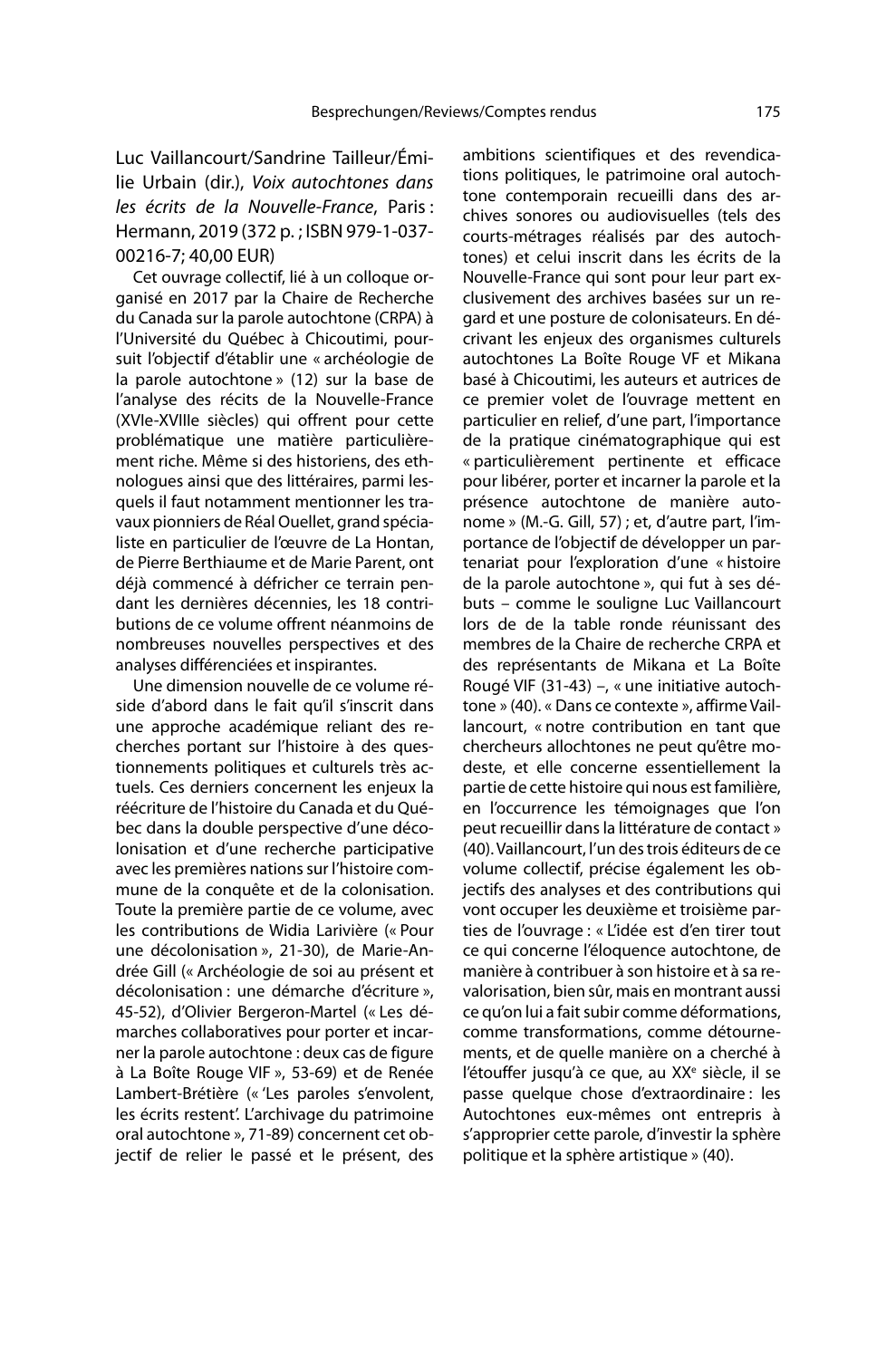Les 13 contributions qui s'ensuivent explorent dans cette perspective des textes et des approches très variés. Les Relations des Jésuites sont ainsi analysées, dans la perspective d'une « scénographie » et d'une rhétorique de la parole amérindienne représentée, dans les contributions d'Yvon Le Bras (251-264) et d'Anne Régent Susini (265-290) ; les récits de Jacques Cartier et de Charlevoix constituent l'objet des analyses d'Hélène Cazes (151-191), de Guy Poirier (325-340) et, en partie, de celles de Dominique Deslandres (191-210) et de Jean-Pierre Vidal (« L'Autre dans les variations du même », 211- 229). Marie-Christine Pioffet et Peter Murvai analysent le récit très connu, mais peu étudié sous l'angle de la représentation des langues autochtones, du Père Gabriel Sagard (233- 150). Érik Langevin a recours, dans sa contribution sur « La rivière Chicoutimi : lieu de transferts et d'identités partagées » (93-124), aux méthodes d'investigation de l'archéologie, de l'étymologie et de la toponomastique afin de retrouver les traces de langues et de paroles autochtones littéralement 'recouvertes' et refoulées par la domination colonisatrice.

Mentionnons, enfin, cinq contributions qui nous semblent d'un intérêt et d'une originalité particuliers. Les deux études de Luc Vaillancourt/Marc-Olivier Laflamme (« Fonction rhétorique de la parole autochtone », 125-138) et de Marie-Christine Gomez-Géraid (« Enquête sur la voix des autres »,139- 150) traitent des récits de la Nouvelle-France et des formes de transcription et de traduction de la parole amérindienne qu'ils donnent à lire. Elles proposent, à partir de corpus variés, des grilles d'analyses différenciées et stimulantes qui considèrent les différents types de communication et de parole autochtones représentés dans ces textes (harangues, dialogues, salutations, négociations diplomatiques) dans une perspective fonctionnelle à la fois rhétorique et sémiotique. Elles prennent ainsi en considération des éléments comme la modulation de la voix, les gestes, les mouvements du corps ou encore les processus de traduction, de même que les figures parfois thématisées

(cf. 128) des traducteurs. L. Vaillancourt et M.-O. Laflamme prêtent également une attention particulière à la « dimension rituelle de la parole autochtone » (131), au « symbolisme accordé dans ces cultures où la parole est constamment traduite en actes » (131) ainsi qu'aux facettes dramatiques et topiques de la parole autochtone rapportée qui « se renforcent mutuellement, assurant la prégnance du message » (p. 135). La contribution de Catherine Broué et de Marie-Pier Tremblay Dextras intitulée « Entre rire et malaise : humour autochtone et écriture d'autrui » (291-308) traite un registre de la communication (inter)culturelle particulièrement intéressant dont les récits sur la Nouvelle-France montrent différentes fonctions : celle de la prise de distance critique, l'humour mis dans la bouche d'un « Huron » étant par exemple chez La Hontan instrumentalisé « par un Européen en rupture de ban » (295) ; celle aussi de la résilience autochtone ; ou celle encore de la stéréotypisation de l'Autre autochtone, de sa « naïveté » (300), mais également celle de l'Européen désarmé face à une réalité inconnue et troublante. Certains passages des récits de la Nouvelle-France révèlent ainsi les difficultés rencontrées par le narrateur et ses protagonistes pour 'déchiffrer' le rire et l'humour autochtones, faute d'outils culturels d'interprétation. L'article de Kim Gladu sur la « Présence du ,sauvage' dans le Mercure galant (1702-1713) » (309-323) met en relief l'étonnante prolifération de textes (que l'on aurait aimé voir quantifiée et saisie plus précisément sur le plan bibliographique) concentrés dans ce périodique-clé de la période autour de la figure de l'Amérindien : une présence soutenue, comme l'auteure le montre, par la curiosité du public du journal pour l'exotique, le, particulier' et le, singulier', mais aussi par un intérêt pour le langage autochtone et la « forme d'appropriation qui en est faite par les colons européens » (319). L'article de Sébastien Côté sur « Adario et sa descendance: personnages amérindiens dans le théâtre français du XVIIIe siècle » (341-365) illustre, à travers des pièces oubliées ou peu connues comme Arlequin, roi des Ogres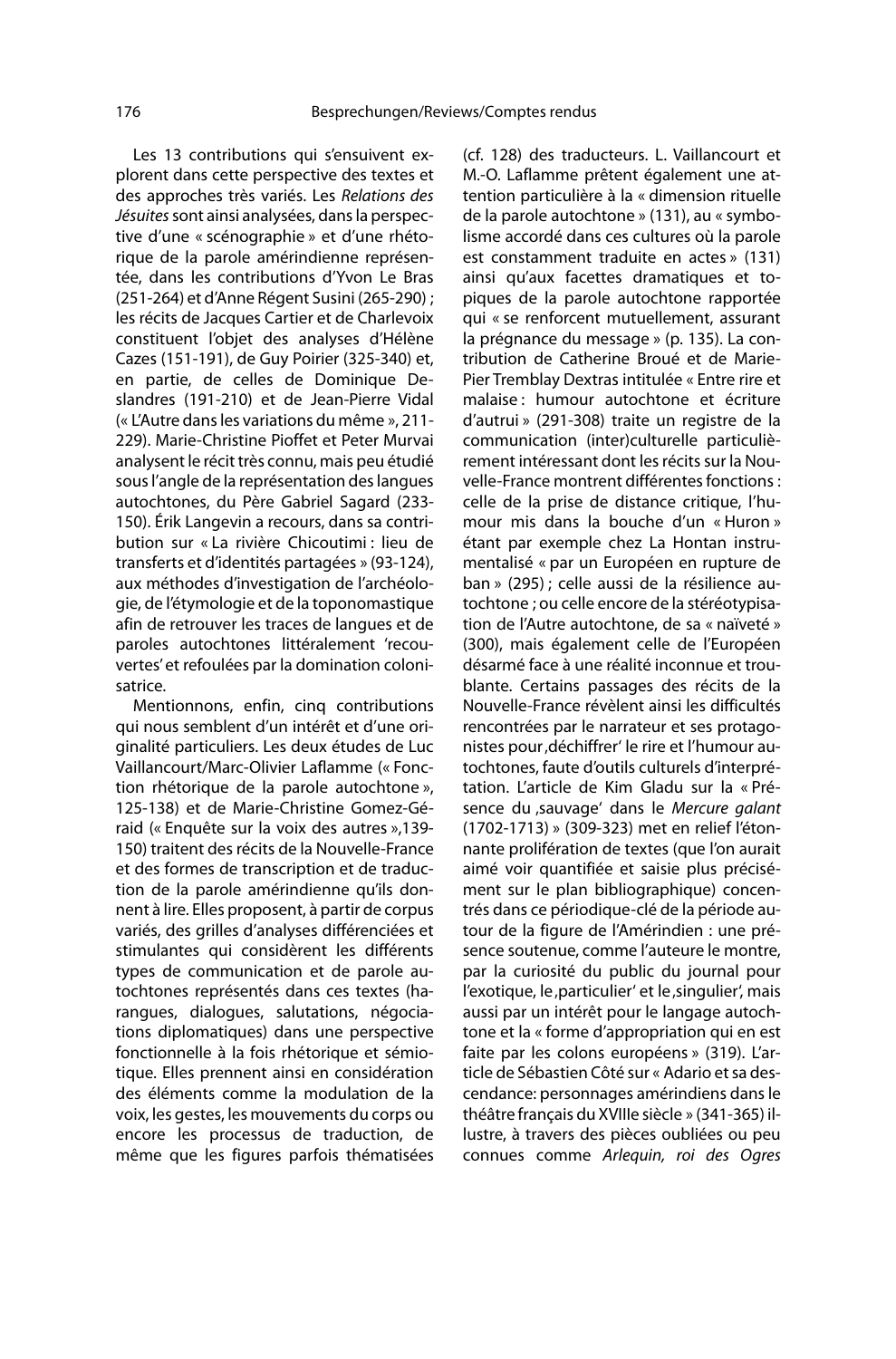(1724) et Les mariages de Canada (1737) d'Alain-René Lesage ou encore Arlequin Sauvage (1731) de Louis-François Delisle de La Drevetière, la « présence régulière de personnages amérindiens sur les scènes parisiennes » (357), notamment pendant la première moitié du XVIII<sup>e</sup> siècle. En analysant de manière précise les relations intertextuelles entre plusieurs de ces pièces mettant en scène la figure du « philosophe huron », S. Côté montre l'impact socialement important, par le biais du théâtre (en particulier celui de la foire), de « l'immense fortune des œuvres de Lahontan » (346), auteur des Nouveaux Voyages dans l'Amérique Septentrionale (1703) et des Dialogues de Monsieur le Baron de Lahontan avec un Sauvage (1704) en France à l'époque. L'édition critique des œuvres de La Hontan, incluant une étude détaillée de sa réception, que S. Côté cite à de nombreuses reprises, avait été établie de manière érudite et exemplaire en 1990 par Réal Quellet et Alain Beaulieu.<sup>1</sup>

Dans l'ensemble, ce volume collectif riche et bien documenté, que l'on aurait toutefois souhaité voir complété par un index des noms et des ouvrages cités,<sup>2</sup> renouvelle un champ de recherche important en ouvrant des pistes d'analyses nouvelles qui relient les études autochtones, les études littéraires, l'ethnographie et l'histoire. Il rejoint ainsi des questionnements développés dans d'autres champs contemporains de l'historiographie littéraire et culturelle liés aux approches décoloniales et postcoloniales, comme notamment l'étude de David Diop sur la Rhétorique nègre au XVIII<sup>e</sup> siècle (2018).<sup>3</sup>

Hans-Jürgen Lüsebrink

Ingrid Neumann-Holzschuh/Julia Mitko, Grammaire comparée des français d'Acadie et de Louisiane. Avec un aperçu sur Terre-Neuve, Berlin/Boston: Walter de Gruyter, 2018 (942 S.; ISBN 978-3-11- 041686-2; 205,95 EUR)

Wer an der sprachlichen Variation und dem sprachlichen Wandel der französischen Sprache interessiert ist, wird an der Grammaire comparée des français d'Acadie et de Louisiane (GraCoFAL) von Ingrid Neumann-Holzschuh und Julia Mitko nicht vorbeikommen. Das mehr als 900 Seiten umfassende Werk stellt einen Meilenstein in der frankoromanistischen Variations- und Varietätenforschung dar und sollte fürderhin in keinem frankokanadistischen bzw. frankoromanistischen Bücherregal mehr fehlen. Die Grammaire ist nicht nur ein zentraler und richtungsweisender Beitrag zur Erforschung und Dokumentation der grammatischen Strukturen des français acadien und français louisianais, sondern trägt durch die wiederkehrende Bezugnahme auf weitere z.B. nordamerikanische und hexagonale Französisch-Varietäten (insbesondere der hexagonalen Standardvarietät als deskriptiver Vergleichsgröße), sowie aufgrund der Einbeziehung auch historischer Sprachdaten maßgeblich und vorbildlich zu einer pandiachronen und panfrankophonen Gesamtdarstellung des reichen französischen Varietätenspektrums bei.

Der eigentlichen vergleichenden Grammatik geht eine ausführliche, fast 50 Seiten umfassende, viergliedrige Einleitung voraus, die den theoretischen und methodischen Rahmen setzt sowie den soziohistorischen und soziolinguistischen Kontext beschreibt. Der erste Abschnitt der Einleitung stellt Ziel und Gegenstandsbereich der Grammatik dar, gibt einen Überblick über die im Fokus stehenden frankophonen Regionen Nord-

<sup>1</sup> Montréal: Presses de l'Université de Montréal, 1990, 2 vols., (Bibliothèque du Nouveau Monde).

<sup>2</sup> Il faut signaler aussi quelques rares fautes typographiques, en particulier celles relatives au nom de Marshall McLuhan (130, note 15) ainsi que dans la citation de Champlain (131).

<sup>3</sup> Le sous-titre de l'ouvrage: Des récits de voyage à la littérature abolitionniste, Paris : Classiques Garnier, 2018, (Coll. L'Europe des Lumières, 51).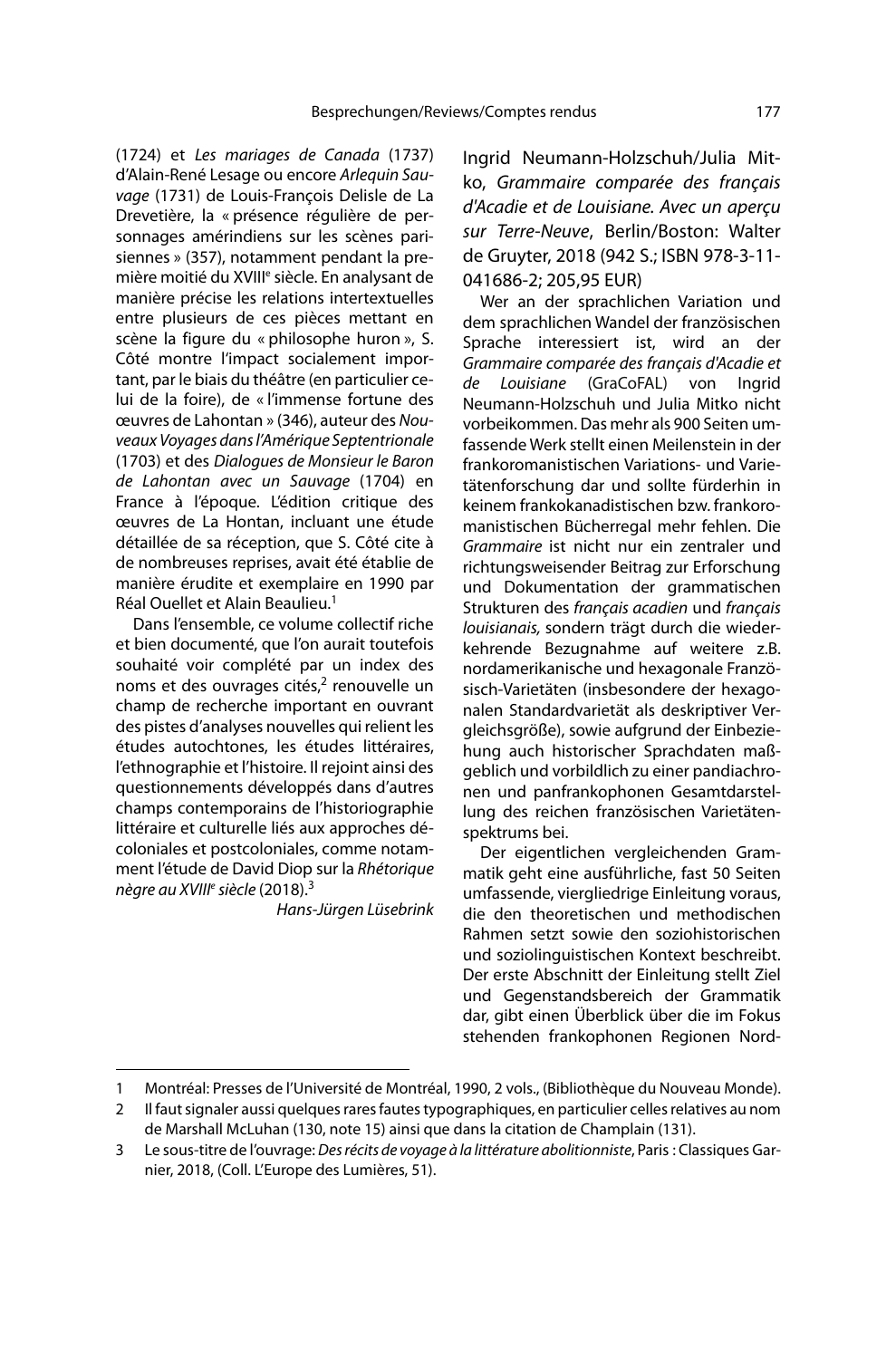amerikas (l'Acadie des Maritimes, u.a. Nouveau-Brunswick, und die Acadie de l'Atlantique, u.a. Terre-Neuve, sowie Louisiana) und stellt das methodologische Vorgehen und die für die Analyse der morphosyntaktischen Strukturen herangezogenen Sprachressourcen (vor allem Korpora gesprochener Sprache) vor. Im zweiten Gliederungsabschnitt der Einleitung werden die akadischen Varietäten und das Louisiana-Französische aus soziohistorischer und varietätenlinguistischer Perspektive ausgeleuchtet, indem z.B. auf das zentrale historische bis heute wirkende (da die Fragmentarisierung des Akadischen ausgelöste) Ereignis des grand dérangement eingegangen wird und die aktuellen Entwicklungen und prekären Zahlen hinsichtlich der Frankophonie in der Acadie und in Louisiana analysiert werden. Der sprachtheoretische Bezugsrahmen der Gra-CoFAL wird in Abschnitt 3 im Hinblick auf die Konzepte Varietät, Variation und Wandel und deren Zusammenspiel gesetzt. Einem in der Forschungsliteratur häufig postulierten Kontinuum zwischen den betrachteten Varietäten wird dabei das Konzept eines "espace variationnel complexe aux limites perméables" (LII) entgegengesetzt. Der letzte Abschnitt der Einleitung schließlich weist auf vielversprechende Forschungsbezüge der Gra-CoFAL hin; so ihre essentiellen und gewinnbringenden Beiträge zu dem "vaste projet d'une comparaison transgéographique" (LVII) französischer Sprachvarietäten sowie auch zur Kreolistik.

Der Einleitung anschließend und dem Grammatikteil vorausgehend, widmet sich ein Extra-Kapitel der Liaison (einem zentralen, nicht nur rein prosodisch zu erfassenden Gliederungsphänomen des Französischen), die in den betrachteten nordamerikanischen Varietäten zahlreiche bemerkenswerte Unterschiede gegenüber dem hexagonalen Usus aufweist.

Der eigentliche Grammatikteil gliedert sich in drei große Hauptabschnitte (jeweils unterteilt in weitere Unterkapitel und Unterabschnitte): le groupe nominal, le groupe verbal, la phrase.

Jedes Kapitel zu einem morphosyntaktischen Phänomen folgt einem grundsätzlich gleichen Aufbau: Generelle Vorbemerkungen (préliminaires) werden gefolgt von einer ausführlichen, in sich gegliederten Beschreibung der Strukturen und ihrer Verwendungen illustriert an zahlreichen Beispielen aus den herangezogenen Korpora. Die begleitenden Kommentare mit wertvollen kontrastiven Beobachtungen auch zu anderen nordamerikanischen und hexagonalen Varietäten setzen das jeweilige beschriebene morphosyntaktische Phänomen in einen variationsspezifischen und historischen Zusammenhang, wodurch das Variationspotential der betrachteten nordamerikanischen französischen Varietäten und des Französischen generell auf optimale Weise fassbar wird.

Im Hinblick auf die Nominalgruppe werden die folgenden morphosyntaktischen Kategorien und Wortarten analysiert: die Kategorien Genus und Numerus, die Wortarten Artikel, Determinant und Pronomen, schließlich das polyfunktionale Element tout und die Präsentativformel (il) y (en) a (mitsamt seinen Elementen y und a). Bzgl. der Verbalgruppe werden die Tempora der Vergangenheit und des Futurs sowie die Modi subjonctif und conditionnel dargestellt, zudem die Verwendung und Formen der Auxiliare avoir und être, die Pronominalkonstruktionen, die aspektuellen und modalen Verbalperiphrasen, die infiniten Verbformen sowie das in den betrachteten Varietäten sehr häufige Phänomen des non-accord du verbe. Das Hauptkapitel "La phrase" schließlich unterteilt sich in neun Unterkapitel, die verschiedene formale und funktionale Satztypen sowie auch Wortarten vorbildlich behandeln: den Fragesatz, den Relativsatz, den Befehls- und Ausrufesatz, die Negation, die Parataxe (la connexion), die Hypotaxe (la subordination), den Vergleichssatz sowie die Wortarten Adverb und Präposition.

Im Anhang wird eine kommentierte Synopse der häufigsten unregelmäßigen (analytisch und synthetisch konstruierten) akadischen Verbformen präsentiert. Eine knapp 30 Seiten starke, alphabetisch geordnete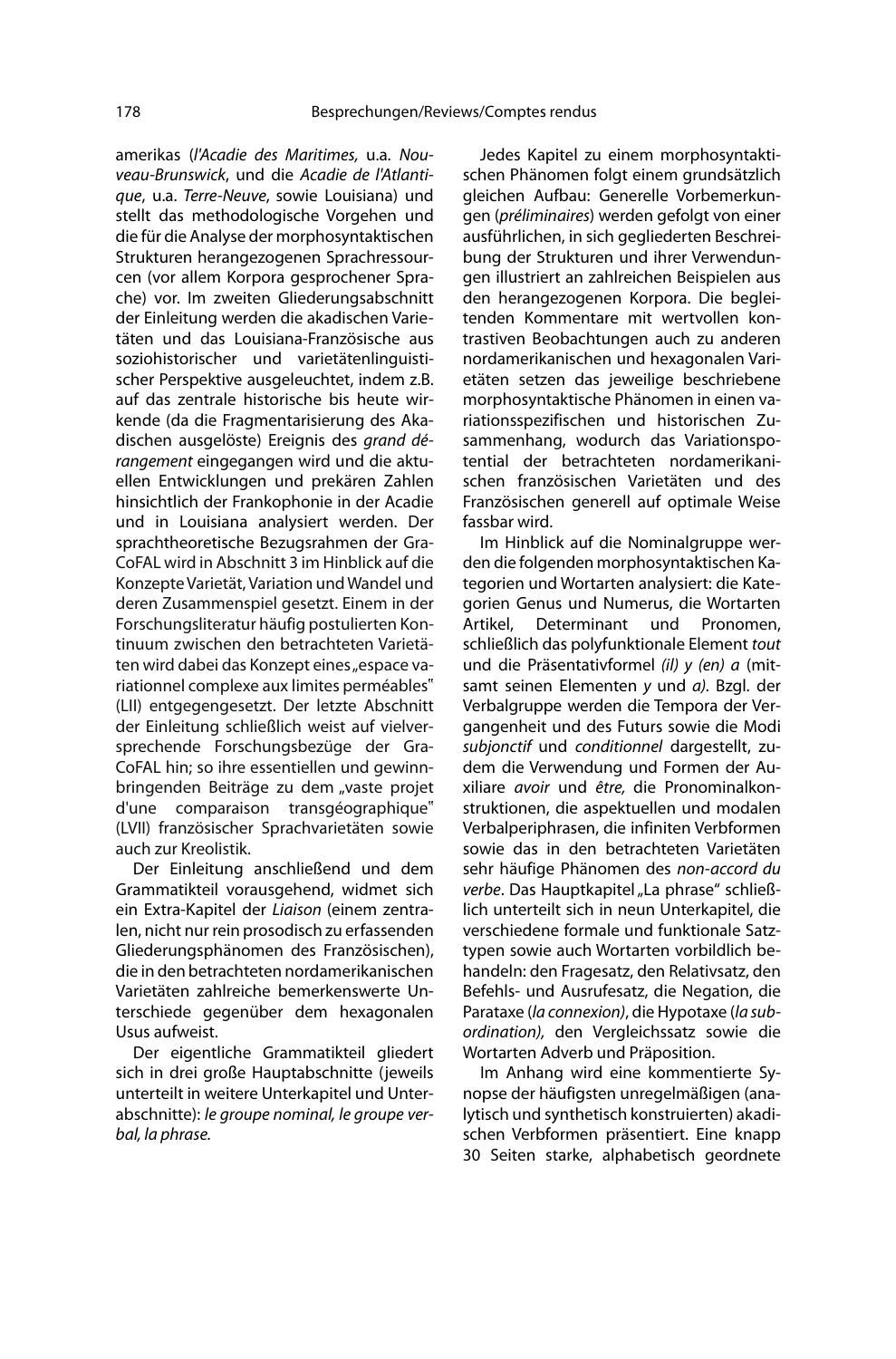Bibliographie beschließt die Grammatik. Zur besseren Orientierung in der Grammatik wäre ein Index sehr hilfreich gewesen.

Es lässt sich festhalten, dass es sich bei der GraCoFAL um ein ausnehmend wertvolles, detailliertes Referenz- und Nachschlagewerk für alle am morphosyntaktischen Variationsreichtum der französischen Sprache Interessierten handelt.

## Katrin Mutz

Alana Fletcher/Morris Neyelle (eds.), The Man Who Lived with a Giant: Stories from Johnny Neyelle, Dene Elder, Edmonton: University of Alberta Press, 2019 (160 pp.; ISBN 978-1-77212-408-8; CAD 24,99)

The Man Who Lived with a Giant plays a significant role in celebrating traditional Indigenous knowledge and preserving cultural stories. The focus is on Dene (Cree) storyteller Johnny Neyelle, from what is today known as Déline, Northwest Territories. He tells us about his family's life and frames it within the history of the people of Denendeh. We learn about Dene spirituality, medicine, politics, foods, and geography. In transcribing these oral accounts for us, Alana Fletcher and Morris Neyelle edit a vital collection of stories, transferring the oral tradition to the written word while maintaining the musicality and orality of Johnny's voice.

The collection is thematically organized. It starts with a short introduction to Dene history and a chapter by Morris Neyelle, the editor, about his father Johnny, the storyteller. This immediately establishes time, space, and kinship. It immerses the reader in Dene epistemology and anchors the series of stories in a new Dene/English hybrid literary universe. Moreover, the family pictures of Johnny inserted throughout the book add another dimension to the storytelling, bridging the inevitable gap that comes with transcribing oral tradition into the written word. The black and white images bring Johnny closer to the reader and help restore the kind

of conviviality usually created between the storyteller and his audience.

The first series of stories are organized in chapters labelled "Sacred and Traditional Stories." From the eponym "Man Who Lived with a Giant" to "Yamogah and Ayonia," Johnny's stories cover a wide array of Dene myths, history, and mythology. They root contemporary Dene people in space and time, and establish the dynamism of their culture. First Nations' languages, histories, and cultures have too long been romanticized and compounded, be it in fiction or in scientific research. While it is indeed essential to preserve ancestral stories, it should not come at the expense of recognizing the dynamism and diversity of Indigenous cultures. It is also primordial to always ensure the transmission of stories is in agreement with the specific people who carry them. The Man Who Lived with a Giant accomplishes all of this and even more: it not only introduces all readers to Dene epistemology, it also establishes new relationships and allows the audience to reflect on the responsibility that comes with knowledge transmission.

The second part of the book focuses on Johnny's life. "Oral Histories from the Life of Johnny Neyelle" might seem repetitive to some, but to better understand and appreciate them, we, the readers, must remind ourselves that circularity is common in the structure of Indigenous storytelling. What some might perceive as redundancies are, in fact, different layers of meaning. For instance, "Jacque Neyelle's Story" is introduced with: "Here, Johnny recounts a story in the voice of his father, Jacque" (89). The editors' explanatory yet non-intrusive note anchors the chapter in the appropriate time and space in relation to Johnny and re-establishes the importance of kinship in knowledge transmission. This strengthens the educational and cultural relevance of the story, not only in regards to Johnny and Morris' family but in a broader Dene context as well.

This beautiful collection is already a valuable piece of knowledge-keeping by and for the Dene. It comes recommended by writer Richard Van Camp, who calls it "a garden of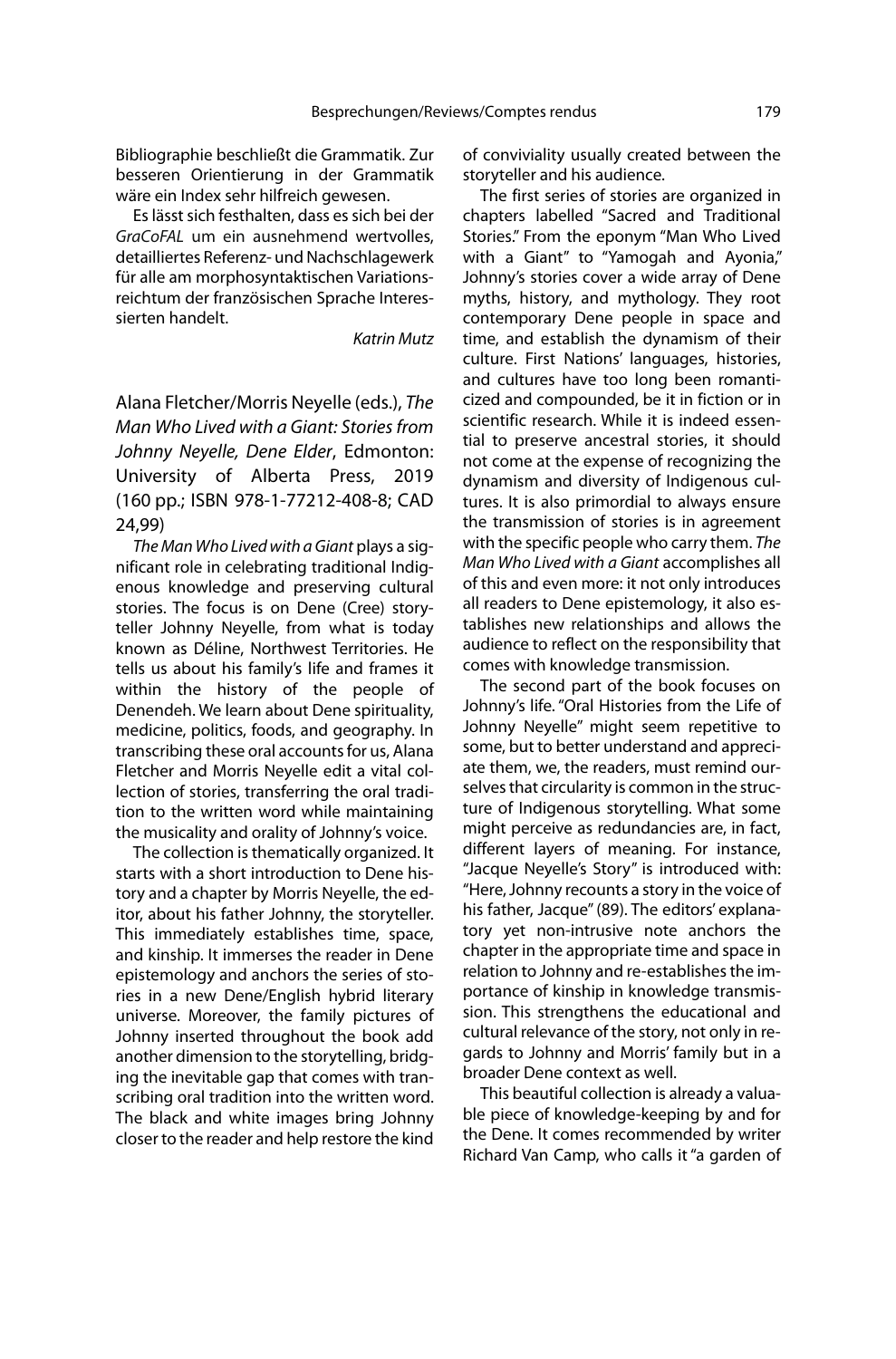renewal for the world to learn from." For any readers who look to learn more about First Nations epistemologies, work to preserve cultural heritage, or simply want to discover amazing stories, The Man Who Lived with a Giant is a book that should stand out as a vital celebration of Dene traditions.

Léna Remy-Kovach

Eva Gruber/Caroline Rosenthal (eds.), Gained Ground: Perspectives on Canadian and Comparative North American Studies, Rochester, NY: Camden House, 2018 (243 pp.; ISBN 978-1-57113-424-0; USD 90,00)

Gained Ground: Perspectives on Canadian and Comparative North American Studies is an immensely resourceful collection that brings together state-of-the-art essays as well as creative pieces on Canadian and Comparative North American studies. In their introduction, editors Eva Gruber and Caroline Rosenthal revisit how the field developed since Reingard Nischik and Robert Kroetsch co-edited their collection Gaining Ground: European Critics on Canadian Literature (1985), to which the title of the present volume alludes, and which was one of the first scholarly contributions to establish European and transnational perspectives on Canadian studies on an international academic scene. Following Gruber and Rosenthal, the "more assertive title Gained Ground [...] reflects the tremendous expansion and maturation of Canadian literary studies both at home and abroad" in recent decades (3). The introduction uses this momentum to celebrate the contributions Reingard Nischik has made to Canadian, North American, and Comparative North American Studies and to remind readers how her career has opened up a number of new research and teaching paths that contemporary scholarship continues to pursue.

Gained Ground contains eleven high-quality essays, which add to current discussions in the fields of Canadian and Comparative North American studies, as well as two creative pieces by Canadian authors. The contributions are divided into four sections: 1. "The Genesis of Canadian and Comparative North American Studies," 2. "Comparative North American Studies: Literary Case Studies," 3. "Comparative North American Studies bevond Print," and 4. "Coda: Reingard Nischik and Transatlantic Canadian Criticism." In the first section, Bettina Mack's essay offers a comprehensive overview of Comparative North American studies and fruitfully distinguishes it from other current approaches to the field, including transnational, hemispheric, continentalist, inter-American, postnational, and global approaches. Afterwards, Silvia Mergenthal adopts a historical perspective on Canadian literary studies by turning to John Buchan's activities in Canada, including his time as Governor General and his Canadian-themed novel Sick Heart River. Mergenthal's reading of Buchan's work asks what makes an author or a novel 'Canadian' and emphasises that, although Buchan is typically received as a Scottish author, the themes he tackles in his work and literary activism are still at the heart of CanLit today, including discussions about multiculturalism, landscape, the North, diversity, and the ongoing conundrum of Canadian identity. The following sections delve into comparative North American studies by looking at further literary and non-literary case studies. Essays deal with authors, artworks, and artefacts such as Yann Martel and Edgar Allan Poe (Jutta Ernst), Robert Kroetsch and Mark Anthony Jarman (Claire Omhovère), Roy Kiyooka and Mary Kiyoshi Kiyooka (Katja Sarkowsky), Alice Munro and Alison Bechdel (Marlene Goldman), Timothy Findley (Sherrill Grace), Comparative North American Opera (Michael and Linda Hutcheon), (Meta-)Tourism and the Canada Pavilio at Epcot (Florian Freitag), and Margaret Atwood (Julia Breitbach; Shuli Barzilai). All articles focus on particular artworks, artefacts, and contexts, which allows readers to get both an overview and specific interpretation of a work while also gaining insight into the diversity of Comparative North American studies.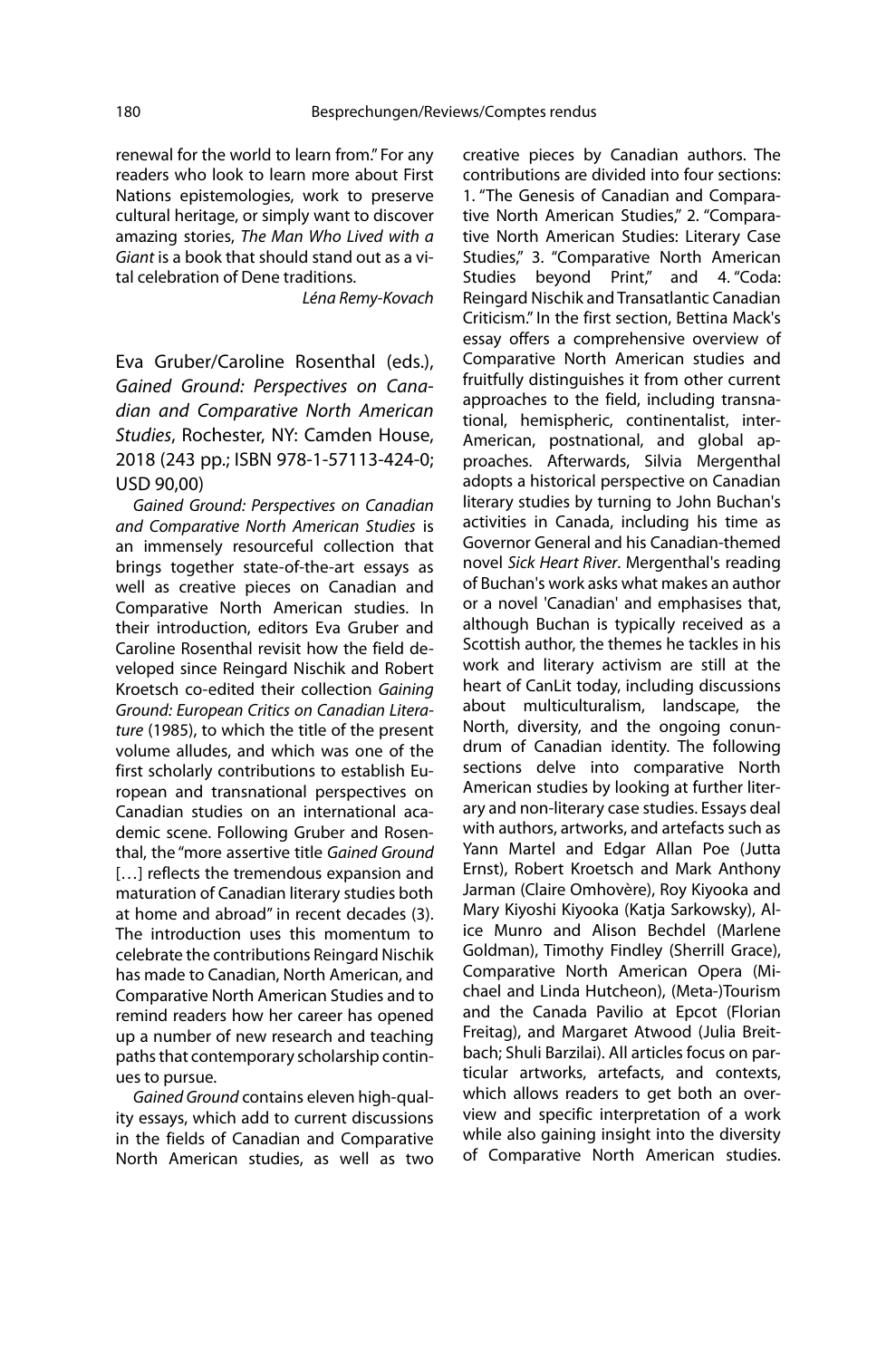Together, the essays illustrate the breadth and quality of the field as well as the numerous intersections that exist between Comparative North American and other frameworks, such as genre studies, cultural studies, the performative and visual arts, gender studies, and memory studies.

The final section of the collection returns to where it started: a celebration of Reingard Nischik's work, with creative contributions by Margaret Atwood and Aritha van Herk as well as a photo log. Atwood's visual-textual piece "Reingard, Queen of the Night" is a festive and witty tribute to Nischik's academic productivity, which captures her importance for the national and international scholarly scene by referring to her as "DIE KÖNIGIN DER NACHT internationalen Kanadischen literarischen KRITIK!". Similarly dexterous, Aritha van Herk revisits in her piece the genesis of Nischik and Robert Kroetsch's co-edition of Gaining Ground and turns it into a fictional-biographical piece on academic innovation and collaboration. The emphasis on intercontinental collaboration helps to foreground one of the strengths of Comparative North American Studies and transnational approaches to Canadian Studies more general: the dialogue between local and global actors, authors and critics, readers and writers, audiences and producers. Nischik herself added greatly to these dialogues. Future scholarship will continue her groundwork, as the richness of Gained Ground and the originality of the articles in it makes clear.

Kirsten Sandrock

Hartmut Lutz/Florentine Strzelczyk/Renae Watchman (eds.), Indianthusiasm: Indigenous Responses, Waterloo, ON: Wilfrid Laurier University Press, 2020 (387 pp.; ISBN 978-1-77112-399-0; CAD 23,99)

Indianthusiasm: Indigenous Responses offers a unique contribution to a growing body of literature on the German (and broader European) fascination with North American Indigenous people that has persisted for well over a century now. Looking beyond the influence of famed German writer Karl May (1842-1912) and his widely read Winnetou novels, asking why this fascination continues to persist and how it might be interpreted is the central question that this volume seeks to address.

Situating their work alongside scholars such as Glen H. Penny, and documentaries like If Only I Were an Indian (1995), editors Hartmut Lutz, Florentine Strzelczyk, and Renae Watchman bring together 12 Indigenous-Canadian writers and performers to engage with the question of what Lutz has called Indianthusiasm (Indianertümelei) in all of its complex manifestations.

As the editors note, American and Canadian studies began to develop in Germany in the 1970s, with the Association for Canadian Studies in German-Speaking Countries (GKS) now standing as the third largest Canadian Studies organization in the world. While the focus on Indigenous studies has been less common during this time period, the work of Lutz and others has expanded relationships and collaborations between Germans and Indigenous Canadians that are bearing fruit in new and interesting ways. Indeed, two of the interviewees in this volume, Jo-Ann Episkenew and Jeannette Armstrong, were the first Métis and First Nations (Syilx Okanagan) people to complete PhDs in Germany during a time when Indigenous-focused projects were more difficult to do in Canada. In this way, German Indianthusiasm served as a catalyst for innovative research from Indigenous points of view.

Unique to this project is the interview format, which deliberately draws upon Indigenous research methods and, according to the editors, "reflects our commitment to oral processes of knowledge transmission" (11) in order to foster relational perspectives. This ethos of relationality is bolstered by the fact that the interviewees are all Indigenous artists with some connection to Germany, who are able to articulate their experiences in both Canadian and German contexts, reflecting on the nuances of cultural stereotypes through their personal experiences.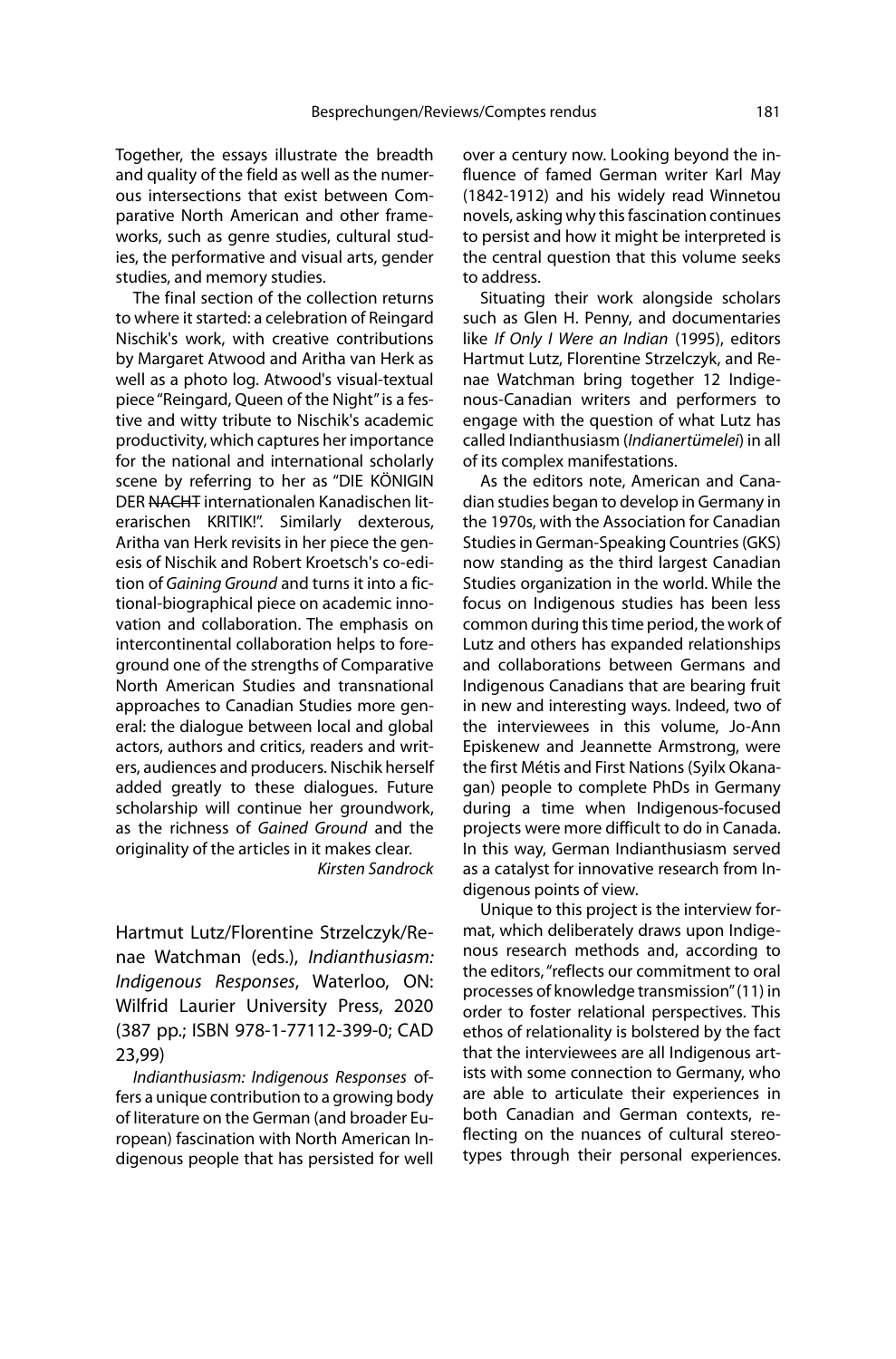And so, in addition to the unique form that pays tribute to Indigenous forms of oral "knowledge transmission," the content is grounded in processes of reciprocal cultural exchange that positions Indianthusiasm in relation to the construction of cultural and national identity.

One consistent theme among the interviewees was a feeling of appreciation for the genuine interest that many Germans have in learning about Indigenous cultures and histories. Likewise, many expressed a feeling of liberation from being in a space (Germany) where there was no direct relationship to North American colonial practices, such as residential schools, and noted how that fostered a different type of relationality. Here the idea of Canadian exceptionalism is called into question, while German guilt is framed as a complicated phenomenon that has produced a number of novel and unexpected collaborations.

As one example, Waubgeshig Rice notes how his experience in Germany as an exchange student encouraged him to learn more about his roots since Germans were generally curious about all things Indigenous, which provoked in him a deeper examination of his own Anishinaabe heritage. In a different vein, Quentin Pipestem came to Germany in 2007 and has been performing there ever since as a singer, dancer, storyteller, and flute player. He talks of the many employment opportunities in Germany on account of Indianthusiasm, including the phenomenon of South American Indigenous people pretending to be from North America to cash in on the hype. This market for authenticity is a recurring theme, with an understanding among the interviewees that some Indigenous people will naturally capitalize on it, and might even contribute to more nuanced representation of Indigeneity in the process.

These generally positive sentiments were complicated in numerous accounts by the fact that stereotypical representations continue to persist, often reflecting an 'imaginary Indian' of the past, as seen with the overrepresentation of Plains dress (e.g.

headdresses), film tropes (e.g. the idea that all Native Americans come from warrior cultures), and misconceptions regarding tastes and habits, as with the common conflation between romantic ideals of Indigeneity (e.g. being one with nature) and German ideas of personal freedom (e.g. public nudity).

These and other topics reflect a non-representative (albeit highly informed) qualitative survey of cross-cultural experiences that, taken as a whole, problematize onesided critiques of 'Indianthusiasm,' while also highlighting the complexity of cultural and national identities. Many of the interviewees, such as Warren Cariou (Métis), stressed their admiration for German environmentalism and relationships to the land, which some saw as being partly informed by Indigenous worldviews. At the same time, the identification with North American Indigenous culture is presented as a "guilt-free realm" where Germans can identify with victims—as opposed to being labelled perpetrators. Here the desire to engage with Germany's pre-Christian, Teutonic roots is interpreted by Lutz and others as an instance of transference, where Indigenous North Americans stand in as a more acceptable way of returning to the past without the stain of the Nazi legacy.

All in all, Indianthusiasm is a highly readable and theoretically innovative text that nicely demonstrates how Indigenous epistemologies, such as the Okanagan concept of Enowkinwix<sup>w</sup> (deep listening and mutual perspective taking), can lead to thicker descriptions of cultural difference than many Western models that rely on one-sided, abstract modes of interpreting 'the Other.'

Matt Sheedy

Gregory Younging, Elements of Indigenous Style: A Guide for Writing By and About Indigenous Peoples, Edmonton: Brush Education, 2018 (154 pp.; ISBN 978-1-55059-716-5; CAD 19,95)

Targeted at writers, academics, students, journalists, publishers, and editors, Elements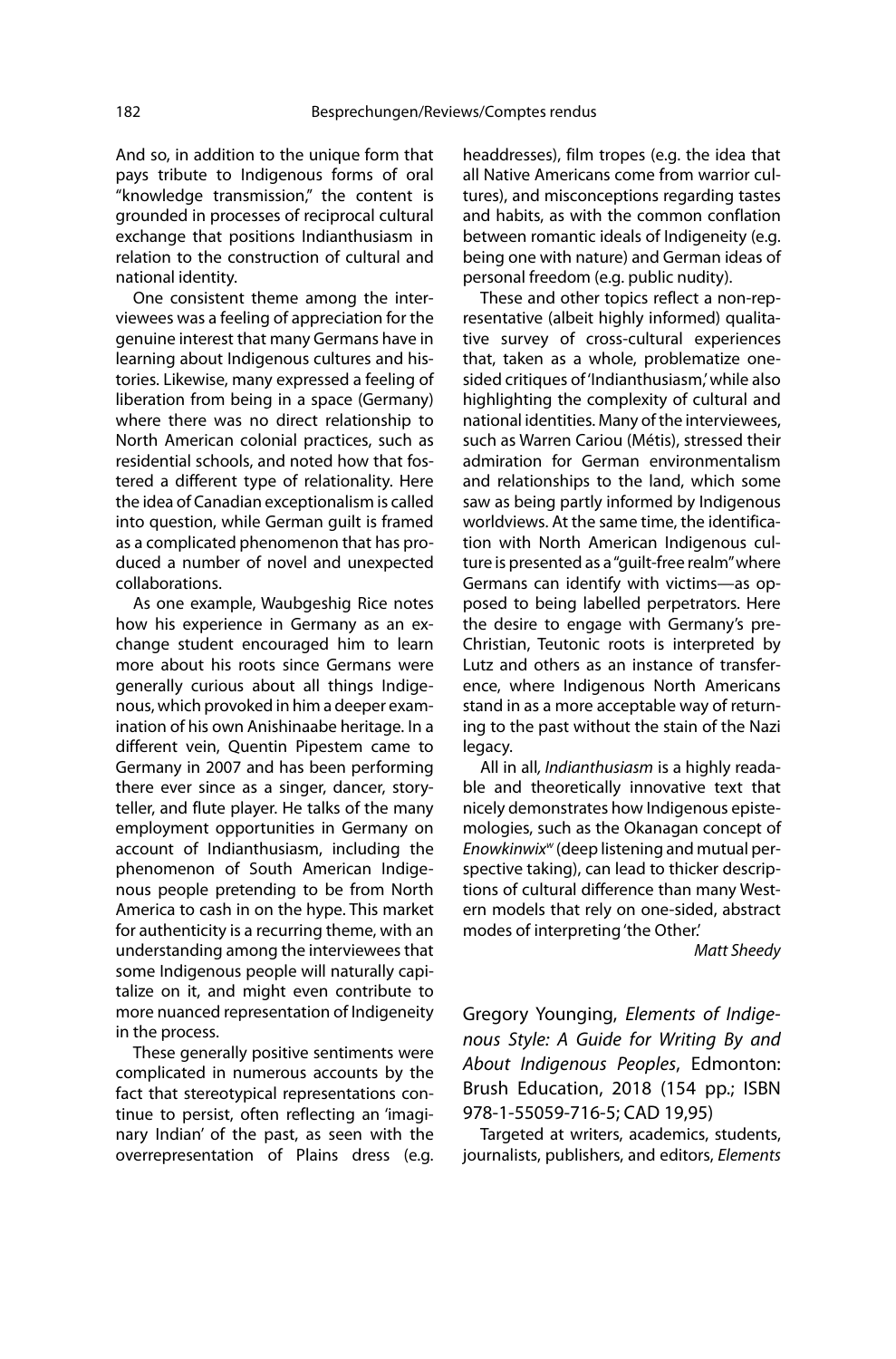of Indigenous Style is a most important and timely guide for everyone who is working with or writing about Indigenous peoples. Written in a scholarly yet personal voice, the guide persuades readers to be aware of the power of language, particularly when it is used to marginalize people. The author, the late Gregory Younging, member of the Opaskwayak Cree Nation in northern Manitoba, was the publisher of Theytus Books, the first Indigenous-owned publishing house in Canada. Elements of Indigenous Style began as the house style that Younging developed at Theytus. He also was an editor, poet, educator at the Indigenous Studies Program of the University of British Columbia, Okanagan, and served as assistant director of research to the Truth and Reconciliation Commission of Canada. In Elements of Indigenous Style Younging assesses Indigenous literature and publishing from the perspective of Indigenous Peoples. The result is a book of 22 editorial principles that guide readers through a new approach to writing and editing material with Indigenous content. The guide also contains a short history of the portrayal of Indigenous Peoples in literature, a view on contemporary Indigenous cultural realities, a discussion of culturally appropriate publishing practices for Indigenous authors and content, as well as case studies of projects that illustrate best practices.

Furthermore, the book includes advice on specific editing issues, such as biased language, capitalization, and quoting from historical sources. Examples of inappropriate expressions and offensive terms even include seemingly 'neutral' words like artifact, band, and myth that may be used in ways that undermine Indigenous cultural and political interests. Younging suggests replacing these ambiguous terms with more precise ones like object/artwork, nation, and Oral Traditions/Traditional Stories, respectively. Moreover, instead of using the term land claim, which implies that Indigenous Peoples must apply to obtain ownership over land, it is appropriate to use Indigenous Title, which indicates inherent ownership.

Younging also recommends more capitalization of certain terms, because it can restore respect and legitimacy to Indigenous national identities as well as Indigenous governmental, social, spiritual and religious institutions or collective rights. In that respect, terms for Indigenous institutions such as Longhouse, Elder, Potlatch, Protocols, Traditional Knowledge, Totem Pole, Sweat Lodge, or Vision Quest, as well as terms for Indigenous collective rights such as Treaty Right shall be capitalized. For similar reasons, he encourages writers to italicize many words of Indigenous origin that English "has swallowed" (87), such as canoe, hammock, igloo, or maize, as these words "bear witness to the history of Indigenous Peoples in contact with Europeans" (87). He states: "They often represent technologies and foods that Indigenous Peoples introduced to Europeans. Their representation as 'English' terms fails to acknowledge the contributions Indigenous Peoples have made to mainstream culture and the English language, and fails to educate readers who may not be aware of these contributions" (ibid.). He also recommends using the traditional names of Indigenous Nations and their appropriate spellings. So, for example, the Iroquois reclaim their name of Haudenosaunee, the Mohawk become Kanien'keha:ka, and the Blackfoot Niitsitapi (71).

Younging acknowledges that the guide is a work in progress. He writes: "Indigenous publishing is about finding your way through, grounded in respect for Indigenous ways of being in the world and for Indigenous Peoples as distinct from one another. Finding your way through requires thought, care, attention, and dialogue [...] It requires the engagement and inclusion needed for a new conversation between Indigenous Peoples and settler society" (30). It also requires working in culturally appropriate ways. The key for this, according to Younging, is to collaborate with Indigenous Peoples. Collaboration ensures that "works do not speak for Indigenous Peoples", but that "works are Indigenous Peoples speaking", as only they "speak with the authority of who they are,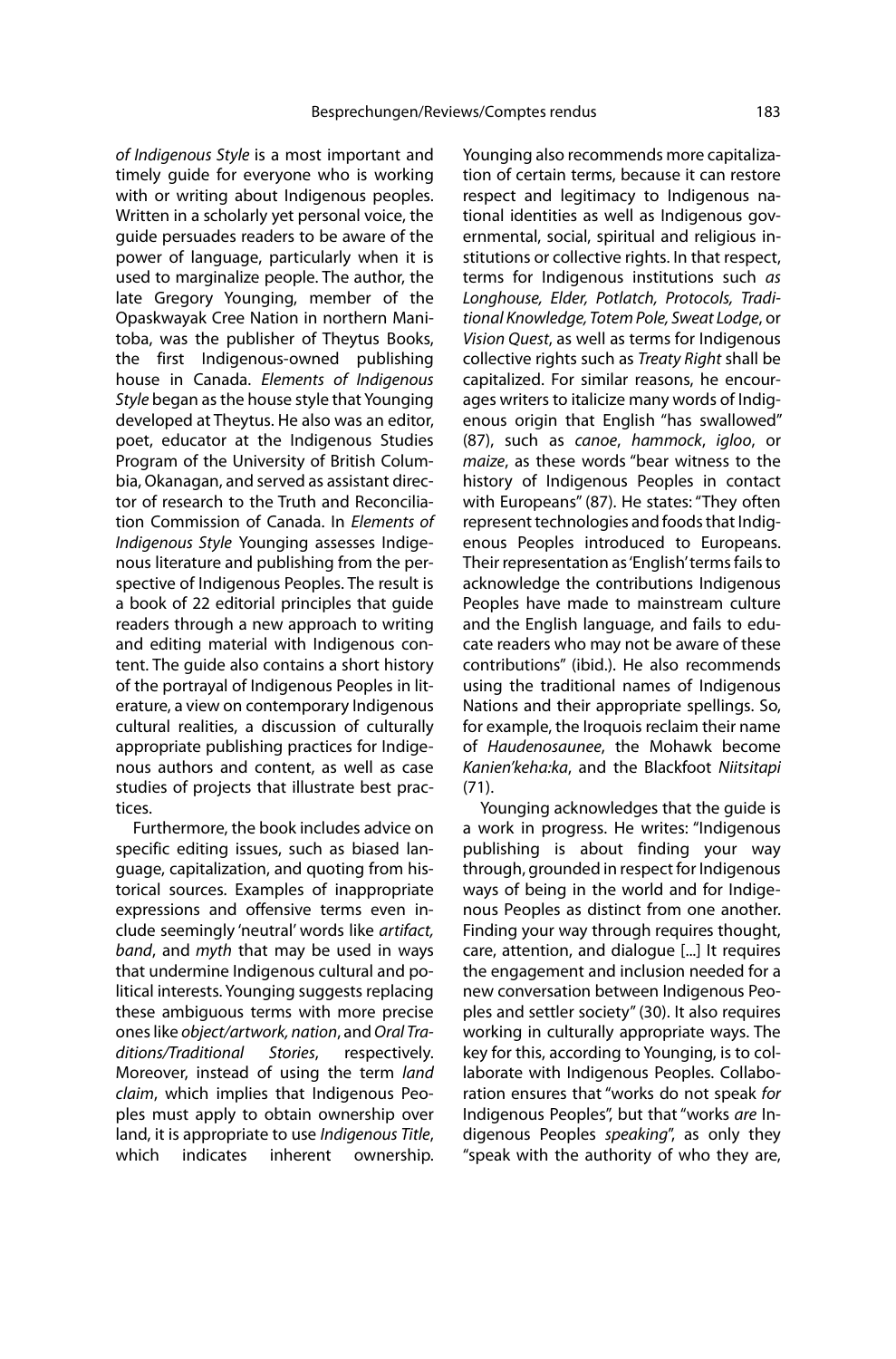connected to Traditional Knowledge, their Oral Traditions, their cultural Protocols, and their contemporary identity" (30). Indeed, collaboration, Younging stresses, "is crucial on achieving authentic content, and in demonstrating respect for the complexity and individual nature of Indigenous Peoples" (31). He thus gives advice on how to collaborate with Indigenous Peoples, when and how to seek the advice of Elders, and how to respect Traditional Knowledge. Another aspect of working in a culturally appropriate way is having a clear understanding of how Indigenous Peoples perceive their contemporary cultural realities. While many texts about Indigenous People by non-Indigenous authors reflect "the idea that Indigenous culture is static and must exist in some past state to be authentic" (18), Indigenous Peoples "wish their cultures to be perceived as dynamic, in interaction with the modern world, and existing in a continuum between past and future generations" (19). Finally, Younging states that "the process of decolonizing language surrounding Indigenous People is not finished, and terms, names, and styles continue to evolve" (50). The intend of Indigenous style is, therefore, to show respect for Indigenous ways of being, and Younging reminds us that Indigenous style "is part of a conversation that aims to build a new relationship between Indigenous people and settler society" (6) and is conversing with us in a continuing decolonizing discourse.

### Geneviève Susemihl

Gerd Braune, Indigene Völker in Kanada: Der schwere Weg zur Verständigung, Berlin: Ch. Links Verlag, 2020 (272 S.; ISBN 978-3-96289-097-1; 20,00 EUR)

Der deutsche Journalist Gerd Braune hat mit Indigene Völker in Kanada ein Buch über die gegenwärtige Situation der First Nations, Métis und Inuit vorgelegt, das diverse Probleme und Aspekte in der kanadischen Politik detailliert beleuchtet. In 13 Kapiteln spannt Braune einen Bogen von der Geschichte der

Indigenen vor der Ankunft der Europäer auf dem Kontinent über die Kolonialzeit, den Indian Act und die Bürgerrechtscharta hin zu den kontroversen Debatten über systemischen Rassismus und Diskriminierung, die den schweren Weg zur Versöhnung bis heute begleiten. Er diskutiert Themen sozialer, kultureller und ökonomischer Art wie soziale Ungleichheiten, die Entkolonialisierung der Sprache, die Rückkehr von Zeremonien, kulturelle Aneignung, wirtschaftliche Eigenständigkeit und indigene Selbstbestimmung. Braune geht es dabei um Probleme und "Fortschritte und Erfolge bei der Gestaltung der Beziehungen zwischen […] den ursprünglichen, Eigentümern' des Landes, und den Neuankömmlingen" (17), doch vor allem "um Versöhnung und Verständigung, die Auseinandersetzung mit dunklen Seiten kanadischer Geschichte und den Versuch, respektvolle Beziehungen aufzubauen" (11).

Braune, der seit über zwanzig Jahren in Ottawa lebt, nimmt den Leser mit auf eine Reise zu indigenen Gemeinden und Orten, die er im Zuge seiner Korrespondententätigkeit in Kanada besuchte und in denen er indigene und nicht-indigene Gesprächspartner traf, die er ausführlich im Text zu Wort kommen lässt. Das Buch führt den Lesern souverän durch die komplexe Thematik; es informiert, erklärt und ordnet ein. Der Ton ist ruhig und sensibel; der Autor vermeidet sentimentale "Indianertümelei" ebenso wie eurozentrischen Moralismus. Er polarisiert nicht, sondern beleuchtet das Thema von unterschiedlichen Seiten und legt Wert auf korrekte Begrifflichkeiten. Es werden keine Vorurteile kolportiert, sondern Bilder mit Fakten unterfüttert. Oft überrascht er mit historischen Details, die er wie nebenbei einstreut. Dabei ist das Buch höchst aktuell und seine Beobachtungen zeitnah. Sogar Themen wie die Krise um den Bau der Erdgaspipeline durch das Gebiet der Wet'suwet'en, das Versprechen der kanadischen Regierung, die UN-Deklaration über die Rechte indigener Völker (UNDRIP) in nationales Recht umzusetzen (was 2021 mit der Verabschiedung von Bill C-15 geschehen ist), und die COVID-19 Pandemie werden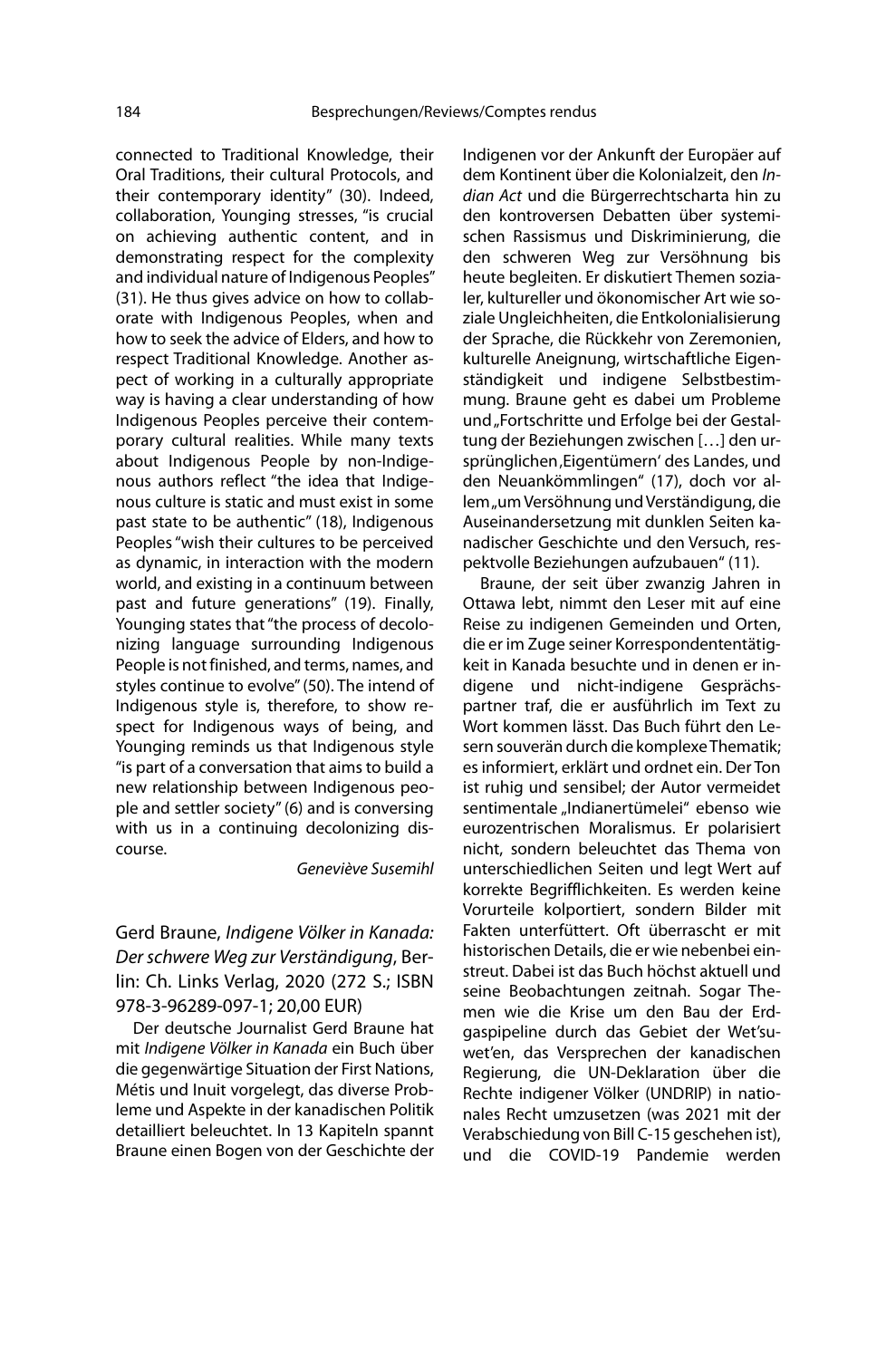angesprochen. Für das Buch stützt sich Braune auf aktuelle Recherchen und Quellen, aber auch auf Nachrichten und Features, die er als Auslandskorrespondent in den vergangenen Jahrzehnten schrieb, was sich im Text widerspiegelt. Einzelne Kapitel wirken wie Reportagen, in denen die Faszination des Autors für die Kultur der Indigenen deutlich wird. So schreibt er eindrücklich über seine Erfahrungen beim Besuch von Powwows, über Kunst und Kehlkopfgesang der Inuit, persönliche Erlebnisse in Batoche oder die Atmosphäre einer Weinverkostung auf dem Weingut der Osoyoos Indian Band. Andere Kapitel dokumentieren eher nüchterne Fakten und Statistiken. Dieser Wechsel zwischen persönlichen Beobachtungen und objektiven Betrachtungen der Situation ist interessant, wenn auch nicht immer elegant. Auch bleiben manchmal Fragen offen, so z.B. nach näheren Informationen zur Transformation des Gesundheitssystems (169), oder es werden Themen nur flüchtig angerissen, wie z.B. die Nikotinabhängigkeit indigener Jugendlicher (166).

Kapitel 6 widmet Braune einem der düstersten Kapitel der kanadischen Geschichte, den Residential Schools für Kinder aus indigenen Familien, die bis in die 1960er Jahre im kanadischen Bildungswesen verankert waren. Detailliert schreibt er über die Umerziehungsmethoden, die den Kindern den Zugang zu ihren Familien, Sprachen und Kulturen verweigerten. Die Kinder wurden ihren Familien entrissen; in den Schulen durften sie ihre Sprache nicht sprechen, ihre Bräuche nicht pflegen und waren körperlichem, emotionalem und sexuellem Missbrauch ausgesetzt. Braune schreibt: "Residential Schools hatten das Ziel, die Ureinwohnerkinder in den von europäischen Einwanderern und ihren Werten geprägten Staat einzugliedern. Sie sollten in diesem Sinne erzogen und in Handwerk und Landwirtschaft ausgebildet werden. Und sie sollten lesen und schreiben lernen. Die Schulen dienten aber vor allem einem Ziel: die Kinder zu assimilieren und ihre indianische Identität zu zerstören" (95). Das System der Residential Schools hatte verheerende Folgen für die indigenen Gemeinden, betont Braune, untern denen die Menschen noch heute leiden.

Braune führt aber auch viele Fortschritte an, die der kanadische Staat gemeinsam mit den indigenen Völkern erzielte, wie z.B. bei der Gründung von Nunavut 1999, im Öko-Tourismus oder bei der Selbstbestimmung im Bildungswesen. Im Gesundheitswesen verfolgt die kanadische Regierung seit einigen Jahren in den indigenen Gemeinden einen holistischen Ansatz, erklärt Braune: "Traditionelle Medizin und Zeremonien, die den Heilungsprozess fördern, traditionelles Essen und Geschichten und Lehren der Völker müssen integriert werden, soll ein Gesundheitssystem funktionieren" (170). Das Hauptaugenmerk des Buches liegt darauf, wie die indigenen Völker heute leben und um ihre Rechte kämpfen. Am Beispiel der Nisga'a wird so das Ringen um Landrechte erläutert. Braune erklärt, wie Kanada sich heute seiner Geschichte stellt, wobei die historischen Wahrheiten, die diverse Kommissionen aufgedeckt haben, und die Entschuldigungen der Regierung als Grundlage dienen, auf der Vertrauen wachsen soll. Dabei sind für die Indigenen "Selbstbestimmung und der Aufbau starker prosperierender indigener Gemeinden und Nationen der Schlüssel für eine gute gemeinsame Zukunft" (232). Insgesamt ist das Buch eine vielseitige Einführung für all jene, die auf Deutsch über Indigene in Kanada und deren Weg zur Selbstbestimmung lesen möchten.

Geneviève Susemihl

Alex Marland/Thierry Giasson/Andrea Lawlor (Hg.), Political Elites in Canada: Power and Influence in Instantaneous Times, Vancouver: UBC Press, 2019 (340 S.; ISBN 9-780-77483-794-1; CAD 34,95)

Der Titel des Buches könnte für manche Leser etwas irreführend sein, denn man könnte eine soziologische Untersuchung der kanadischen politischen Eliten und deren Machtausübung sowie ihrer Einflussnetzwerke erwarten. Wenngleich das sehr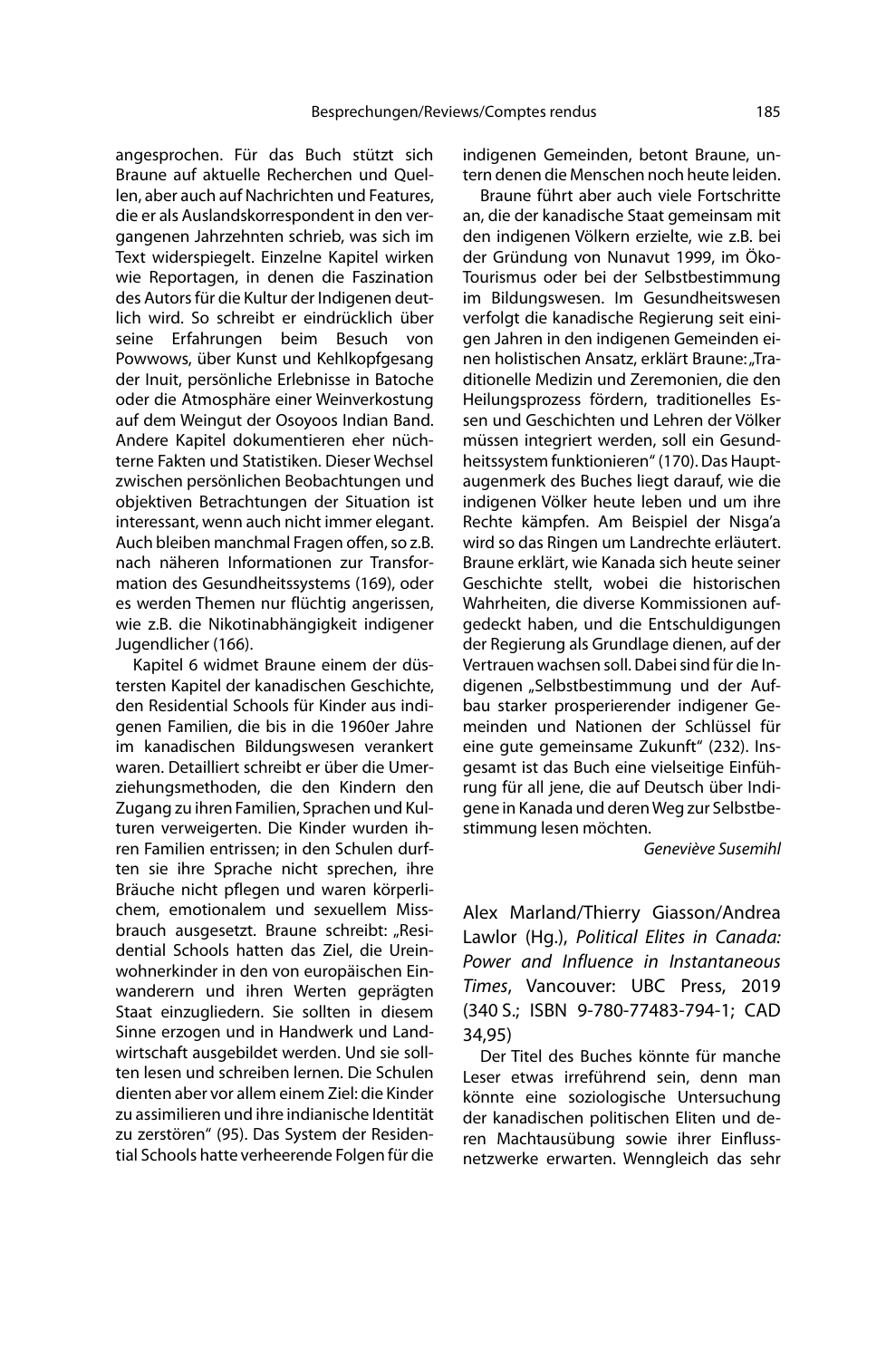gute Einleitungskapitel der Herausgeber\*innen die politische Elitenforschung in Kanada theoretisch und empirisch breit aufgestellt kartographiert, ist der Gesamtfokus des Sammelbandes etwas enger gefasst. Der aus 14 Beiträgen bestehende Band dreht sich in erster Linie um Veränderungen in der politischen Kommunikation in Kanada seit den 1990er Jahren. Zumeist geht es darum, wie sich die politischen Eliten des Landes, verstanden als "Machtmakler", an die neue digitale Medienumgebung anpassen. Die formalen Strukturen und Institutionen der kanadischen Politik mögen weitgehend dieselben sein wie zu Beginn der 1990er Jahre, doch die politische Kommunikation, so die Journalistin Susan Delacourt in ihrem Vorwort, habe sich seither fundamental verändert. Dahinter steckt die These, wonach es die rapiden Veränderungen im politischen Kommunikationsumfeld sind, welche die Autorität und Machtausübung traditioneller Einflusseliten schwächen und dadurch Platz und Chancen für neue Eliten, die anders und vor allem digital kommunizierten, entstehen. Die empirischen Fallstudien des Bandes zeigen, wie sich die politische Elitenlandschaft Kanadas in dem Maße ändert, wie es neue Eliten besser als die alten verstehen, die Möglichkeiten der digitalen Kommunikation für ihre Zwecke zu nutzen. Die sehr umsichtig kuratierte Aufsatzsammlung stellt einen klaren Zusammenhang zwischen Medienwandel und einer sich ebenfalls verändernden Machtdynamik in Ottawa und anderen politischen Zentren Kanadas dar.

Zu den unbestrittenen Stärken des Bandes zählt der breitangelegte und ausdifferenzierte politische Elitenbegriff, der den Band im Hinblick auf das jeweilige (digitale) Kommunikationsverhalten der Teileliten strukturiert. Als Politikeliten gelten nicht nur die Entscheidungsträger aus Exekutive und Legislative, der höheren Beamten- und Richterschaft, die Führungspersonen aus Parteien und Verbänden, sondern auch die Spitzen von Nichtregierungsorganisationen und gemeinnützigen Einrichtungen, aber auch politischen Strategen und nicht zuletzt die neuen tonangebenden Akteure der digitalen Welt wie Blogger, Influencer, digitale Pundits usw. Im Einleitungskapitel, das die Landschaft der politischen Elite Kanadas aufschlüsselt, wird ferner die weitverzweigte Politikberatungsbranche in Kanada aus Beratern, Think Tanks, Wissenschaftlern, Intellektuellen, Pollstern usw. zutreffend zur politischen Elite gezählt, doch leider fehlt im Inneren des Bandes ein Kapitel, dass sich speziell mit dem (digitalen) Kommunikationsverhalten dieser Akteure befasst.

Dennoch kann der Band als vierter Teil einer Reihe, die sich mit den Veränderungen in der Darstellungs- und Kommunikationsweise von Politik in den vergangenen 30 Jahren beschäftigt, etwa auch mit politischem Marketing, durchaus zu überzeugen. Der Band ist überwiegend von Politikwissenschaftler\*innen gemacht, aber er schottet sich nicht gegenüber verwandten Disziplinen ab und ist zumindest in größeren Teilen auch für Praktiker\*innen der politischen Kommunikation und der Politik insgesamt von großem Interesse. Das Buch wendet sich somit an unterschiedliche Zielgruppen innerhalb der sozial- und kulturwissenschaftlichen Kanada-Studien. Da ist zum einen die wachsende Gruppe derjenigen, die am Nexus von digitaler Medienwelt und Demokratiequalität arbeiten. Studierende, die sich mit dem Umgang von politischen Teileliten mit bestimmten Formaten digitaler Kommunikation beschäftigen, kommen ebenso auf ihre Kosten wie jene, die sich den Machtressourcen der klassischen politischen Entscheidungsträger widmen. Für Nachwuchsforscher\*innen, die bei qualitativen Studien häufig Interviews mit Vertreter\*innen der politischen Eliten führen wollen oder müssen, ist ein Kapitel zu Tipps und Taktiken zur Sicherung von Interviews mit politischen Eliten von besonderem Interesse. Einzelne Kapitel des Bandes eignen sich für die fortgeschrittene Lehre in Bachelor- und Masterprogrammen und bieten nicht zuletzt Anregungen, Inspirationen und Quellen für Qualifikationsarbeiten zur Nutzung vielfältiger digitaler Kommunikationsformate durch alte und neue politische Akteure.

Martin Thunert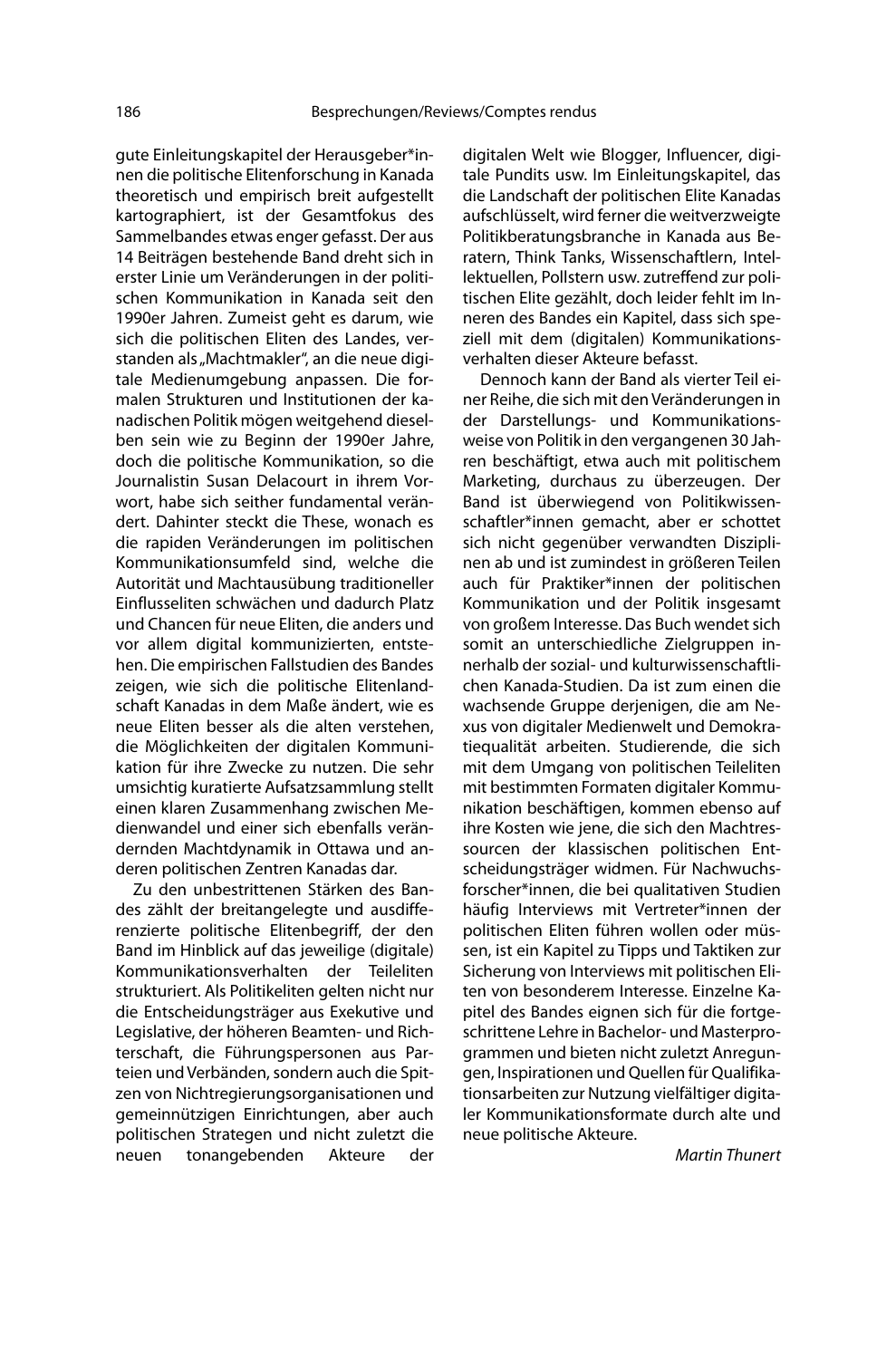# Paul D. Morris (Hg.), Le Canada : une culture du métissage / Transcultural Canada, Québec: Presses de l'Université Laval, 2019 (272 S.; ISBN 978-2-7637-4269-4; CAD 30,00)

Kanada als Raum der Begegnung und Vermischung von Kulturen und Sprachen, aber auch als Ort des Aufeinandertreffens verschiedener theoretischer Konzepte und praktischer Ansätze für die Gestaltung und wissenschaftliche Untersuchung interkultureller Prozesse und Phänomene steht im Zentrum des zweisprachigen Bandes. Ausgehend von den verschieden akzentuierten, aber miteinander verknüpften Begriffen métissage und transculturalism erschließen die in diesem interdisziplinären Band, der auf eine internationale Tagung an der Université de Saint-Boniface in Winnipeg (Manitoba) zurückgeht, versammelten Beiträge ein weites Spannungsfeld verschiedener Ausdrucksformen des Zusammenlebens und Kontakts in einer von Heterogenität geprägten Gesellschaft.

Der Herausgeber Paul D. Morris skizziert in der Einleitung die begriffsgeschichtliche Entwicklung der Titel gebenden Konzepte und unterstreicht dabei zurecht eine gewisse "fluidité conceptuelle" (2) und "polysémie significative", die sie auszeichnen und die er aus ihrer spezifischen historischen Entwicklung und Distanz zu den in Kanada dominanten und politisch relevanten Begriffen des Multi- und Interkulturalismus ableitet. Beide, métissage und transculturalism, betonen den grundlegenden Prozesscharakter und die Dynamik von Kulturen, wie bereits in Fernando Ortíz' Konzeption der transculturación angelegt. Sie dienen als Leitlinie für die zwölf Aufsätze der Autor\*innen aus Nordamerika und Europa, die gegenwärtige und historische Konfiguration von Diversität und Begegnungen mit Differenzen in Kanada aus verschiedenen disziplinären Blickwinkeln untersuchen.

Der Band ist in vier Teile gegliedert. Der erste versammelt drei eher theoretisch ausgerichtete Beiträge und dient der begrifflichen Fundierung. Afef Benessaieh entwickelt "Six Theses on Transculturality", in denen sie das Konzept in sehr anschaulicher Weise in Abgrenzung zu den in Kanada dominanten Ansätzen des Multi- und Interkulturalismus diskutiert und die mit Transkulturalität verbundene relationale Sicht auf ethnokulturelle Vielfalt als zukunftsweisende Einstellung ("state of mind", 32) herausarbeitet. Der folgende Text von Franck Chignier-Riboulon verweist auf verschiedene internationale Kontexte und diskutiert so Transkulturalität und métissage culturel in einem allgemeineren Rahmen. Dabei unterstreicht er, dass auch der transkulturelle Ansatz nicht frei von Machthegemonien ist. Der dritte theoretische Beitrag (Paul Brochu und Anne Sechin) reflektiert schließlich den kanadischen Multikulturalismus mit Hilfe der mimetischen Theorie René Girards.

Die beiden Aufsätze im zweiten Teil des Bandes untersuchen Formen von métissage im öffentlichen Raum. Mit dem Fokus auf die Frankophonie im Westen Kanadas, insbesondere auf die Métis, rücken sie den lokalen Entstehungskontext des Buchs in den Fokus, und verweisen damit auf eine spezifisch kanadische Dimension des Konzepts métissage. Aus regionalwissenschaftlicher Perspektive arbeitet Étienne Rivard die zentrale Rolle der Kultur für die Regionalentwicklung im Kontext der Frankophonie im kanadischen Westen heraus. Métissage dient ihm hierbei sowohl als analytisches Konzept zur Untersuchung der interethnischen Beziehungen als auch als Instrument zur Förderung von Wachstum und Ökonomie, insbesondere auch über die Einbeziehung der Métis in das übergreifende "projet francophone'" (79). Der zweite Beitrag präsentiert die Ergebnisse einer empirischen Studie zum Zusammenhang zwischen ethnolinguistischer Identität und psychischer Gesundheit bei jungen Métis-Studierenden in Manitoba. Die Autor\*innen konstatieren zum einen die Korrelation zwischen starkem ethnischem Zugehörigkeitsgefühl und mentaler Resilienz, unterstreichen zum anderen aber auch die Notwendigkeit kultursensibler Unterstützungsangebote für diese Gruppe.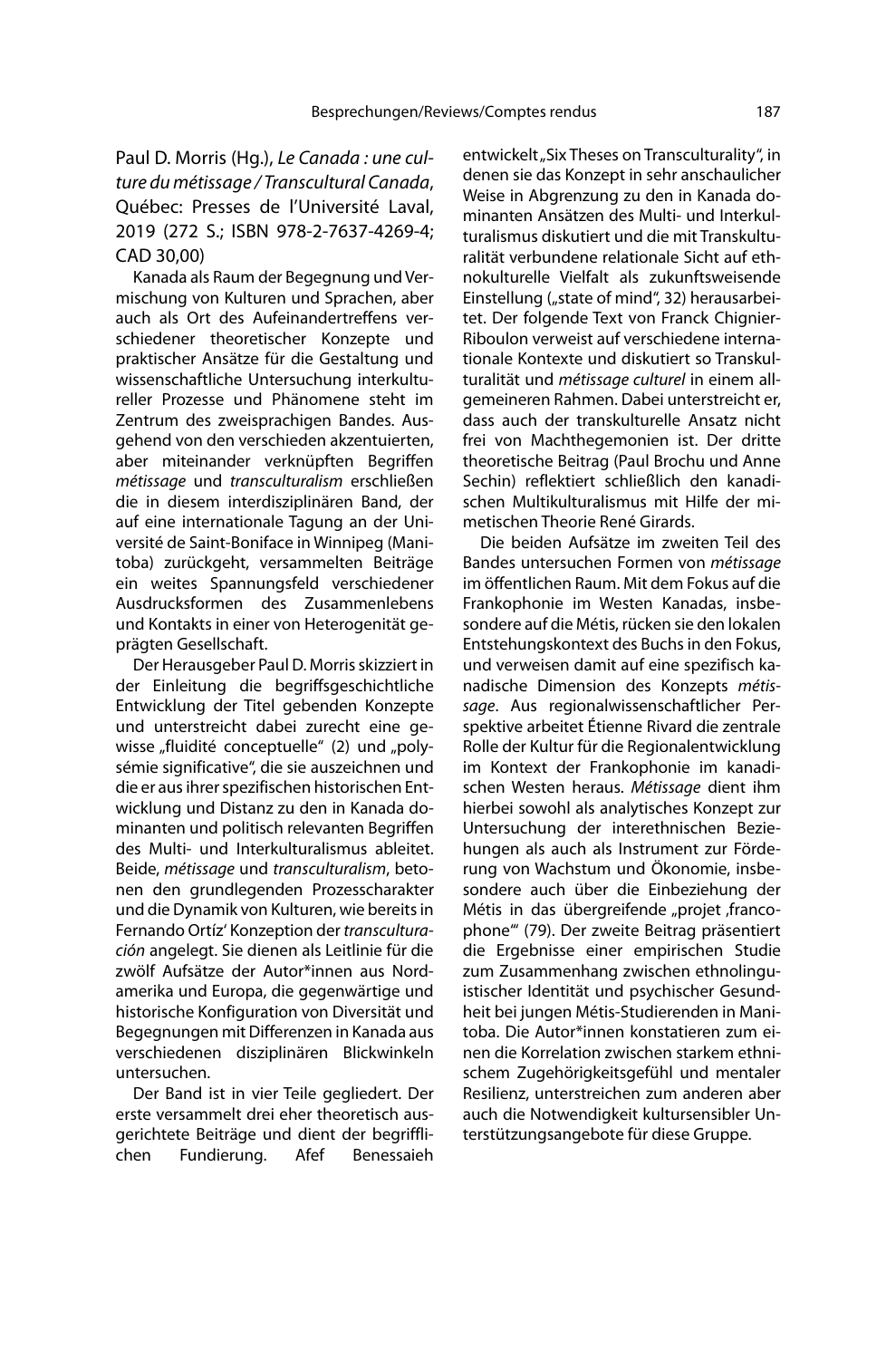Repräsentationen und Formen von métissage in der kanadischen Literatur widmen sich die drei Artikel des dritten Teils. Astrid M. Fellner verbindet in ihrem Beitrag verschiedene Räume und Konfigurationen von métissage und Grenzüberschreitung in Nordamerika: Sie vergleicht I am Woman (1988) der indigenen kanadischen Autorin Lee Maracle mit Gloria Anzaldúas wegweisendem Borderlands / La Frontera (1987). In ihrer Analyse zeigt sie Parallelen und Verschränkungen der feministisch-dekolonialen Ansätze Maracles und Anzaldúas, deren transkulturelle Poetik Geschlechter- wie literarische Genre-Grenzen transzendiert. Genre-Erwartungen und deren Enttäuschung stehen auch im Fokus des Textes von Svetlana Seibel, die herausarbeitet wie der Anichinabé-Autor Drew Hayden Talyor in seinem Theaterstück alterNatives (2000) Vorstellungen von einer, authentischen' autochthonen Literatur bloßstellt und gegen den Strich bürstet. Sie sieht die dynamische autochthone Science-Fiction-Literaturszene, die sich seit einigen Jahren entwickelt hat, als produktive Möglichkeit, sich essentialistischen Vorstellungen über und Erwartungen an autochthone Literatur zu entziehen. Im letzten Beitrag dieses Abschnitts untersucht Adina Balint Régine Robins postmodernen Roman La Québécoite (1983), einen Klassiker' der écriture migrante Québecs, im Hinblick auf räumliche, sprachliche sowie memorielle Dimensionen der fragmentarischen Identitätskonstruktionen der Protagonistin auf der Suche nach Zugehörigkeit.

Im abschließenden vierten Teil des Werks sind vor allem verschiedene Beiträge zu den Métis selbst versammelt. Zunächst überrascht jedoch der Aufsatz von Mikhail Bashkirov, der einen unerwarteten, aber sehr informativen Vergleich zu den Métis im ostsibirischen Sacha/Jakutien anstellt. Neben historischen Parallelen, wie z.B. der Bedeutung der Métis für den Pelzhandel, zeigt er auch deutliche Unterschiede auf, z.B. in Bezug auf das – im russischen Kontext nicht vorhandene – Streben nach politischer Repräsentation. Parallelen finden sich außerdem im Bereich der materiellen Kultur, so verbinden

beispielsweise Mokassins die sibirischen und kanadischen Métis. Christoph Laugs widmet sich in seinem Beitrag dieser traditionellen autochthonen Fußbekleidung, die er zum einen als Objekt von métissage analysiert, in dem sich autochthone mit eurokanadischen Techniken und Materialien verbinden, zum anderen aber auch als identitätsstiftende Marker für kulturelle Zugehörigkeit der Métis. Deren Vermittlerrolle steht im Zentrum des Aufsatzes von Peter Carrington und Aurelio Ayala, die die ambivalente Rolle der Métis bei den 'Mounties', der Gendarmerie royale du Canada (GRC), im späten 19. Jahrhundert untersuchen. Sie zeigen auf, dass die Métis einerseits zur Konsolidierung der anglokanadischen Autorität in dieser für die Métis entscheidenden Epoche beitrugen, aber andererseits auch als Vermittler von Métis-Positionen fungieren konnten. Der letzte Beitrag des Bandes untersucht, wie die katholische Kirche in Kanada Anfang des 20. Jahrhunderts sich den Anforderungen durch demographische Veränderungen anpassen musste. Jean-Philippe Crouteaus Analyse legt dar, dass in Toronto eher der Weg eines assimilatorischen "catholicisme civique" verfolgt wurde, der die kulturelle und sprachliche Integration der Neu-Migrant\*innen an die dominante Gruppe der katholischen Iren förderte. Im frankophonen Montréal ermöglichte die Kirche durch einen "catholicisme culturel" eher das Beibehalten von Sprache und Kultur der Herkunftsländer.

Der Band erweist sich als bereichernde Lektüre, denn *métissage* und transculturalism werden nicht nur als analytische Konzepte diskutiert und erprobt, sondern erfahren auch durch die Fallstudien zu den Métis eine spezifische Fokussierung. Zu unterstreichen ist auch die Erweiterung des Blickwinkels über den Fall Kanadas und der Métis hinaus, z.B. durch die fruchtbaren Bezüge zum US-mexikanischen Grenzraum oder auch im Beitrag zu den Métis im russischen Sibirien. Auffällig ist, dass lediglich die Einleitung explizit den Begriff diversity/diversité mit einbezieht, der die Debatte seit einigen Jahren maßgeblich prägt; in einigen Beiträgen jedoch zumindest implizit eine Rolle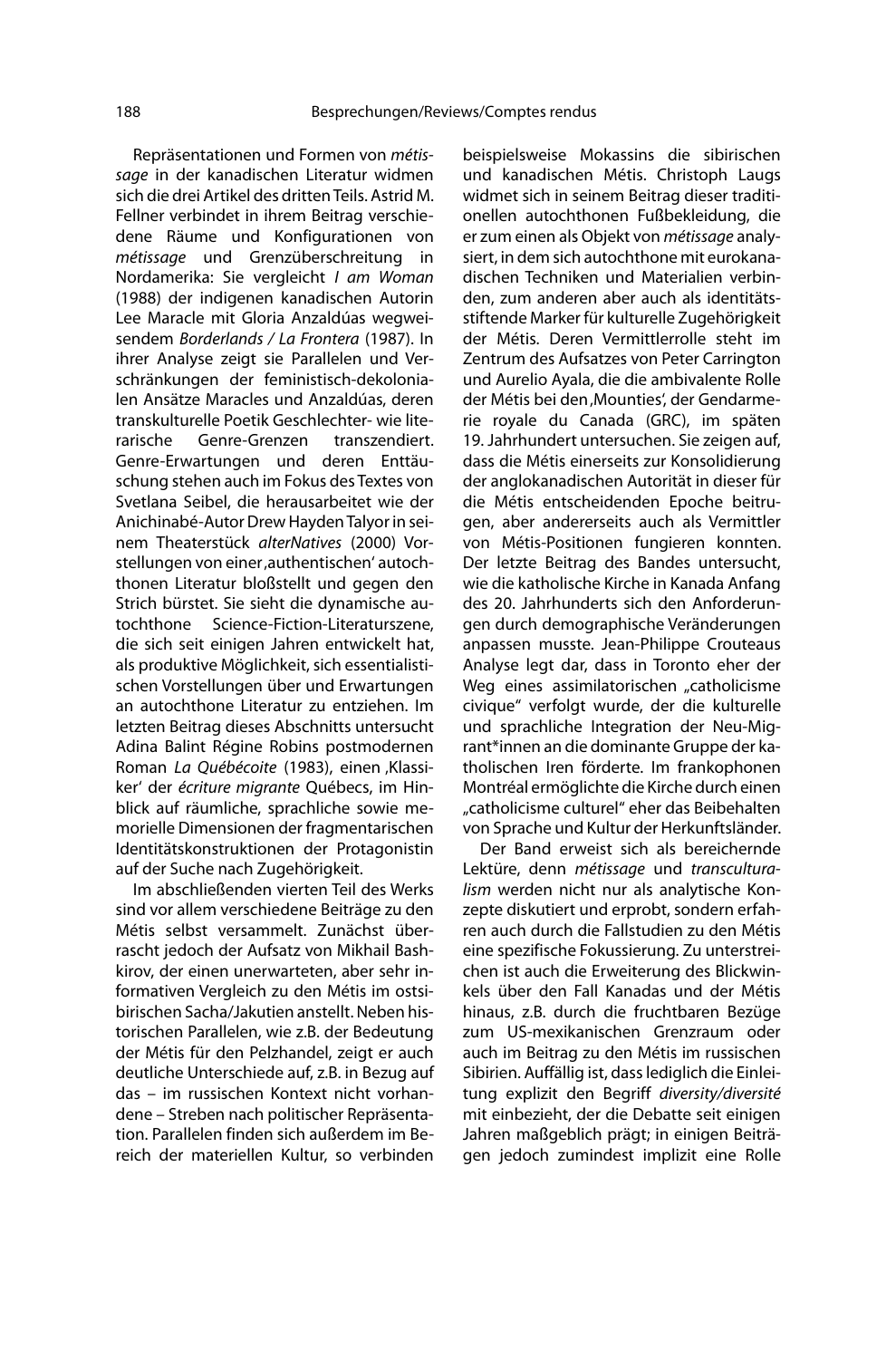spielt, v.a. in Form intersektionaler Ansätze im Hinblick auf Gender, Alter oder auch Religion. Aus der Fortführung dieser Aspekte könnten interessante Perspektiven für weitere Forschungen entstehen.

Das Buch kann aufgrund seines für einen Sammelband sehr gelungenen systematischen Aufbaus sowohl all jenen empfohlen werden, die sich einen fundierten Überblich über transkulturelle Prozesse und Phänomene von métissage im kanadischen Kontext verschaffen möchten, als auch Leser\*innen mit spezifischem Interesse am Fall der Métis. Begrüßenswert ist außerdem, dass das Werk als open access-Publikation frei verfügbar ist.

Christoph Vatter

Martina Weinhart (Hg.), Magnetic North. Mythos Kanada in der Malerei 1910-1940, München: Prestel Verlag, 2021 (235 S.; ISBN 978-3-7913-5993-9; 50,40 EUR)

Im Sommer 2021 zeigte die Frankfurter Schirn Kunsthalle im Rahmen des Buchmesse-Programms zum Gastland Kanada die bislang umfangreichste Ausstellung kanadischer Kunst des frühen 20. Jahrhunderts in Deutschland. Als Kuratorin setzte Martina Weinhardt (Schirn) in enger Zusammenarbeit mit Georgiana Uhlyarik (Art Gallery of Ontario, Toronto) und Katerina Atanassova (National Gallery of Canada, Ottawa) Ansätze aktueller kanadischer Kunstgeschichtsschreibung um, inklusive zeitgenössischer indigener Perspektiven und künstlerischer Positionen. Der Fokus der Ausstellung lag auf den Gemälden der Group of Seven und ihres Umfeldes, jenen zu Ikonen gewordenen Motiven des kanadischen Nordens aus dem ersten Drittel des 20. Jahrhunderts, die in Kanada zutiefst vertraut und durch unzählige Vervielfältigungen Teil der Populärkultur geworden, dem Kunstpublikum in Europa jedoch nur wenig bekannt sind.

Kontextualisiert und gleichzeitig "gebrochen" wurde dabei das klassische kunsthistorische Helden-Narrativ des ersten großen kanadischen Nationalstils u.a. durch fünf Film-Installationen in der Ausstellung, die Katalogbeiträge von und im Gespräch mit indigenen Autor\*innen und die auf der Schirn-Homepage veröffentlichte und weiterhin zugängliche Podcast-Reihe "Critical Land". Hier stellt die Moderatorin Sylvia Cunningham in Gesprächen vier verschiedene indigene intellektuelle Positionen zur kritischen Wahrnehmung von Land und Landschaftsmalerei vor.

Der Katalog Magnetic North. Mythos Kanada in der Malerei 1910-1940 bildet die Exponate und in nur leicht veränderter Form auch die Wandtexte der Ausstellung ab, ergänzt durch sechs kurze Aufsätze, einige ausführliche Bildkommentare zu den wichtigsten Kunstwerken und die Dokumentation der Filme in sehr gut gewählten und kommentierten Film-Stills.

Die Kurator\*innen-Aufsätze "Der Wille zur Wildnis. Eine Einführung" (Martina Weinhardt) und "Landschaft: der Rohstoff Kanadas" (Georgiana Uhlyarik) eröffnen zeitgenössische Perspektiven auf die Landschaftsmalerei der kanadischen Moderne. Weinhardt spannt einen weiten Bogen, ordnet in internationale kunsthistorische Tendenzen ein – von Caspar David Friedrich über Henry David Thoreau bis zur Hudson River School, eröffnet aber auch das zeitgenössische Feld der bislang hier so unbekannten kanadischen Kunstgeschichte und ihrer Widersprüche und kritischen Stimmen im Sinne von Dekolonialisierung.

Uhlyarik zeichnet Kunst- und Rezeptionsgeschichte der Group of Seven im 20. Jahrhundert nach und widmet sich dem Paradox von "Landschaft" zwischen Inspiration der Künstler\*innen und Rohstoff-Quelle" in der Geschichte der kanadischen Industrialisierung. In der Ausstellung hingen so nebeneinander die Annäherungen Emily Carrs an die Regenwälder der Pazifikküste, abstrahierende Gemälde polarer Landschaften – die beide zunehmend im Kontext spiritueller Ideen standen – und Yvonne McKague-Houssers Darstellungen nördlicher Minenstädte oder Tom Thompsons Ölskizzen vom Transport gefällter Holzstämme auf Flüssen,